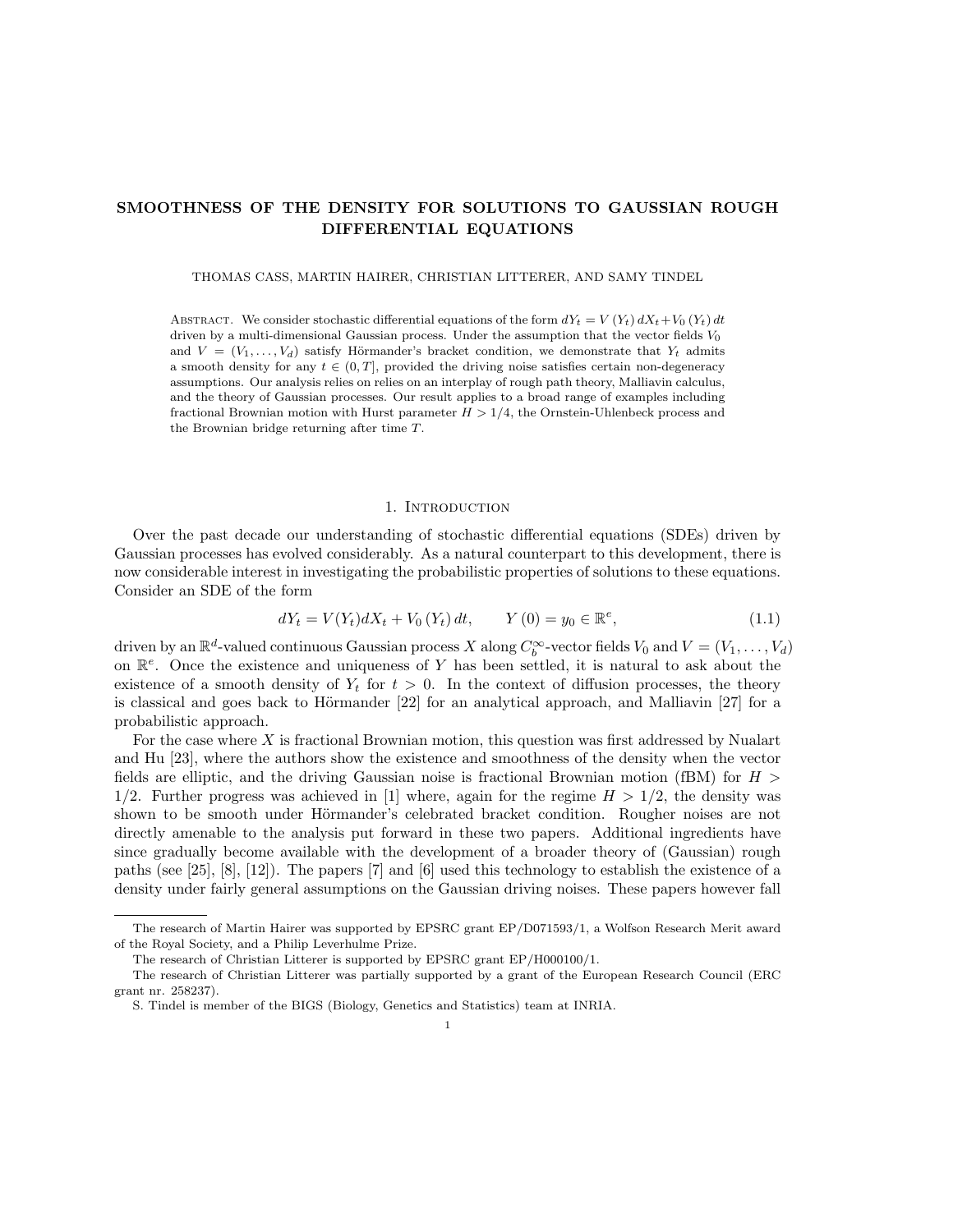short of proving the smoothness of the density, because the proof demands far more quantitative estimates than were available at the time.

More recently, decisive progress was made on two aspects which obstructed the extension of this earlier work. First, the paper [5] established sharp tail estimates on the Jacobian of the flow  $J_{t\leftarrow 0}^{\mathbf{X}}(y_0)$  driven by a wide class of (rough) Gaussian processes. The tail turns out to decay quickly enough to allow to conclude the finiteness of all moments for  $J_{t\leftarrow 0}^{\mathbf{X}}(y_0)$ . Second, [21] obtained a general, deterministic version of the key Norris lemma (see also [24] for some recent work in the context of fractional Brownian motion). The lemma of Norris first appeared in [29] and has been interpreted as a quantitative version of the Doob-Meyer decomposition. Roughly speaking, it ensures that there cannot be too many cancellations between martingale and bounded variation parts of the decomposition. The work [21] however shows that the same phenomenon arises in a purely deterministic setting, provided that the one-dimensional projections of the driving process are sufficiently and uniformly rough. This intuition is made precise through the notion of the "modulus of Hölder roughness". Together with an analysis of the higher order Malliavin derivatives of the flow of  $(1.1)$ , also carried out in [21], these two results yield a Hörmander-type theorem for fractional Brownian motion if  $H > 1/3$ .

In this paper we aim to realise the broader potential of these developments by generalising the analysis to a wide class of Gaussian processes. This class includes fractional Brownian motion with Hurst parameter  $H \in (\frac{1}{4}, \frac{1}{2}]$ , the Ornstein-Uhlenbeck process, and the Brownian bridge. Instead of focusing on particular examples of processes, our approach aims to develop a general set of conditions on  $X$  under which Malliavin-Hörmander theory still works.

The probabilistic proof of Hörmander's theorem is intricate, and hard to summarise in a few lines, see [18] for a relatively short exposition. However, let us highlight some basic features of the method in order to see where our main contributions lie:

 $(i)$  At the centre of the proof of Hörmander's theorem is a quantitative estimate on the nondegeneracy of the Malliavin covariance matrix  $C_T(\omega)$ . Our effort in this direction consists in a direct and instructive approach, which reveals an additional structure of the problem. In particular, the conditional variance of the process plays an important role, which does not appear to have been noticed so far. More specifically, following [7] we study the Malliavin covariance matrix as a 2D Young integral against the covariance function  $R(s,t)$ . This provides the convenient representation:

$$
v^{T}C_{t}\left(\omega\right)v=\int_{\left[0,t\right]\times\left[0,t\right]}f_{s}\left(v;\omega\right)f_{r}\left(v;\omega\right)dR\left(s,r\right),
$$

for some  $\gamma$ -Hölder continuous  $f(v;\omega)$ , which avoids any detours via the fractional calculus that are specific to fBM. Compared to the setting of [6] we have to impose some additional assumptions on  $R(s, t)$ , but our more quantitative approach allows us in return to relax the zero-one law condition required in this paper.

(ii) An essential step in the proof is achieved when one obtains some lower bounds on  $v^T C_t v$ in terms of  $|f|_{\infty,[0,t]}$ . Towards this aim we prove a novel interpolation inequality, which lies at the heart of this paper. It is explicit and also sharp in the sense that it collapses to a well-known inequality for the space  $L^2([0,T])$  in the case of Brownian motion. Furthermore, this result should be important in other applications in the area, for example in establishing bounds on the density function (see [2] for a first step in this direction) or studying smalltime asymptotics.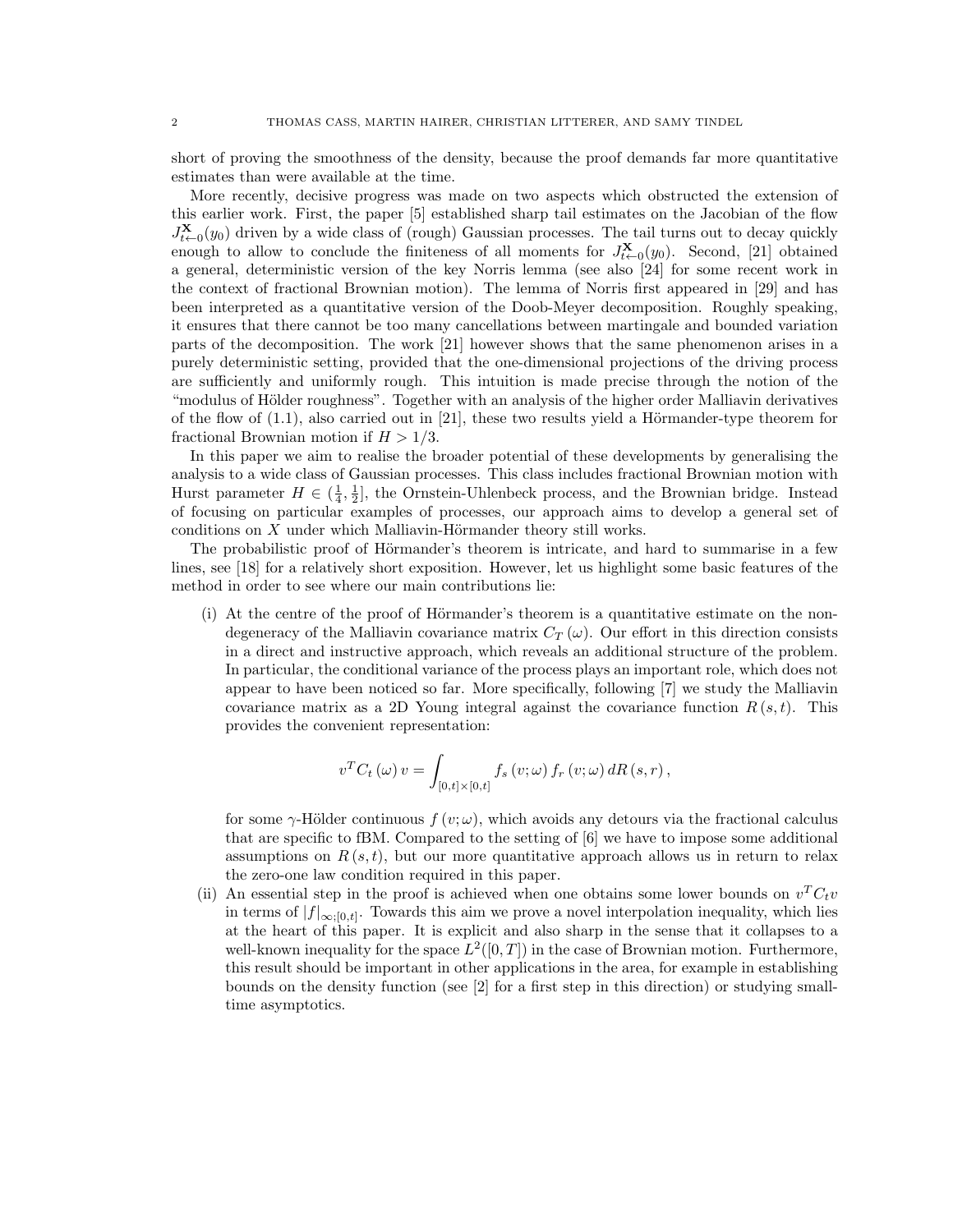- (iii) Hörmander's theorem also relies on an accurate analysis and control of the higher order Malliavin derivatives of the flow  $J_{t\leftarrow 0}^{\mathbf{X}}(y_0)$ . This turns out the be notationally cumbersome, but structurally quite similar to the technology already developed for fBm. For this step we therefore rely as much as possible on the analysis performed in [21]. The integrability results in [5] then play the first of two important roles in showing that the flow belongs to the Shigekawa-Sobolev space  $\mathbb{D}^{\infty}(\mathbb{R}^e)$ .
- (iv) Finally, an induction argument that allows to transfer the bounds from the interpolation inequality to the higher order Lie brackets of the vector fields has to be set up. This induction requires another integrability estimate for  $J_{t\leftarrow 0}^{\mathbf{X}}(y_0)$ , plus a Norris type lemma allowing to bound a generic integrand A in terms of the resulting noisy integral  $\int A dX$  in the rough path context. This is the content of our second main contribution, which can be seen as a generalisation of the Norris Lemma from [21] to a much wider range of regularities and Gaussian structures for the driving process X. Namely, we extend the result of  $[21]$ from p-rough paths with  $p < 3$  to general p under the same "modulus of Hölder roughness" assumption. It is interesting to note that the argument still only requires information about the roughness of the path itself and not its lift.

Let us further comment on the Gaussian assumptions allowing the derivation of the interpolation inequality briefly described in Step (ii) above. First, we need a standing assumption that regards the regularity of  $R(s,t)$  (expressed in terms of its so called 2D  $\rho$ -variation, see [12]) and complementary Young regularity of  $X$  and its Cameron-Martin space. This is a standard assumption in the theory of Gaussian rough paths. The first part of the condition guarantees the existence of a natural lift of the process to a rough path. The complementary Young regularity in turn is necessary to perform Malliavin calculus, and allows us to obtain the integrability estimates for  $J_{t\leftarrow 0}^{\mathbf{X}}(y_0)$  in [5].

In order to understand the assumptions on which our central interpolation inequality hinges, let us mention that it emerges from the need to prove lower bounds of the type:

$$
\int_{[0,T] \times [0,T]} f_s f_t \, dR\left(s,t\right) \ge C \left|f\right|_{\gamma;[0,T]}^a \left|f\right|_{\infty;[0,T]}^{2-a},\tag{1.2}
$$

for some exponents  $\gamma$  and a, and all  $\gamma$ -Hölder continuous functions f. After viewing the integral in  $(1.2)$  along a sequence of discrete-time approximations to the integral, relation  $(1.2)$  relies on solving a sequence of finite dimensional partially constrained quadratic programming (QP) problems. These  $(QP)$  problem involve some matrices  $Q$  whose generic element can be written as  $Q^{ij} = E[X_{t_i,t_{i+1}}^1 X_{t_j,t_{j+1}}^1]$ , where  $X_{t_i,t_{i+1}}^1$  designates the increment  $X_{t_{i+1}}^1 - X_{t_i}^1$  of the first component of X. Interestingly enough, some positivity properties of Schur complements computed within the matrix Q play a prominent role in the resolution of the aforementioned (QP) problems. In order to guarantee these positivity properties, we shall make two non-degeneracy type assumptions on the conditional variance and covariance structure of our underlying process  $X<sup>1</sup>$  (see Conditions 2 and 3 below). This is obviously quite natural, since Schur complements are classically related to conditional variances in elementary Gaussian analysis. We also believe that our conditions essentially characterise the class of processes for which we can quantify the non-degeneracy of  $C_T(\omega)$  in terms of the conditional variance of the process X.

The outline of the article is as follows. In Section 2, we give a short overview of the elements of the theory of rough paths required for our analysis. Section 3 then states our main result. In Section 4, we demonstrate how to verify the non-degeneracy assumptions required on the driving process in a number of concrete examples. The remainder of the article is devoted to the proofs. First, in Section 5, we state and prove our general version of Norris's lemma and we apply it to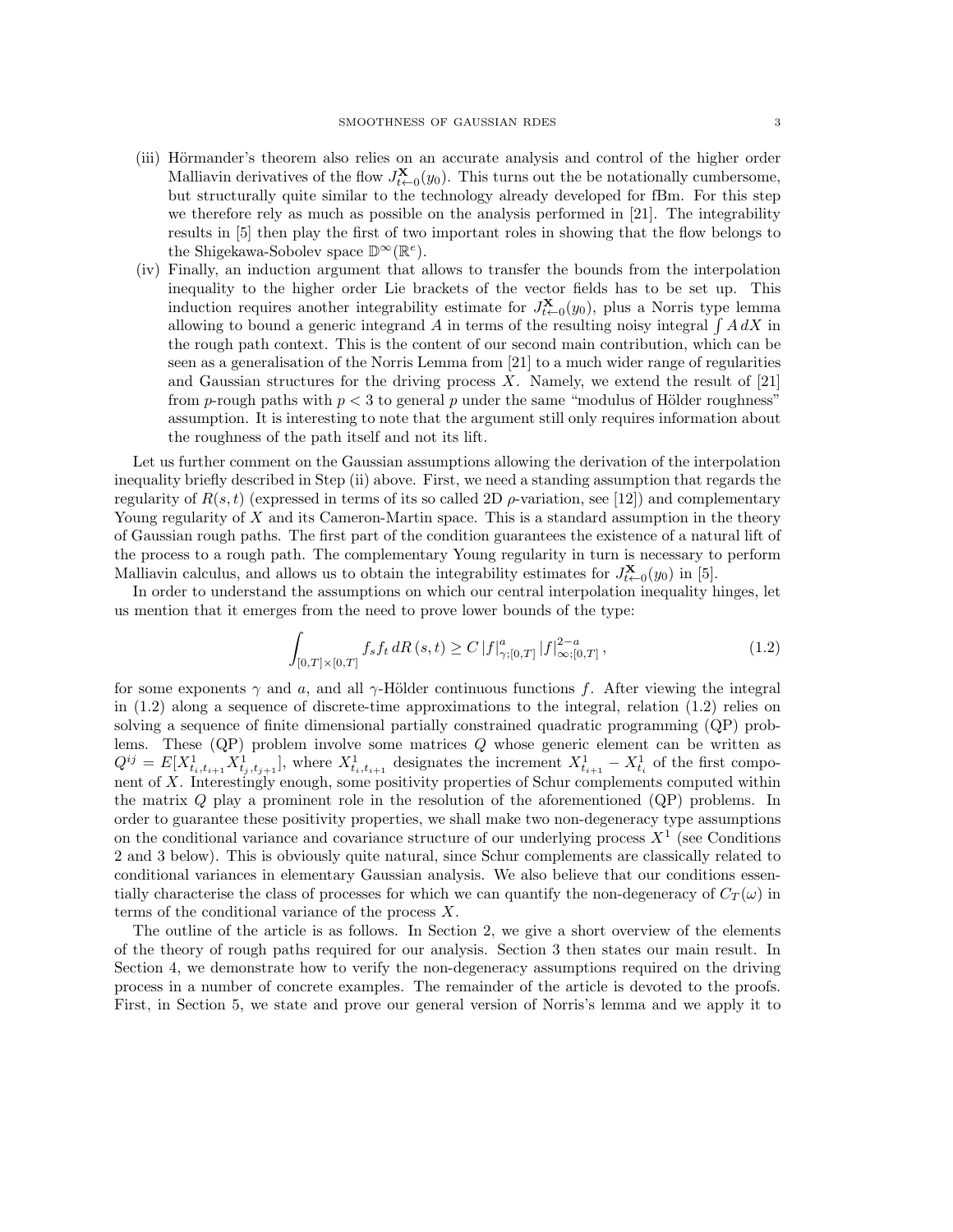the class of Gaussian processes we have in mind. In Section 6, we then provide the proof of an interpolation inequality of the type (1.2). In Section 7 we obtain bounds on the derivatives of the solution with respect to its initial condition, as well as on its Malliavin derivative. Finally, we combine all of these ingredients in Section 8 in order to prove our main theorem.

### 2. Rough paths and Gaussian processes

In this section we introduce some basic notation concerning rough paths, following the exposition in [5]. In particular, we recall the conditions needed to ensure that a given Gaussian process has a natural rough path lift.

For  $N \in \mathbb{N}$ , recall that the truncated algebra  $T^N(\mathbb{R}^d)$  is defined by  $T^N(\mathbb{R}^d) = \bigoplus_{n=0}^N (\mathbb{R}^d)^{\otimes n}$ , with the convention  $(\mathbb{R}^d)^{\otimes 0} = \mathbb{R}$ .  $T^N(\mathbb{R}^d)$  is equipped with a straightforward vector space structure, plus an operation ⊗ defined by

$$
\pi_n(g \otimes h) = \sum_{k=0}^N \pi_{n-k}(g) \otimes \pi_k(h), \qquad g, h \in T^N(\mathbb{R}^d),
$$

where  $\pi_n$  designates the projection on the *n*th tensor level. Then  $(T^N(\mathbb{R}^d), +, \otimes)$  is an associative algebra with unit element  $\mathbf{1} \in (\mathbb{R}^d)^{\otimes 0}$ .

At its most fundamental, we will study continuous  $\mathbb{R}^d$ -valued paths parameterised by time on a compact interval  $[0, T]$ ; we denote the set of such functions by  $C([0, T], \mathbb{R}^d)$ . We write  $x_{s,t} := x_t - x_s$ as a shorthand for the increments of a path. Using this notation we have

$$
\|x\|_{\infty}:=\sup_{t\in[0,T]}|x_t|\,,\qquad \|x\|_{p\text{-}\mathrm{var};[0,T]}:=\biggl(\sup_{D[0,T]=(t_j)}\sum_{j:t_j\in D[0,T]} \big|x_{t_j,t_{j+1}}\big|^p\biggr)^{1/p},
$$

for  $p \geq 1$ , the uniform norm and the p-variation semi-norm respectively. We denote by  $C^{p-var}([0,T], \mathbb{R}^d)$ the linear subspace of  $C([0,T], \mathbb{R}^d)$  consisting of the continuous paths that have finite p-variation. Of interest will also be the set of  $\gamma$ -Hölder continuous function, denoted by  $C^{\gamma}([0,T], \mathbb{R}^d)$ , which consists of functions satisfying

$$
||x||_{\gamma;[0,T]} := \sup_{0 \le s < t \le T} \frac{|x_{s,t}|}{|t-s|^\gamma} < \infty.
$$

For  $s < t$  and  $n \geq 2$ , consider the simplex  $\Delta_{st}^n = \{(u_1, \ldots, u_n) \in [s, t]^n; u_1 < \cdots < u_n\}$ , while the simplices over [0,1] will be denoted by  $\Delta^n$ . A continuous map  $\mathbf{x} : \Delta^2 \to T^N(\mathbb{R}^d)$  is called a multiplicative functional if for  $s < u < t$  one has  $\mathbf{x}_{s,t} = \mathbf{x}_{s,u} \otimes \mathbf{x}_{u,t}$ . An important example arises from considering paths x with finite variation: for  $0 < s < t$  we set

$$
\mathbf{x}_{s,t}^n = \sum_{1 \le i_1, \dots, i_n \le d} \left( \int_{\Delta_{st}^n} dx^{i_1} \cdots dx^{i_n} \right) e_{i_1} \otimes \cdots \otimes e_{i_n}, \tag{2.1}
$$

where  $\{e_1, \ldots, e_d\}$  denotes the canonical basis of  $\mathbb{R}^d$ , and then define the *signature* of x as

$$
S_N(x) : \Delta^2 \to T^N(\mathbb{R}^d), \qquad (s,t) \mapsto S_N(x)_{s,t} := 1 + \sum_{n=1}^N \mathbf{x}_{s,t}^n.
$$

 $S_N(x)$  will be our typical example of multiplicative functional. Let us also add the following two remarks: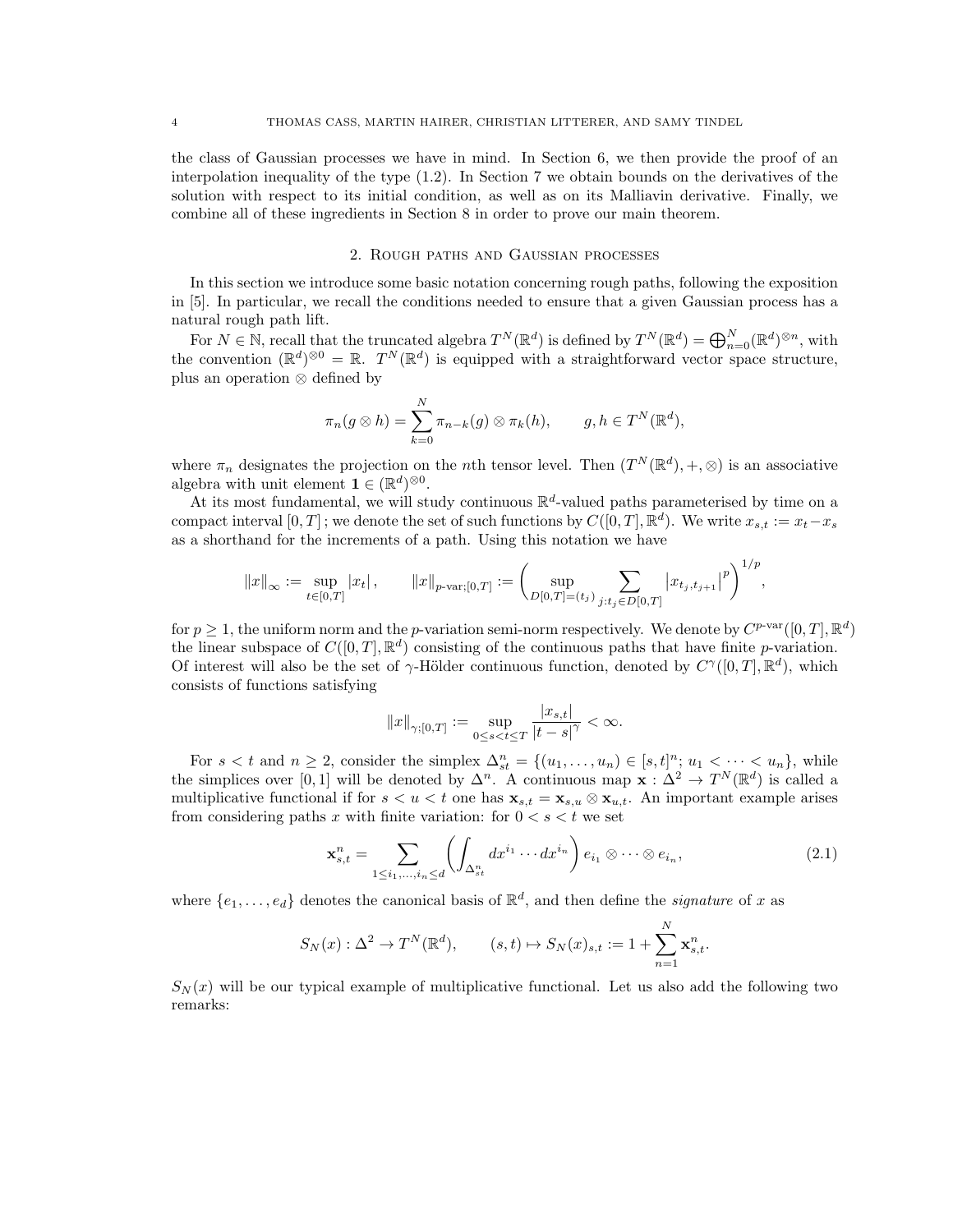(i) A rough path (see Definition 2.1 below), as well as the signature of any smooth function, takes values in the strict subset  $G^N(\mathbb{R}^d) \subset T^N(\mathbb{R}^d)$  given by the "group-like elements"

$$
G^N(\mathbb{R}^d) = \exp^{\oplus} (L^N(\mathbb{R}^d)),
$$

where  $L^N(\mathbb{R}^d)$  is the linear span of all elements that can be written as a commutator of the type  $a \otimes b - b \otimes a$  for two elements in  $T^N(\mathbb{R}^d)$ .

(ii) It is sometimes convenient to think of the indices  $w = (i_1, \ldots, i_n)$  in (2.1) as words based on the alphabet  $\{1,\ldots,d\}$ . We shall then write  $\mathbf{x}^w$  for the iterated integral  $\int_{\Delta_{st}^n} dx^{i_1} \cdots dx^{i_n}$ .

More generally, if  $N \geq 1$  we can consider the set of such group-valued paths

$$
\mathbf{x}_{t}=\left(1,\mathbf{x}_{t}^{1},\ldots,\mathbf{x}_{t}^{N}\right)\in G^{N}\left(\mathbb{R}^{d}\right).
$$

Note that the group structure provides a natural notion of increment, namely  $\mathbf{x}_{s,t} := \mathbf{x}_s^{-1} \otimes \mathbf{x}_t$ , and we can describe the set of "norms" on  $G^N(\mathbb{R}^d)$  which are homogeneous with respect to the natural scaling operation on the tensor algebra (see [12] for definitions and details). One such example is the Carnot-Caratheodory (CC) norm (see [12]), which we denote by  $\|\cdot\|_{CC}$ ; the precise one used is mostly irrelevant in finite dimensions because they are all equivalent. The subset of these so-called homogeneous norms which are symmetric and sub-additive (again, see [12]) gives rise to genuine metrics on  $G^N(\mathbb{R}^d)$ , for example  $d_{CC}$  in the case of the CC norm. In turn these metrics give rise to a notion of homogenous p-variation metrics  $d_{p\text{-var}}$  on the  $G^N(\mathbb{R}^d)$ -valued paths. Fixing attention to the CC norm, we will use the following homogenous p-variation and  $\gamma$ -Hölder variation semi-norms:

$$
\|\mathbf{x}\|_{p\text{-var};[s,t]} = \max_{i=1,\dots,p} \left( \sup_{D[s,t]=(t_j)} \sum_{j:t_j \in D[s,t]} \|\mathbf{x}_{t_j,t_{j+1}}\|_{CC}^p \right)^{1/p},
$$
\n
$$
\|\mathbf{x}\|_{\gamma;[s,t]} = \sup_{(u,v)\in\Delta_{st}^2} \frac{\|\mathbf{x}_{u,v}\|_{CC}}{|v-u|^{\gamma}}.
$$
\n(2.2)

Metrics on path spaces which are not homogenous will also feature. The most important will be the following

$$
\mathcal{N}_{\mathbf{x},\gamma,[s,t]} := \sum_{i=1}^{N} \sup_{(u,v)\in\Delta_{st}^2} \frac{|\mathbf{x}_{u,v}^k|_{(\mathbb{R}^d)^{\otimes k}}}{|v-u|^{k\gamma}},\tag{2.3}
$$

which will be written simply as  $\mathcal{N}_{\mathbf{x},\gamma}$  when [s, t] is clear from the context.

**Definition 2.1.** The space of weakly geometric p-rough paths (denoted  $WG\Omega_p(\mathbb{R}^d)$ ) is the set of paths  $\mathbf{x}: \Delta^2 \to G^{[p]}(\mathbb{R}^d)$  such that (2.2) is finite.

We will also work with the space of geometric p-rough paths, which we denote by  $G\Omega_p(\mathbb{R}^d)$ , defined as the  $d_{p\text{-}\text{var}}$ -closure of

$$
\left\{S_{\lfloor p\rfloor}\left(x\right):x\in C^{1\text{-}\mathrm{var}}\left(\left[0,T\right],\mathbb{R}^{d}\right)\right\}.
$$

Analogously, if  $\gamma > 0$  and  $N = \lfloor 1/\gamma \rfloor$  we define  $C^{0,\gamma}([0,T];G^N(\mathbb{R}^d))$  to be the linear subspace of  $G\Omega_N(\mathbb{R}^d)$  consisting of paths  $\mathbf{x}: \Delta^2 \to G^N(\mathbb{R}^d)$  such that

$$
\lim_{n \to \infty} \|\mathbf{x} - S_N(x_n)\|_{\gamma;[0,T]} = 0
$$

for some sequence  $(x_n)_{n=1}^{\infty} \subset C^{\infty}([0,T]; \mathbb{R}^d)$ .

In the following we will consider RDEs driven by paths **x** in  $WG\Omega_p(\mathbb{R}^d)$ , along a collection of vector fields  $V = (V_1, \ldots, V_d)$  on  $\mathbb{R}^e$ , as well as a deterministic drift along  $V_0$ . From the point of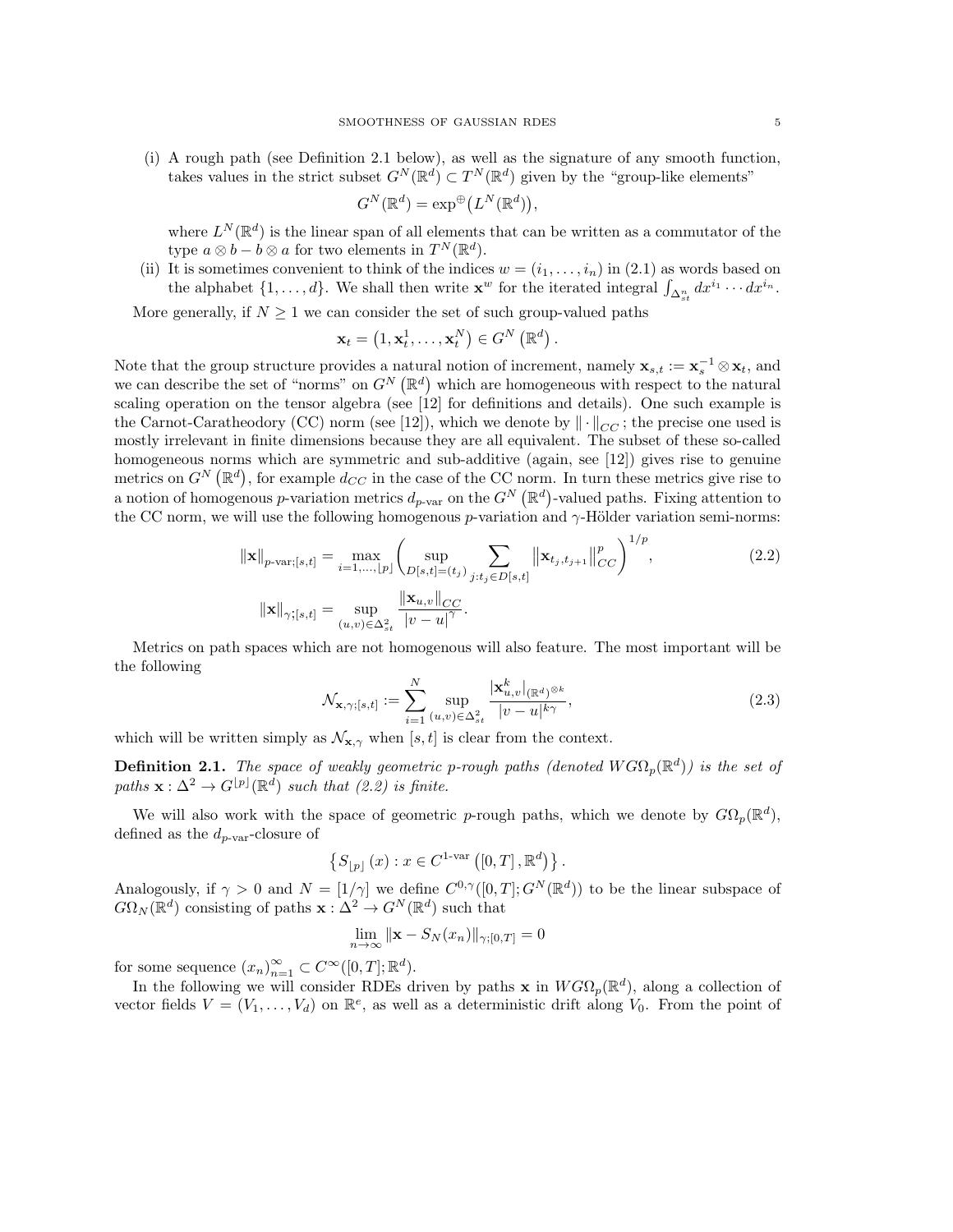view of existence and uniqueness results, the appropriate way to measure the regularity of the  $V_i$ 's turns out to be the notion of Lipschitz- $\gamma$  (short: Lip- $\gamma$ ) in the sense of Stein (see [12] and [26]). This notion provides a norm on the space of such vector fields (the Lip- $\gamma$  norm), which we denote  $\lVert \cdot \rVert_{\text{Lip-}\gamma}$ . For the collection V of vector fields we will often make use of the shorthand

$$
|V|_{\text{Lip-}\gamma} = \max_{i=1,\dots,d} |V_i|_{\text{Lip-}\gamma},
$$

and refer to the quantity  $|V|_{\text{Lip-}\gamma}$  as the Lip- $\gamma$  norm of V.

A theory of such Gaussian rough paths has been developed by a succession of authors (see [8, 14, 7, 11]) and we will mostly work within their framework. To be more precise, we will assume that  $X_t = (X_t^1, \ldots, X_t^d)$  is a continuous, centred (i.e. mean zero) Gaussian process with i.i.d. components on a complete probability space  $(\Omega, \mathcal{F}, P)$ . Let  $\mathcal{W} = C([0, T], \mathbb{R}^d)$  and suppose that  $(W, \mathcal{H}, \mu)$  is the abstract Wiener space associated with X. The function  $R : [0, T] \times [0, T] \to \mathbb{R}$  will denote the covariance function of any component of  $X$ , i.e.:

$$
R(s,t) = E\left[X_s^1 X_t^1\right].
$$

Following [14], we recall some basic assumptions on the covariance function of a Gaussian process which are sufficient to guarantee the existence of a natural lift of a Gaussian rough process to a rough path. We recall the notion of *rectangular increments* of  $R$  from [15], these are defined by

$$
R\left(\begin{array}{c} s,t \\ u,v \end{array}\right) := E\left[\left(X_t^1 - X_s^1\right)\left(X_v^1 - X_u^1\right)\right].
$$

The existence of a lift for  $X$  is ensured by insisting on a sufficient rate of decay for the correlation of the increments. This is captured, in a very general way, by the following two-dimensional  $\rho$ -variation constraint on the covariance function.

**Definition 2.2.** Given  $1 \leq \rho < 2$ , we say that R has finite (two-dimensional)  $\rho$ -variation if

$$
V_{\rho}(R;[0,T] \times [0,T])^{\rho} := \sup_{\substack{D=(t_i) \in \mathcal{D}([0,T]) \\ D'=(t'_j) \in \mathcal{D}([0,T])}} \sum_{i,j} \left| R\left(\begin{array}{c} t_i, t_{i+1} \\ t'_j, t'_{j+1} \end{array}\right) \right|^{\rho} < \infty.
$$
 (2.4)

If a process has a covariance function with finite  $\rho$ -variation for  $\rho \in [1,2)$  in the sense of Definition 2.2, [14, Thm 35] asserts that  $(X_t)_{t \in [0,T]}$  lifts to a geometric p-rough path provided  $p > 2\rho$ . Moreover, there is a unique *natural lift* which is the limit, in the  $d_{p-var}$ -induced topology, of the canonical lift of piecewise linear approximations to X.

A related take on this notion is obtained by enlarging the set of partitions of  $[0, T]^2$  over which the supremum is taken in (2.4). Recall from [15] that a *rectangular partition* of the square  $[0, T]^2$  is a collection  $\{A_i : i \in I\}$  of rectangles of the form  $A_i = [s_i, t_i] \times [u_i, v_i]$ , whose union equals  $[0, T]^2$ and which have pairwise disjoint interiors. The collection of rectangular partitions is denoted  $\mathcal{P}_{\text{rec}}([0, T]^2)$ , and R is said to have controlled *ρ*-variation if

$$
|R|_{\rho\text{-var;[0,T]}^2}^{\rho} := \sup_{\substack{\{A_i : i \in I\} \in \mathcal{P}_{\text{rec}}([0,T]^2) \\ A_i = [s_i, t_i] \times [u_i, v_i]}} \sum_{i,j} \left| R\left(\begin{array}{c} s_i, t_i \\ u_i, v_i \end{array}\right) \right|^{\rho} < \infty. \tag{2.5}
$$

We obviously have  $V_{\rho}(R;[0,T]^2) \leq |R|_{\rho\text{-}\text{var};[0,T]^2}$ , and it is shown in [15] that for every  $\epsilon > 0$  there exists  $c_{p,\epsilon}$  such that  $|R|_{\rho\text{-}\text{var};[0,T]^2} \leq c_{p,\epsilon V_{\rho+\epsilon}(R,[0,T]^2)}$ . The main advantage of the quantity  $(2.5)$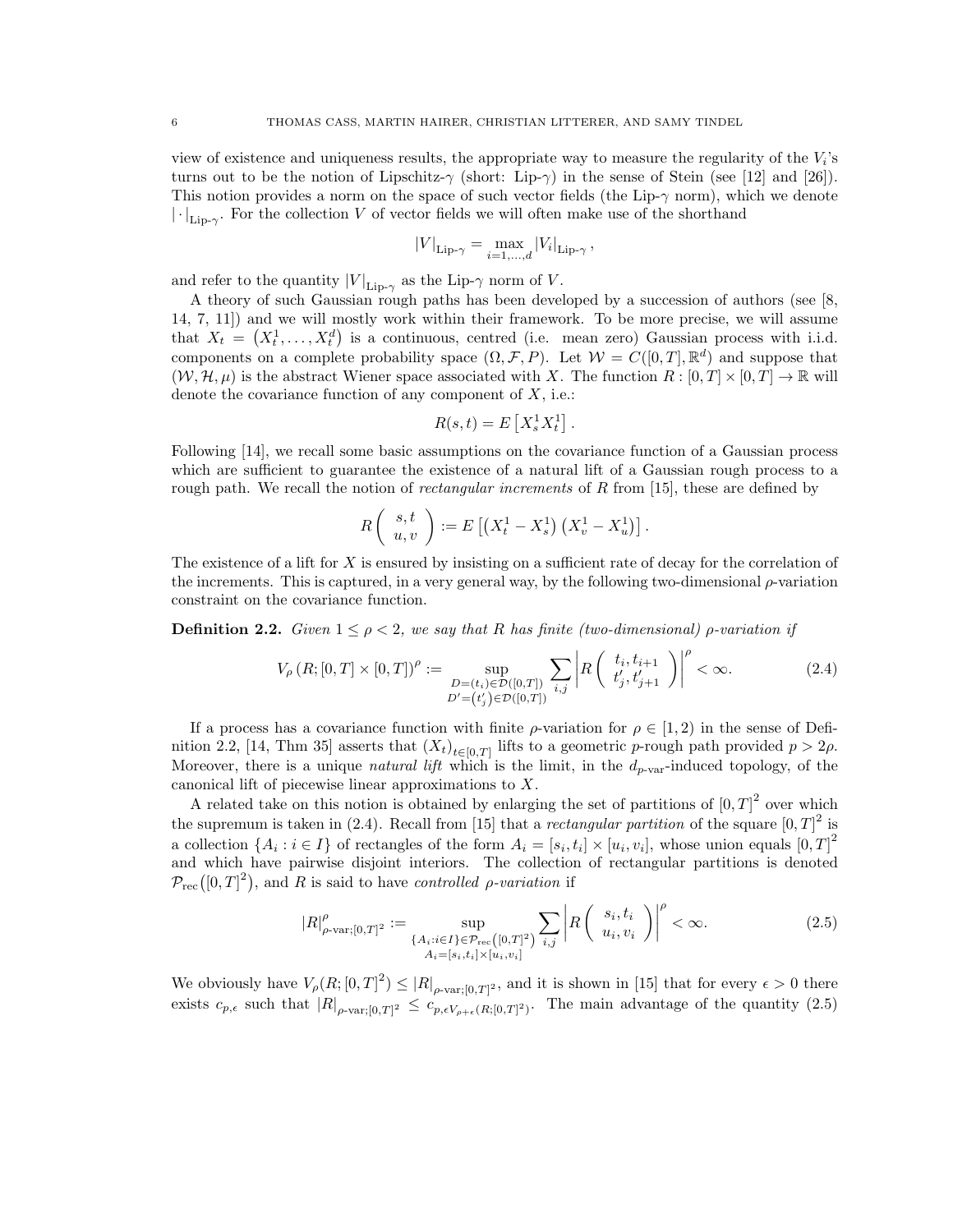compared to (2.4) is that the map

$$
[s,t]\times[u,v]\mapsto |R|^\rho_{\rho\text{-}\mathrm{var};[s,t]\times[u,v]}
$$

is a 2D control in the sense of [15].

**Definition 2.3.** Given  $1 \leq \rho < 2$ , we say that R has finite (two-dimensional) Hölder-controlled *ρ*-variation if  $V_{\rho}(R;[0,T]\times[0,T])<\infty$ , and if there exists  $C>0$  such that for all  $0\leq s\leq t\leq T$ we have

$$
V_{\rho}(R; [s, t] \times [s, t]) \le C (t - s)^{1/\rho}.
$$
\n(2.6)

**Remark 2.4.** This is (essentially) without loss of generality compared to Definition 2.2. To see this, we note that if R also has controlled  $\rho$ -variation in the sense of (2.5), then we can introduce the deterministic time-change  $\tau : [0, T] \to [0, T]$  given by  $\tau = \sigma^{-1}$ , where  $\sigma : [0, T] \to [0, T]$  is the strictly increasing function defined by

$$
\sigma(t) := \frac{T |R|_{\rho-var;[0,t]^2}^{\rho}}{|R|_{\rho-var;[0,T]^2}^{\rho}}.
$$
\n(2.7)

It is then easy to see that  $\tilde{R}$ , the covariance function of  $\tilde{X} = X \circ \tau$ , is Hölder-controlled in the sense of Definition 2.3.

Two important consequences of assuming that R has finite Hölder-controlled  $\rho$ -variation are: (i) X has  $1/p$ –Hölder sample paths for every  $p > 2\rho$ , and (ii) by using [12, Thm 15.33] we can deduce that

$$
E\left[\exp\left(\eta \|\mathbf{X}\|_{1/p;[0,T]}^2\right)\right] < \infty \quad \text{for some} \quad \eta > 0,\tag{2.8}
$$

i.e  $\left\Vert \mathbf{X}\right\Vert _{1/p;\left[ 0,T\right] }^{2}$  has a Gaussian tail.

The mere existence of this lift is unfortunately not sufficient to apply the usual concepts of Malliavin calculus. In addition, it will be important to require a complementary (Young) regularity of the sample paths of  $X$  and the elements of its Cameron-Martin space. The following assumption captures both of these requirements.

**Condition 1.** Let  $(X_t)_{t \in [0,T]} = (X_t^1, \ldots, X_t^d)_{t \in [0,T]}$  be a Gaussian process with i.i.d. components. Suppose that the covariance function has finite Hölder-controlled ρ-variation for some  $\rho \in [1,2)$ . We will assume that X has a natural lift to a geometric p-rough path and that  $H$ , the Cameron-Martin space associated with  $X$ , has Young-complementary regularity to  $X$  in the following sense: for some  $q \ge 1$  satisfying  $1/p + 1/q > 1$ , we have the continuous embedding

$$
\mathcal{H} \hookrightarrow C^{q-var} ([0, T], \mathbb{R}^d).
$$

The following theorem appears in [14] as Proposition 17 (cf. also the recent note [15]); it shows how the assumption  $V_{\rho}(R;[0,T]^2) < \infty$  allows us to embed H in the space of continuous paths with finite  $\rho$  variation. The result is stated in [14] for one-dimensional Gaussian processes, but the generalisation to arbitrary finite dimensions is straightforward.

**Theorem 2.5** ([14]). Let  $(X_t)_{t \in [0,T]} = (X_t^1, \ldots, X_t^d)_{t \in [0,T]}$  be a mean-zero Gaussian process with independent and identically distributed components. Let R denote the covariance function of (any) one of the components. Then if R is of finite *ρ*-variation for some  $\rho \in [1,2)$  we can embed H in the space  $C^{\rho\text{-}var}([0,T],\mathbb{R}^d)$ , in fact

$$
|h|_{\mathcal{H}} \ge \frac{|h|_{\rho\text{-}\text{var};[0,T]}}{\sqrt{V_{\rho}\left(R;[0,T]\times[0,T]\right)}}.\tag{2.9}
$$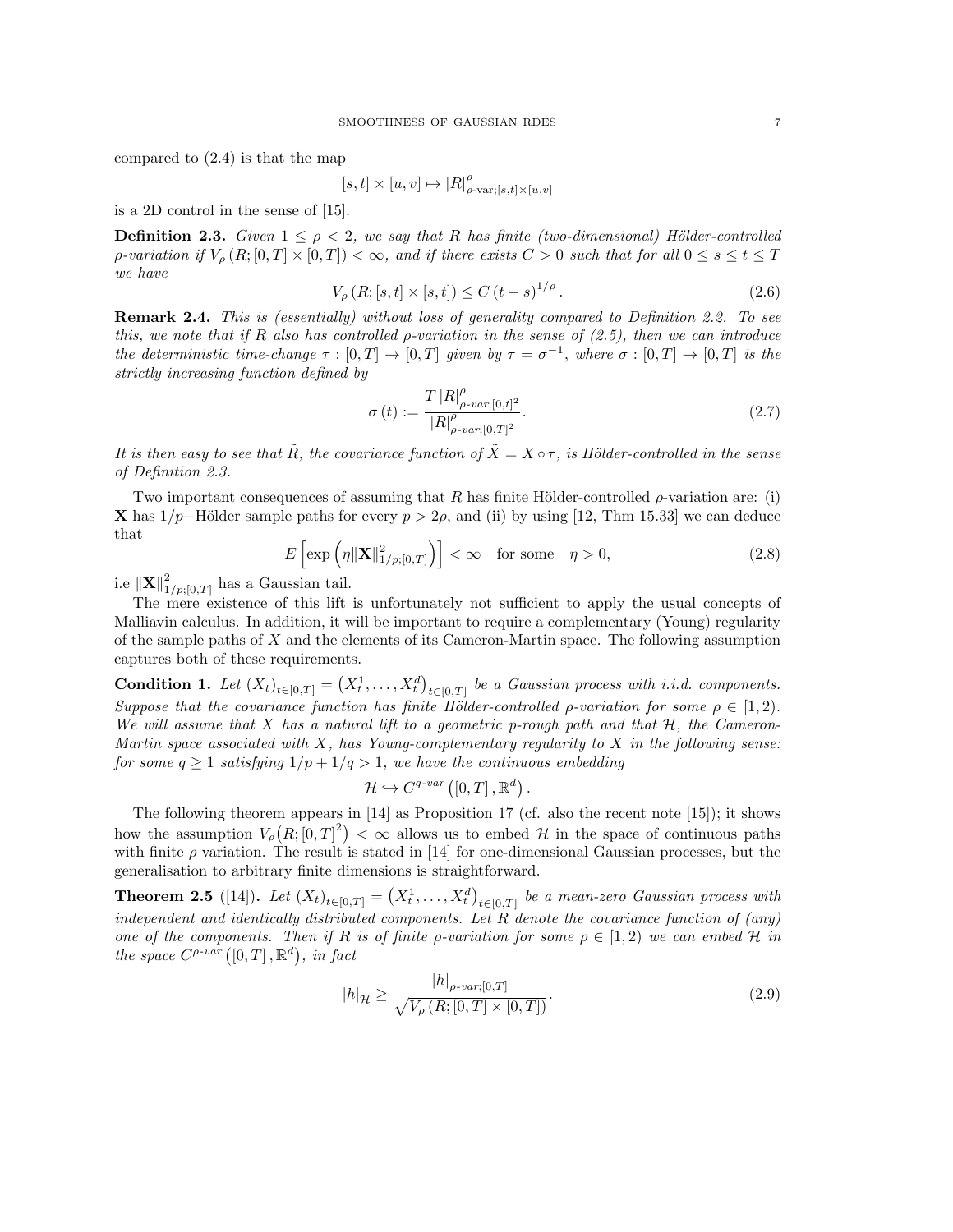**Remark 2.6** ([13]). Writing  $\mathcal{H}^H$  for the Cameron-Martin space of fBM for H in (1/4, 1/2), the variation embedding in [13] gives the stronger result that

$$
\mathcal{H}^H \hookrightarrow C^{q-var}([0,T], \mathbb{R}^d) \quad \text{for any} \quad q > (H + 1/2)^{-1}.
$$

Theorem 2.5 and Remark 2.6 provide sufficient conditions for a process to satisfy the fundamental Condition 1, which we summarise in the following remark.

**Remark 2.7.** As already observed, the requirement that R has finite 2D  $\rho$ -variation, for some  $\rho \in [1, 2)$ , implies both that X lifts to a geometric p-rough path for all  $p > 2\rho$  and also that  $\mathcal{H} \hookrightarrow C^{p-var}([0,T], \mathbb{R}^d)$  (Theorem 2.5). Complementary regularity of H in the above condition thus can be obtained by  $\rho \in [1, 3/2)$ , which covers for example BM, the OU process and the Brownian bridge (in each case with  $\rho = 1$ ). When X is fBm, we know that X admit a lift to  $G\Omega_p(\mathbb{R}^d)$  if  $p > 1/H$ , and Remark 2.6 therefore ensures the complementary regularity of X and H if  $H > 1/4$ .

### 3. Statement of the main theorem

We will begin the section by laying out and providing motivation for the assumptions we impose on the driving Gaussian signal  $X$ . We will then end the section with a statement of the central theorem of this paper, which is a version of Hörmander's Theorem for Gaussian RDEs. First, we give some notation which will feature repeatedly.

Notation 1. We define

$$
\mathcal{F}_{a,b} := \sigma\left(X_{v,v'} : a \le v \le v' \le b\right)
$$

to be the  $\sigma$ -algebra generated by the increments of X between times a and b.

The following condition aims to capture the non-degeneracy of  $X$ , it will feature prominently in the sequel.

**Condition 2** (non-determinacy-type condition). Let  $(X_t)_{t \in [0,T]}$  be a continuous Gaussian process. Suppose that the covariance function R of X has finite Hölder-controlled  $\rho$ -variation for some  $\rho$  in  $[1, 2)$ . We assume that there exists  $\alpha > 0$  such that

$$
\inf_{0 \le s < t \le T} \frac{1}{(t-s)^\alpha} \operatorname{Var}\left(X_{s,t} | \mathcal{F}_{0,s} \vee \mathcal{F}_{t,T}\right) > 0. \tag{3.1}
$$

Whenever this condition is satisfied we will call  $\alpha$  the **index of non-determinism** if it is the smallest value of  $\alpha$  for which  $(3.1)$  is true.

**Remark 3.1.** It is worthwhile making a number of comments. Firstly, notice that the conditional variance

$$
\text{Var}\left(X_{s,t}|\mathcal{F}_{0,s}\vee\mathcal{F}_{t,T}\right)
$$

is actually deterministic by Gaussian considerations. Then for any  $[s, t] \subseteq [0, S] \subseteq [0, T]$ , the law of total variance can be used to show that

$$
\text{Var}\left(X_{s,t}|\mathcal{F}_{0,s} \vee \mathcal{F}_{t,S}\right) \geq \text{Var}\left(X_{s,t}|\mathcal{F}_{0,s} \vee \mathcal{F}_{t,T}\right).
$$

It follows that if (3.1) holds on [0, T], then it will also hold on any interval  $[0, S] \subset [0, T]$  provided  $S > 0$ .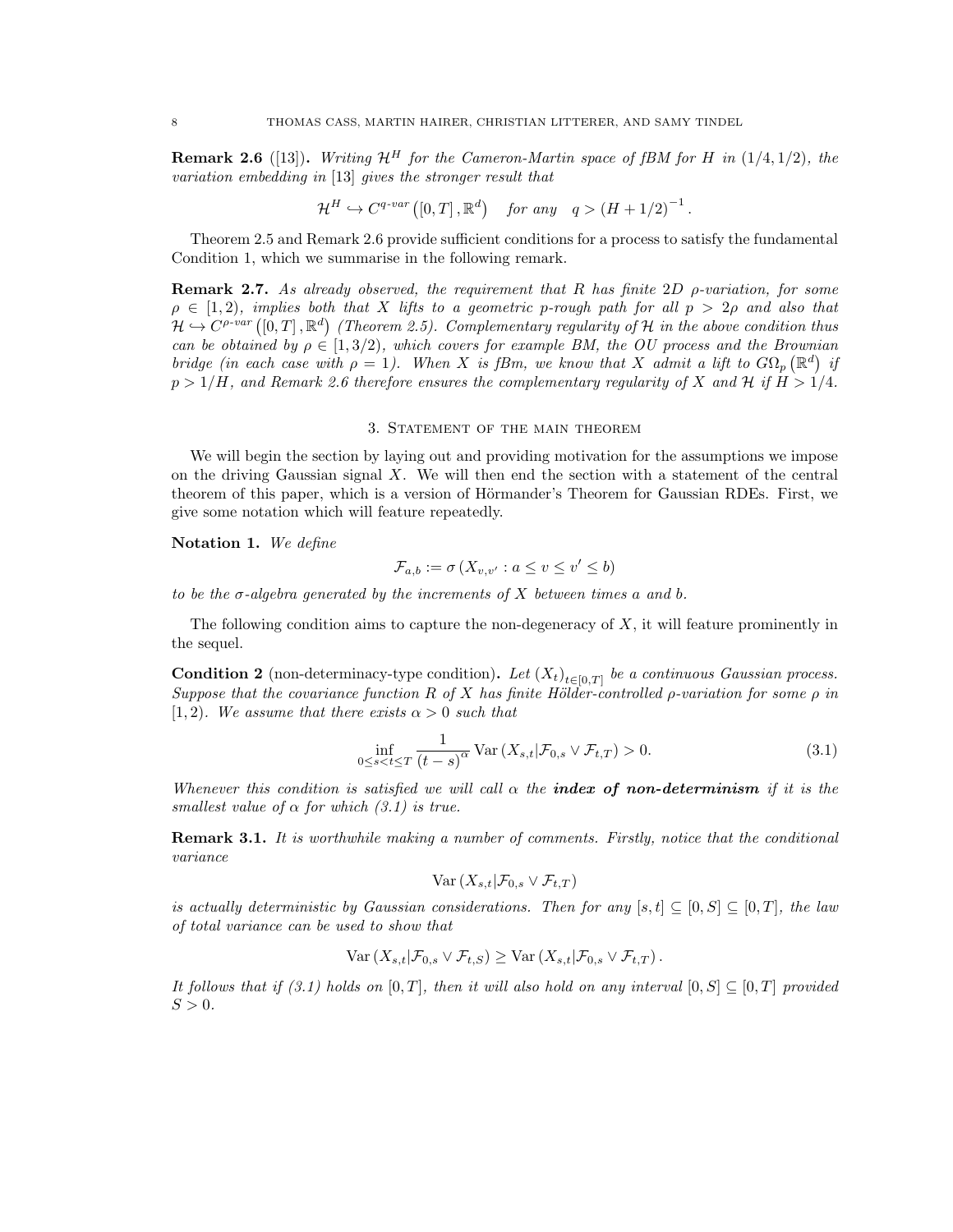Note that Condition 2 implies the existence of  $c > 0$  such that

$$
\text{Var}\left(X_{s,t}|\mathcal{F}_{0,s}\vee\mathcal{F}_{t,T}\right)\ge c\left(t-s\right)^{\alpha}.
$$

This is reminiscent of (but not equivalent to) other notions of non-determinism which have been studied in the literature. For example, it should be compared to the similar notion introduced in [3], where it was exploited to show the existence of a smooth local time function (see also the subsequent work of Cuzick et al. [9] and [10]). In the present context, Condition 2 is also related to the following condition: for any f of finite p-variation over  $[0, T]$ 

$$
\int_0^T f_s dh_s = 0 \quad \forall h \in \mathcal{H} \qquad \Rightarrow \qquad f = 0 \quad \text{a.e. on } [0, T]. \tag{3.2}
$$

This has been used in [6] to prove the existence of the density for Gaussian RDEs. In some sense, our Condition 2 is the quantitative version of  $(3.2)$ . In this paper when we speak of a non-degenerate Gaussian process  $(X_t)_{t \in [0,T]}$  we will mean the following:

**Definition 3.2.** Let  $(X_t)_{t \in [0,T]}$  be a continuous, real-valued Gaussian process. If  $D = \{t_i : i = 0, 1, ..., n\}$ is any partition of  $[0,T]$  let  $(Q_{ij}^D)_{1\leq i,j\leq n}$  denote the  $n \times n$  matrix given by the covariance matrix of the increments of  $X$  along  $D$ , *i.e.* 

$$
Q_{ij}^D = R\left(\begin{array}{c} t_{i-1}, t_i \\ t_{j-1}, t_j \end{array}\right). \tag{3.3}
$$

We say that X is non-degenerate if  $Q^D$  is positive definite for every partition D of [0, T].

**Remark 3.3.** An obvious example of a 'degenerate' Gaussian process is a bridge processes which return to zero in  $[0, T]$ . This is plainly ruled out by an assumption of non-degeneracy.

It is shown in [7] that non-degeneracy is implied by (3.2). Thus non-degeneracy is a weaker condition than (3.2). It also has the advantage of being formulated more tangibly in terms of the covariance matrix. The next lemma shows that Condition 2 also implies that the process is non-degenerate.

**Lemma 3.4.** Let  $(X_t)_{t \in [0,T]}$  be a continuous Gaussian process which satisfies Condition 2 then X is non-degenerate.

*Proof.* Fix a partition D of  $[0, T]$ , and denote the covariance matrix along this partition by Q with entries as in (3.3). If Q is not positive definite, then for some non-zero vector  $\lambda = (\lambda_1, \ldots, \lambda_n) \in \mathbb{R}^n$ we have

$$
0 = \lambda^T Q \lambda = E\left[ \left( \sum_{i=1}^n \lambda_i X_{t_{i-1}, t_i} \right)^2 \right]. \tag{3.4}
$$

Suppose, without loss of generality, that  $\lambda_j \neq 0$ . Then from (3.4) we can deduce that

$$
X_{t_{j-1},t_j} = \sum_{i \neq j}^{n} \frac{\lambda_i}{\lambda_j} X_{t_{i-1},t_i}
$$

with probability one. This immediately implies that

$$
\text{Var}\left(X_{t_{j-1},t_j}|\mathcal{F}_{0,t_{j-1}}\vee \mathcal{F}_{t_j,T}\right)=0,
$$

which contradicts  $(3.1)$ .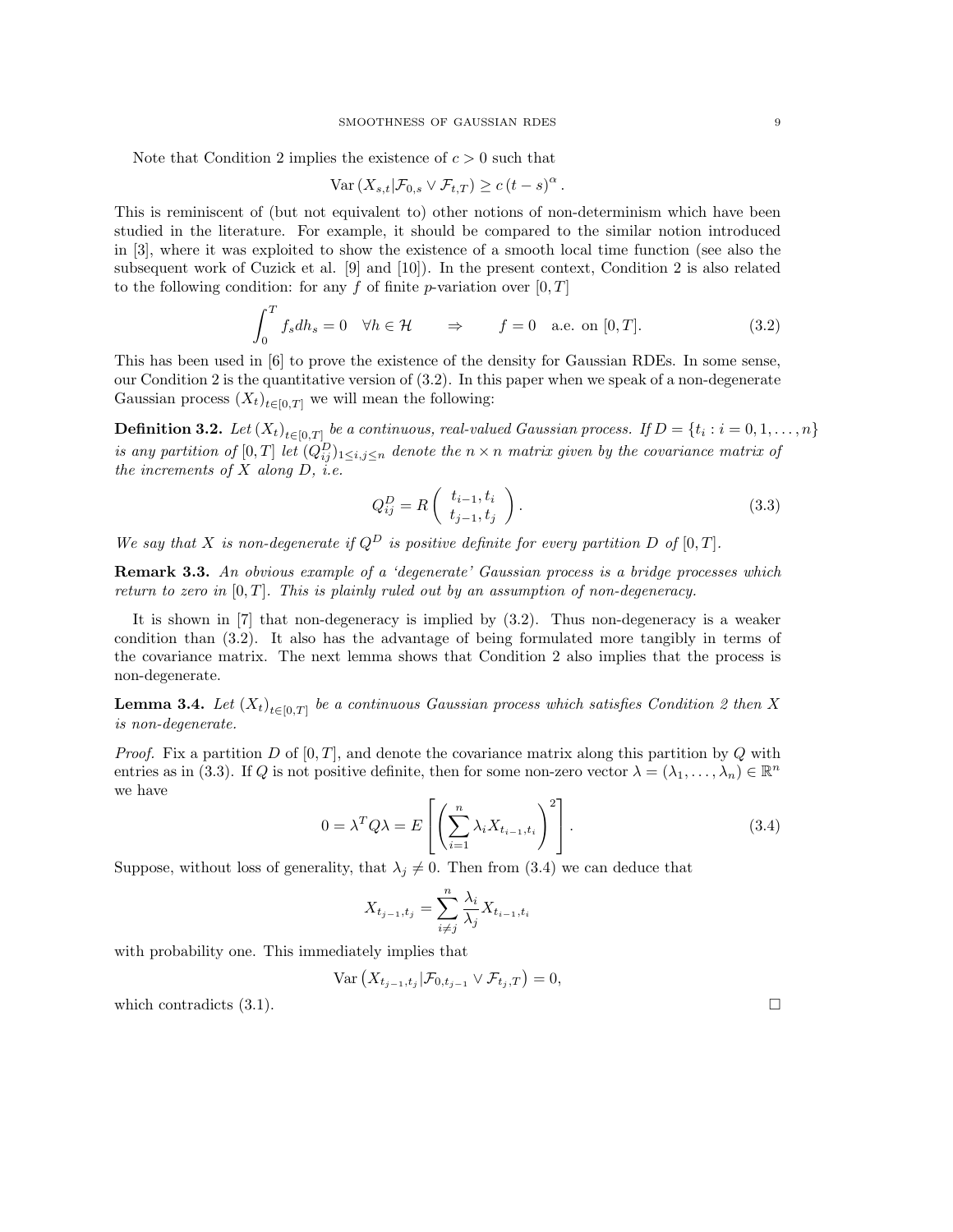A crucial step in the proof of the main theorem is to establish lower bounds on the eigenvalues of the Malliavin covariance matrix in order to obtain moment estimates for its inverse. In the setting we have adopted, it transpires that these eigenvalues can be bounded from below by some power of the 2D Young integral:

$$
\int_{[0,T]^2} f_s f_t dR\,(s,t)\,,\tag{3.5}
$$

for some suitable (random) function  $f \in C^{p-var}([0,T], \mathbb{R}^d)$ . By considering the Riemann sum approximations to (3.5), the problem of finding a lower bound can be re-expressed in terms of solving a sequence of finite-dimensional constrained quadratic programming problems. By considering the dual of these problems, we can simplify the constraints which appear considerably; they become non-negativity constraints, which are much easier to handle. Thus the dual problem has an explicit solution subject to a dual feasibility condition. The following condition is what emerges as the limit of the dual feasibility conditions for the discrete approximations.

**Condition 3.** Let  $(X_t)_{t \in [0,T]}$  be a continuous, real-valued Gaussian process. We will assume that X has non-negative conditional covariance in that for every  $[u, v] \subseteq [s, t] \subseteq [0, S] \subseteq [0, T]$  we have

$$
\text{Cov}\left(X_{s,t}, X_{u,v} | \mathcal{F}_{0,s} \vee \mathcal{F}_{t,S}\right) \ge 0. \tag{3.6}
$$

In Section 6 we will prove a novel interpolation inequality. The significance of Condition 3 will become clearer when we work through the details of that section. For the moment we content ourselves with an outline. Firstly, for a finite partition  $D$  of the interval  $[0, T]$  one can consider the discretisation of the process  $X_t$  conditioned on the increments in  $D \cap ([0, s] \cup [t, T])$ . Let  $Q^D$  be the corresponding covariance matrix of the increments (see (3.3)). Then the conditional covariance Cov  $(X_{s,t}^D, X_{u,v}^D | \mathcal{F}_{0,s}^D \vee \mathcal{F}_{t,T}^D)$  of the discretised process can be characterised in terms of a Schur complement  $\Sigma$  of the matrix  $Q^D$ . Utilising this relation, the condition

$$
Cov(X_{s,t}^D, X_{u,v}^D | \mathcal{F}_{0,s}^D \vee \mathcal{F}_{t,T}^D) > 0
$$

is precisely what ensures that the row sums for  $\Sigma$  are non-negative. Conversely, if for any finite partition D all Schur complements of the matrix  $Q^D$  have non-negative row sums Condition 3 is satisfied. This relation motivates an alternative sufficient condition that implies Condition 3, which has the advantage that it may be more readily verified for a given Gaussian process. In order to state the condition, recall that an  $n \times n$  real matrix Q is diagonally dominant if

$$
Q_{ii} \ge \sum_{j \ne i} |Q_{ij}| \quad \text{for every } i \in \{1, 2, \dots, n\}.
$$
 (3.7)

**Condition 4.** Let  $(X_t)_{t \in [0,T]}$  be a continuous real-valued Gaussian process. For every  $[0, S] \subseteq [0, T]$ we assume that  $X$  has diagonally dominant increments on  $[0, S]$ . By this we mean that for every partition  $D = \{t_i : i = 0, 1, \ldots, n\}$  of  $[0, S]$ , the  $n \times n$  matrix  $(Q_{ij}^D)_{1 \leq i, j \leq n}$  with entries

$$
Q_{ij}^{D} = E\left[X_{t_{i-1}, t_i} X_{t_{j-1}, t_j}\right] = R\left(\begin{array}{c} t_{i-1}, t_i \\ t_{j-1}, t_j \end{array}\right)
$$

is diagonally dominant.

Diagonal dominance is obviously in general a stronger assumption than requiring that a covariance matrix has positive row sums. Consequently, Condition 4 is particularly useful for negatively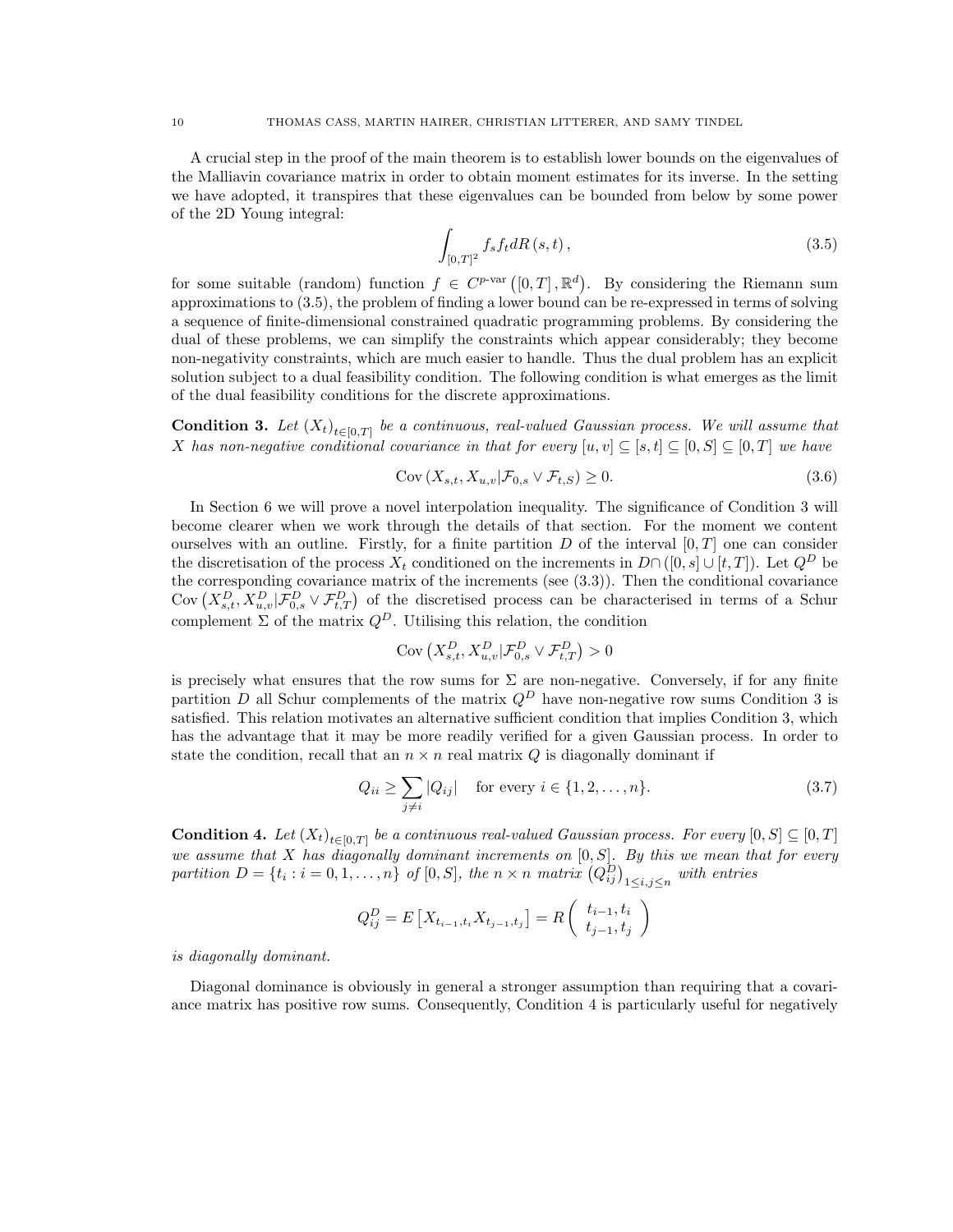correlated processes, when diagonal dominance of the increments and positivity of row sums are the same. The condition can then be expressed succinctly as

$$
E[X_{0,S}X_{s,t}] \geq 0 \qquad \forall [s,t] \subseteq [0,S] \subseteq [0,T].
$$

In fact, it turns out that Condition 4 implies Condition 3. This is not obvious a priori, and ultimately depends on two nice structural features. The first is the observation from linear algebra that the property of diagonal dominance is preserved under taking Schur complements (see [32] for a proof of this). The second results from the interpretation of the Schur complement (in the setting of Gaussian vectors) as the covariance matrix of a certain conditional distribution. We will postpone the proof of this until Section 6 when these properties will be used extensively.

The final condition we will impose is classical, namely Hörmander's condition on the vector fields defining the RDE.

Condition 5 (Hörmander). We assume that

 $span\{V_1,\ldots,V_d,[V_i,V_j],[V_i,[V_j,V_k]]\ldots : i,j,k,\ldots = 0,1,\ldots,d\}\big|_{y_0} = \mathcal{T}_{y_0}\mathbb{R}^e \cong \mathbb{R}^e$  $(3.8)$ 

We are ready to formulate our main theorem.

**Theorem 3.5.** Let  $(X_t)_{t \in [0,T]} = (X_t^1, \ldots, X_t^d)_{t \in [0,T]}$  be a continuous Gaussian process, with i.i.d. components associated to the abstract Wiener space  $(\mathcal{W}, \mathcal{H}, \mu)$ . Assume that some (and hence every) component of X satisfies:

- (1) Condition 1, for some  $\rho \in [1,2);$
- (2) Condition 2, with index of non-determinancy  $\alpha < 2/\rho$ ;
- (3) Condition 3, i.e. it has non-negative conditional covariance.

Fix  $p > 2\rho$ , and let  $\mathbf{X} \in G\Omega_p(\mathbb{R}^d)$  denote the canonical lift of X to a Gaussian rough path. Suppose  $V = (V_1, \ldots, V_d)$  is a collection of  $C^{\infty}$ -bounded vector fields on  $\mathbb{R}^e$ , and let  $(Y_t)_{t \in [0,T]}$  be the solution to the RDE

$$
dY_t = V(Y_t) d\mathbf{X}_t + V_0(Y_t) dt, \quad Y(0) = y_0.
$$

Assume that the collection  $(V_0, V_1, \ldots, V_d)$  satisfy Hörmander's condition, Condition 5, at the starting point  $y_0$ . Then random variable  $Y_t$  has a smooth density with respect to Lebesgue measure on  $\mathbb{R}^e$  for every  $t \in (0, T]$ .

#### 4. Examples

In this section we demonstrate how the conditions on X we introduced in the last section can be checked for a number of well known processes. We choose to focus on three particular examples: fractional Brownian motion (fBm) with Hurst parameter  $H > 1/4$ , the Ornstein Uhlenbeck (OU) process and the Brownian bridge. Together these encompass a broad range of Gaussian processes that one encounters in practice. Of course there are many more examples, but these should be checked on a case-by-case basis by analogy with our presentation for these three core examples. We first remark that Conditions 1 is straight forward to check in these cases (see e.g. [12] and [7]). We will therefore commence with a verification of the non-determinism condition i.e. Condition 2.

4.1. Non-determinism-type condition. Recall that the Cameron-Martin space  $\mathcal{H}$  is defined to be the the completion of the linear space of functions of the form

$$
\sum_{i=1}^{n} a_i R(t_i, \cdot), \quad a_i \in \mathbb{R} \text{ and } t_i \in [0, T],
$$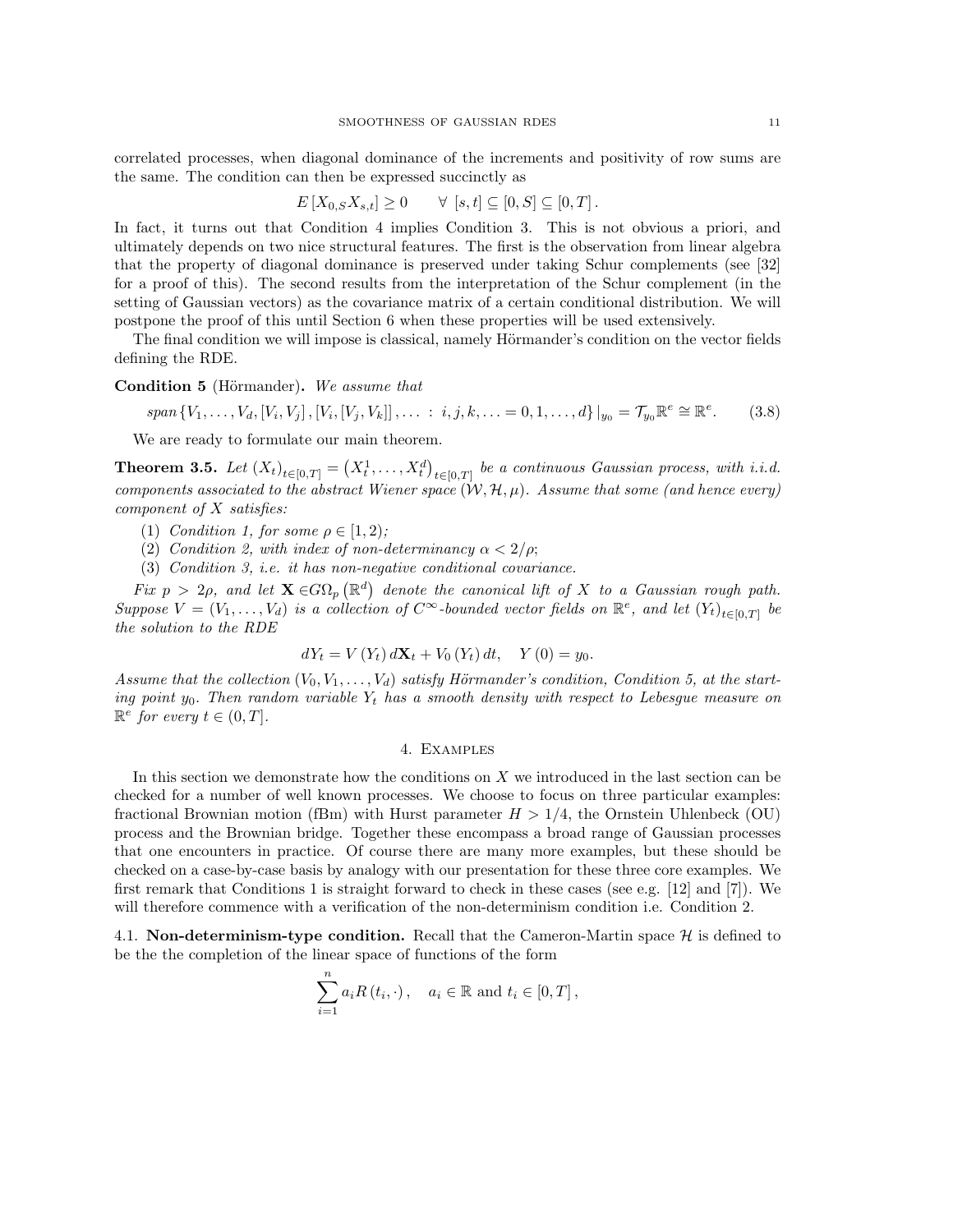with respect to the inner product

$$
\left\langle \sum_{i=1}^{n} a_{i} R(t_{i}, \cdot), \sum_{j=1}^{m} b_{j} R(s_{j}, \cdot) \right\rangle_{\mathcal{H}} = \sum_{i=1}^{n} \sum_{j=1}^{m} a_{i} b_{j} R(t_{i}, s_{j}).
$$

Some authors prefer instead to work with the set of step functions  $\mathcal E$ 

$$
\mathcal{E} = \left\{ \sum_{i=1}^{n} a_i 1_{[0,t_i]} : a_i \in \mathbb{R}, t_i \in [0,T] \right\},\
$$

equipped with the inner product

$$
\langle 1_{[0,t]},1_{[0,s]} \rangle_{\tilde{\mathcal{H}}} = R(s,t).
$$

If  $\tilde{\mathcal{H}}$  denote the completion of  $\xi$  w.r.t  $\langle \cdot, \cdot \rangle_{\tilde{\mathcal{H}}}$ , then it is obvious that the linear map  $\phi : \mathcal{E} \to \mathcal{H}$ defined by

$$
\phi\left(1_{[0,t]}\right) = R\left(t, \cdot\right) \tag{4.1}
$$

extends to an isometry between  $\tilde{\mathcal{H}}$  and  $\mathcal{H}$ . We also recall that  $\tilde{\mathcal{H}}$  is isometric to the Hilbert space  $H^1(Z) \subseteq L^2(\Omega, \mathcal{F}, P)$  which is defined to be the  $\lvert \cdot \rvert_{L^2(\Omega)}$ -closure of the set:

$$
\left\{ \sum_{i=1}^{n} a_{i} Z_{t_{i}} : a_{i} \in \mathbb{R}, t_{i} \in [0, T], n \in \mathbb{N} \right\}.
$$

In particular, we have that  $\left|1_{[0,t]}\right|_{\tilde{\mathcal{H}}} = |Z_t|_{L^2(\Omega)}$ . We will now prove that Condition 2 holds whenever it is the case that  $\mathcal{\tilde{H}}$  embeds continuously in  $L^q([0,T])$  for some  $q \geq 1$ . Hence, Condition 2 will simplify in many cases to showing that

$$
|\tilde{h}|_{L^q[0,T]}\leq C|\tilde{h}|_{\tilde{\mathcal{H}}},
$$

for some  $C > 0$  and all  $\tilde{h} \in \tilde{\mathcal{H}}$ .

**Lemma 4.1.** Suppose  $(Z_t)_{t \in [0,T]}$  is a continuous real-valued Gaussian processes. Assume that for some  $q \geq 1$  we have  $\tilde{\mathcal{H}} \hookrightarrow L^q([0,T])$ . Then Z satisfies Condition 2 with index of non-determinancy less than or equal to  $2/q$ ; *i.e.* 

$$
\inf_{0\leq s0.<="" t}\frac{1}{(t-s)^{2="">
$$

*Proof.* Fix  $[s, t] \subseteq [0, T]$  and for brevity let G denote the  $\sigma$ -algebra  $\mathcal{F}_{0,s} \vee \mathcal{F}_{t,T}$ . Then, using the fact that  $Var(Z_{s,t}|\mathcal{G})$  is deterministic and positive, we have

$$
\begin{split} \text{Var}\left(Z_{s,t}|\mathcal{G}\right) &= \|\text{Var}\left(Z_{s,t}|\mathcal{G}\right)\|_{L^{2}(\Omega)} = E\left[E\left[\left(Z_{s,t} - E\left[Z_{s,t}|\mathcal{G}\right]\right)^{2}|\mathcal{G}\right]^{2}\right]^{1/2} \\ &= E\left[\left(Z_{s,t} - E\left[Z_{s,t}|\mathcal{G}\right]\right)^{2}\right] = \|Z_{s,t} - E\left[Z_{s,t}|\mathcal{G}\right]\|_{L^{2}(\Omega)}^{2} \\ &= \inf_{Y \in L^{2}(\Omega, \mathcal{G}, P)} \|Z_{s,t} - Y\|_{L^{2}(\Omega)}^{2} .\end{split}
$$

We can therefore find sequence of random variables  $(Y_n)_{n=1}^{\infty} \subset L^2(\Omega, \mathcal{G}, P)$  such that

$$
||Z_{s,t} - Y_n||_{L^2(\Omega)}^2 = E\left[ (Z_{s,t} - Y_n)^2 \right] \downarrow \text{Var}\left( Z_{s,t} | \mathcal{G} \right). \tag{4.2}
$$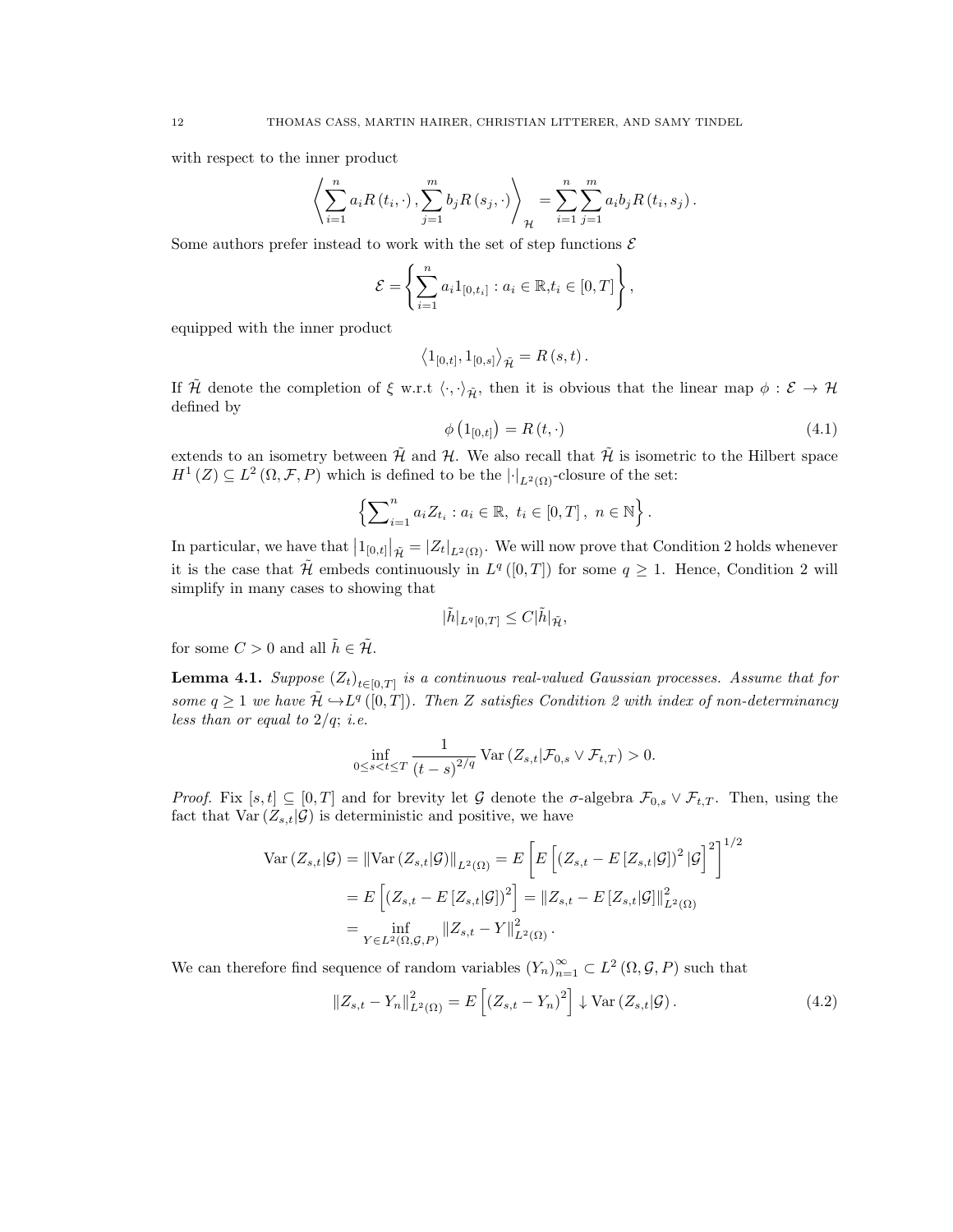Moreover because  $E[Z_{s,t}|\mathcal{G}]$  belongs to the closed subspace  $H^1(Z)$ , we can assume that  $Y_n$  has the form

$$
Y_n = \sum_{i=1}^{k_n} a_i^n Z_{t_i^n, t_{i+1}^n}
$$

for some sequence of real numbers

$$
\left\{a_i^n : i = 1, \ldots, k_n\right\},\
$$

and a collection of subintervals

$$
\left\{\left[t_i^n, t_{i+1}^n\right] : i = 1, \dots, k_n\right\}
$$
 which satisfy  $\left[t_i^n, t_{i+1}^n\right] \subseteq [0, s] \cup [s, T]$  for every  $n \in \mathbb{N}$ .

We now exhibit a lower bound for  $||Z_{s,t} - Y_n||^2_{L^2(\Omega)}$  which is independent of n (and hence from (4.2) will apply also to  $Var(Z_{s,t}|\mathcal{G})$ . Let us note that the isometry between the  $H^1(Z)$  and  $\tilde{\mathcal{H}}$ gives that

$$
||Z_{s,t} - Y_n||_{L^2(\Omega)}^2 = |\tilde{h}_n|_{\tilde{\mathcal{H}}}^2,
$$
\n(4.3)

where

$$
\tilde{h}_n(\cdot) := \sum_{i=1}^{k_n} a_i^n 1_{\left[t_i^n, t_{i+1}^n\right]}(\cdot) + 1_{[s,t]}(\cdot) \in \xi.
$$

The embedding  $\tilde{\mathcal{H}} \hookrightarrow L^q([0,T])$  then shows that

$$
|\tilde{h}_n|^2_{\tilde{\mathcal{H}}} \ge c|\tilde{h}|^2_{L^q[0,T]} \ge c (t-s)^{2/q}.
$$

The result follows immediately from this together with  $(4.2)$  and  $(4.3)$ .

Checking that  $\mathcal{\tilde{H}}$  embeds continuously in a suitable  $L^q([0,T])$  space is something which is readily done for our three examples. This is what the next lemma shows.

**Lemma 4.2.** If  $(Z_t)_{t \in [0,T]}$  is fBm with Hurst index  $H \in (0,1/2)$  and  $q \in [1,2)$  then  $\tilde{\mathcal{H}} \hookrightarrow L^q([0,T])$ . If  $(Z_t)_{t\in[0,T]}$  is the (centred) Ornstein-Uhlenbeck process or the Brownian bridge (returning to zero after time T) then  $\tilde{\mathcal{H}} \hookrightarrow L^2([0,T])$ .

Proof. The proof for each of the three examples has the same structure. We first identify an isometry  $K^*$  which maps  $\mathcal{H}$  surjectively onto  $\bar{L}^2[0,T]$ . (The operator  $K^*$  is of course different for the three examples). We then prove that the inverse  $(K^*)^{-1}$  is a bounded linear operator when viewed as a map from  $L^2[0,T]$  into  $L^q[0,T]$ . For fBm this is shown via the Hardy-Littlewood lemma (see [30]). For the OU process and the Brownian bridge it follows from a direct calculation on the operator  $K^*$ . Equipped with this fact, we can deduce that

$$
|\tilde{h}|_{L^{q}[0,T]} = |(K^*)^{-1} K^* \tilde{h}|_{L^{q}[0,T]} \le |(K^*)^{-1}|_{L^{2} \to L^{q}} |K^* \tilde{h}|_{L^{2}[0,T]} = |(K^*)^{-1}|_{L^{2} \to L^{q}} |\tilde{h}|_{\tilde{\mathcal{H}}},
$$
  
which concludes the proof.

As an immediate corollary of the last two lemmas we can conclude that the (centred) Ornstein-Uhlenbeck process and the Brownian bridge (returning to zero after time  $T$ ) both satisfy Condition 2 with index of non-determinism no greater than unity. In the case of fBm  $(Z_t^H)_{t\in[0,T]}$  the scaling properties of  $Z^H$  enable us to say more about the non-determinism index than can be obtained by an immediate application of Lemmas 4.1 and 4.2. To see this, note that for fixed [s, t]  $\subseteq$  [0, T] we can introduce a new process

$$
\tilde{Z}_u^H := (t - s)^{-H} Z_{u(t - s)}^H.
$$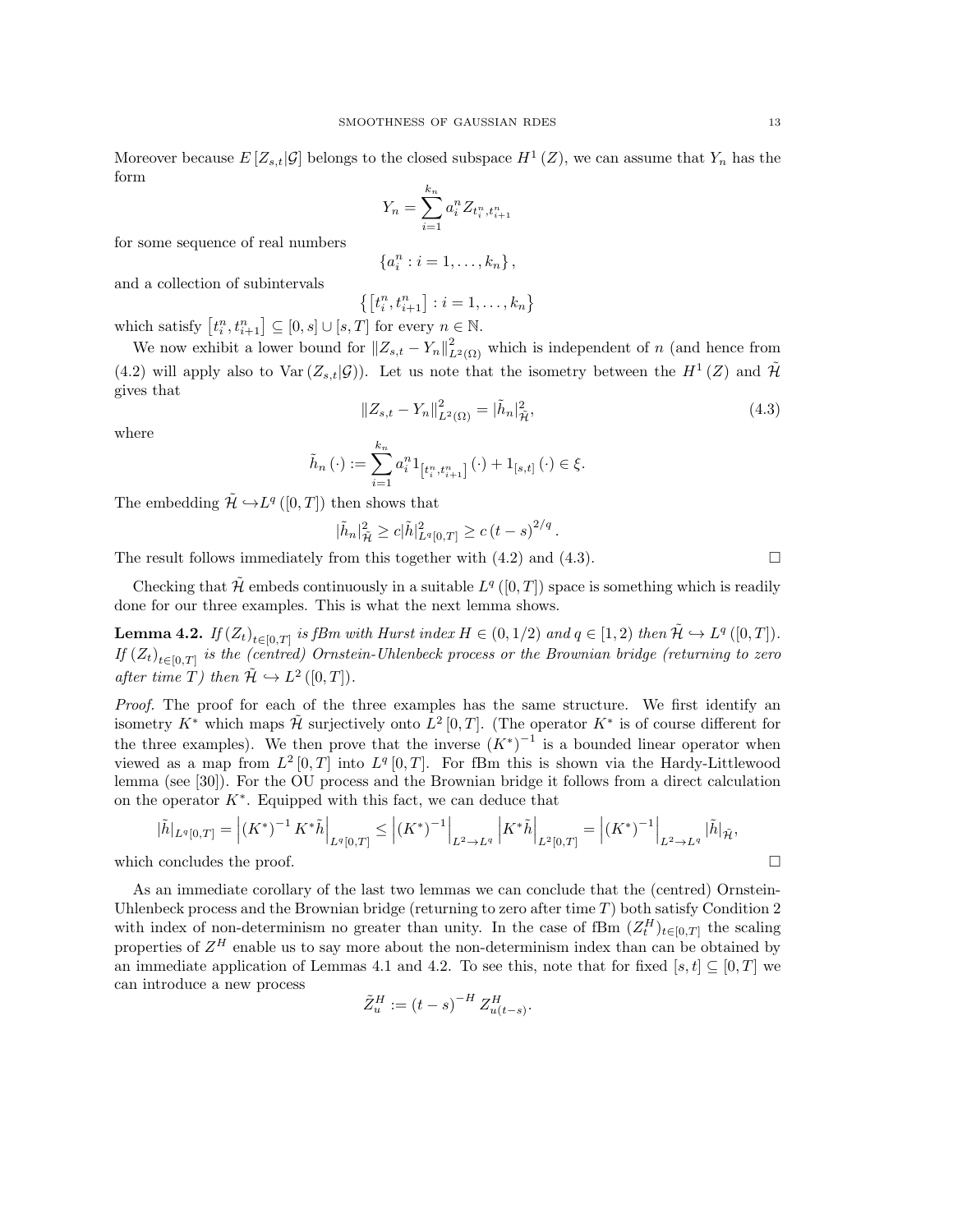$\tilde{Z}$  defines another fBm, this time on the interval  $[0, T(t-s)^{-1}] =: [0, \tilde{T}]$ . Let  $u = s(t-s)^{-1}$ ,  $v =$  $t(t-s)^{-1}$  and denote by  $\tilde{\mathcal{F}}_{a,b}$  the  $\sigma$ -algebra generated by the increments of  $\tilde{Z}$  in [a, b]. Scaling then allows us to deduce that

$$
\text{Var}\left(Z_{s,t}|\mathcal{F}_{0,s}\vee\mathcal{F}_{t,T}\right) = \left(t-s\right)^{2H}\text{Var}(\tilde{Z}_{u,v}|\tilde{\mathcal{F}}_{0,u}\vee\tilde{\mathcal{F}}_{v,\tilde{T}}). \tag{4.4}
$$

By construction  $u - v = 1$ . And since  $\tilde{Z}$  is fBm it follows from Lemmas 4.1 and 4.2 that

$$
\inf_{\substack{[u,v]\subseteq[0,\tilde{T}]\\|u-v|=1}} \text{Var}(\tilde{Z}_{u,v}|\tilde{\mathcal{F}}_{0,u}\vee\tilde{\mathcal{F}}_{v,\tilde{T}}) > 0. \tag{4.5}
$$

It follows from (4.4) and (4.5) that  $Z^H$  satisfies Condition 2 with index of non-determinancy no greater than 2H.

4.2. Non-negativity of the conditional covariance. We finally verify that our example processes also satisfy Condition 3. We first consider the special case of process with negatively correlated increments.

4.2.1. Negatively correlated increments. From our earlier discussion, it suffices to check that Condition 4 holds. In other words, that  $Q^D$  is diagonally dominant for every partition D. This amounts to showing that

$$
E\left[Z_{t_{i-1},t_i} Z_{0,T}\right] \geq 0
$$

for every  $0 \leq t_{i-1} < t_i \leq T$ . It is useful to have two general conditions on R which will guarantee that (i) the increments of  $Z$  are negatively correlated, and (ii) diagonal dominance is satisfied. Here is a simple characterisation of these properties:

*Negatively correlated increments:* If  $i < j$ , write

$$
Q_{ij} = E\left[Z_{t_{i-1},t_i} Z_{t_{j-1},t_j}\right] = \int_{t_{i-1}}^{t_i} \int_{t_{j-1}}^{t_j} \partial_{ab}^2 R(a,b) \, da \, db,
$$

so that a sufficient condition for  $Q_{ij} < 0$  is  $\partial^2_{ab} R(a, b) \leq 0$  for  $a < b$ . This is trivially verified for fBm with  $H < 1/2$ . Note that  $\partial_{ab}^2 R(a, b)$  might have some nasty singularities on the diagonal, but the diagonal is avoided here.

Diagonal dominance: If we assume negatively correlated increments, then diagonal dominance is equivalent to  $\sum_{j} Q_{ij} > 0$ . Moreover, if we assume  $Z_0$  is deterministic and Z is centred we get

$$
\sum_{j} Q_{ij} = E\left[Z_{t_{i-1}, t_i} Z_T\right] = \int_{t_{i-1}}^{t_i} \partial_a R(a, T) \, da,
$$

so that a sufficient condition for  $\sum_j Q_{ij} > 0$  is  $\partial_a R(a, b) \geq 0$  for  $a < b$ . This is again trivially verified for fBm with  $H < 1/2$ .

**Example 4.3.** In the case where  $(Z_t)_{t \in [0,T]}$  is the Brownian bridge, which returns to zero at time  $T' > T$  we have

$$
R(a,b) = a(T'-b), \quad \text{for } a < b.
$$

It is then immediate that  $\partial_{ab}^2 R(a,b) = -1 < 0$  and  $\partial_a R(a,b) = T' - b > 0$ . Similarly, for the centred Ornstein-Uhlenbeck process we have

$$
R(a,b) = 2e^{-b}\sinh(a), \quad \text{for } a < b.
$$

From which it follows that  $\partial_{ab}^2 R(a,b) = -2e^{-b} \cosh(a) < 0$  and  $\partial_a R(a,b) = 2e^{-b} \cosh(a) > 0$ .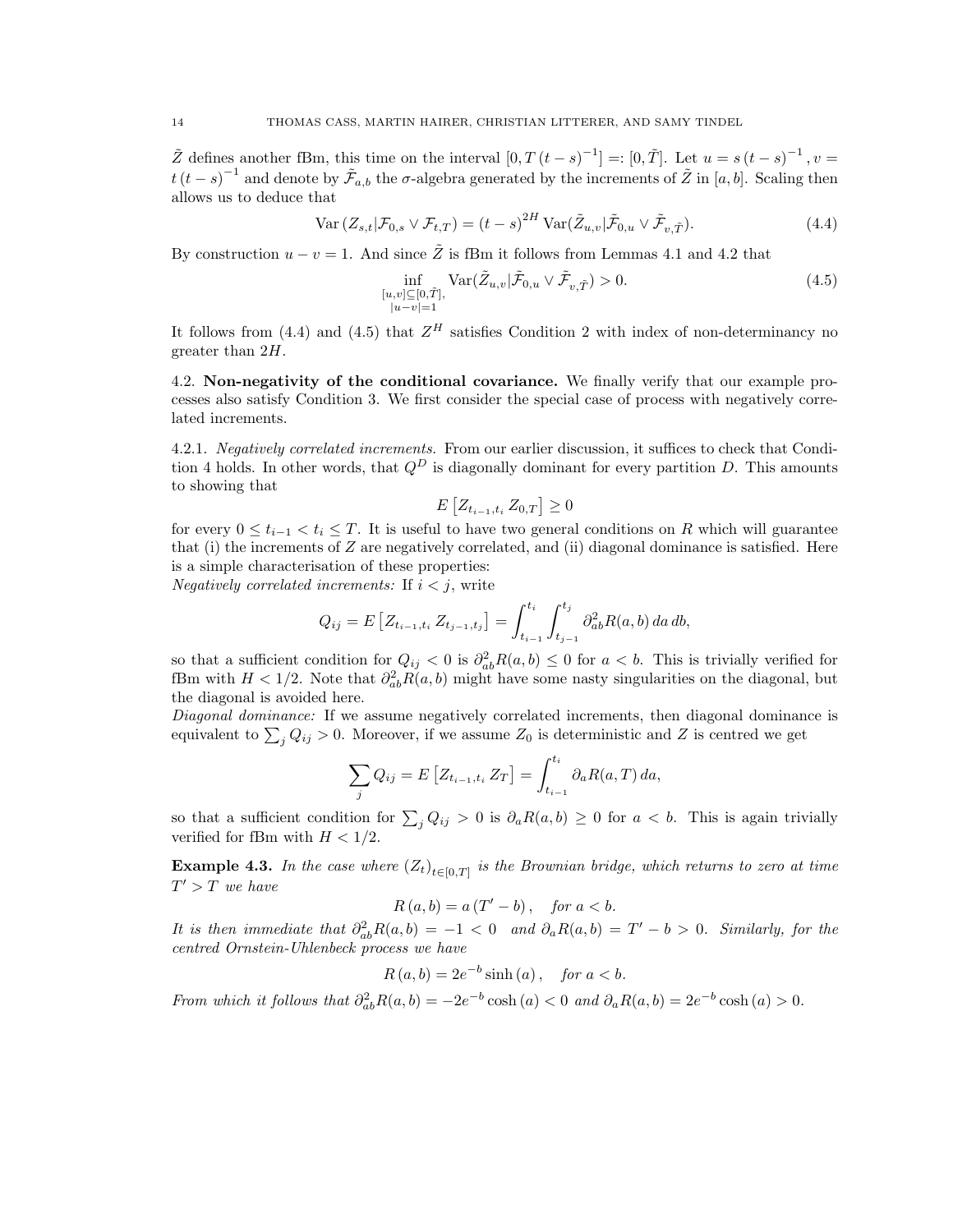4.2.2. Without negatively correlated increments. In the three examples we were able to check Condition 3 by using the negative correlation of the increments and showing explicitly the diagonal dominance. In the case where the increments have positive or mixed correlation we may have to check the weaker condition, Condition 3, directly. An observation that might be useful in this regard is the following geometrical interpretation. Recall that we want to want to check that

$$
Cov(Z_{s,t}, Z_{u,v} | \mathcal{F}_{0,s} \vee \mathcal{F}_{t,T}) \geq 0.
$$

For simplicity, let  $X = Z_{s,t}$ ,  $Y = Z_{u,v}$  and  $\mathcal{G} = \mathcal{F}_{0,s} \vee \mathcal{F}_{t,T}$ . The map  $P_{\mathcal{G}} : Z \mapsto E[Z|\mathcal{G}]$  then defines a projection from the Hilbert space  $L^2(\Omega, \mathcal{F}, P)$  onto the closed subspace  $L^2(\Omega, \mathcal{G}, P)$ , which gives the orthogonal decomposition

$$
L^{2}(\Omega,\mathcal{F},P)=L^{2}(\Omega,\mathcal{G},P)\oplus L^{2}(\Omega,\mathcal{G},P)^{\perp}.
$$

A simple calculation then yields

$$
Cov(X, Y | \mathcal{G}) = E [Cov(X, Y | \mathcal{G})] = E [(I - P_{\mathcal{G}}) X (I - P_{\mathcal{G}}) Y] = \langle P_{\mathcal{G}}^{\perp} X, P_{\mathcal{G}}^{\perp} Y \rangle_{L^2(\Omega)},
$$

where  $P_{\mathcal{G}}^{\perp}$  is the projection onto  $L^2(\Omega,\mathcal{G},P)^{\perp}$ . In other words, Cov $(X,Y|\mathcal{G})\geq 0$  if and only if  $\cos \theta \geq 0$ , where  $\theta$  is the angle between the projections  $P_{\mathcal{G}}^{\perp} X$  and  $P_{\mathcal{G}}^{\perp} Y$  of, respectively, X and Y onto the orthogonal complement of  $L^2(\Omega, \mathcal{G}, P)$ .

# 5. A Norris-type Lemma

In this section we generalise a deterministic version of the Norris Lemma obtained in  $[21]$  for p rough paths with  $1 < p < 3$  to general  $p > 1$ . It is interesting to note that the assumption on the driving noise we make is consistent with [21]. In particular, it still only depends on the roughness of the basic path and not the rough path lift.

5.1. **Norris's lemma.** To simplify the notation, we will assume that  $T = 1$  in this subsection; all the work will therefore be done on the interval [0, 1]. Our Norris type lemma relies on the notion of controlled process, which we proceed to define now. Recall first the definition contained in [16] for second order rough paths: whenever  $\mathbf{x} \in C^{0,\gamma}([0,1];G^N(\mathbb{R}^d))$  with  $\gamma > 1/3$ , the space  $\mathcal{Q}_{\mathbf{x}}(\mathbb{R})$ of controlled processes is the set of functions  $y \in C^{\gamma}([0,1];\mathbb{R})$  such that the increment  $y_{st}$  can be decomposed as

$$
y_{st} = y_s^i x_{s,t}^i + r_{s,t},
$$

where the remainder term r satisfies  $|r_{s,t}| \leq c_y |t-s|^{2\gamma}$  and where we have used the summation over repeated indices convention. Notice that y has to be considered in fact as a vector  $(y, y^1, \ldots, y^d)$ .

In order to generalize this notion to lower values of  $\gamma$ , we shall index our controlled processes by words based on the alphabet  $\{1, \ldots, d\}$ . To this end, we need the following additional notations:

Notation 2. Let  $w = (i_1, \ldots, i_n)$  and  $\overline{w} = (j_1, \ldots, j_m)$  be two words based on the alphabet  ${1, \ldots, d}$ . Then  $|w| = n$  denotes the length of w, and ww $\bar{w}$  stands for the concatenation  $(i_1, \ldots, i_n)$ ,  $j_1, \ldots, j_m$  of w and  $\bar{w}$ . For  $L \geq 1$ ,  $W_L$  designates the set of words of length at most L.

Let us now turn to the definition of controlled process based on a rough path:

**Definition 5.1.** Let  $\mathbf{x} \in C^{0,\gamma}([0,1];G^N(\mathbb{R}^d))$ , with  $\gamma > 0$ ,  $N = \lfloor 1/\gamma \rfloor$ . A controlled path based on x is a family  $(y^w)_{w \in \mathcal{W}_{N-1}}$  indexed by words of length at most  $N-1$ , such that for any word  $w \in \mathcal{W}_{N-2}$  we have:

$$
y_{s,t}^w = \sum_{\bar{w} \in \mathcal{W}_{N-1-|w|}} y_s^{w\bar{w}} \mathbf{x}_{s,t}^{\bar{w}} + r_{s,t}^w, \quad \text{where} \quad |r_{s,t}^w| \le c_y |t-s|^{(N-|w|)\gamma}.
$$
 (5.1)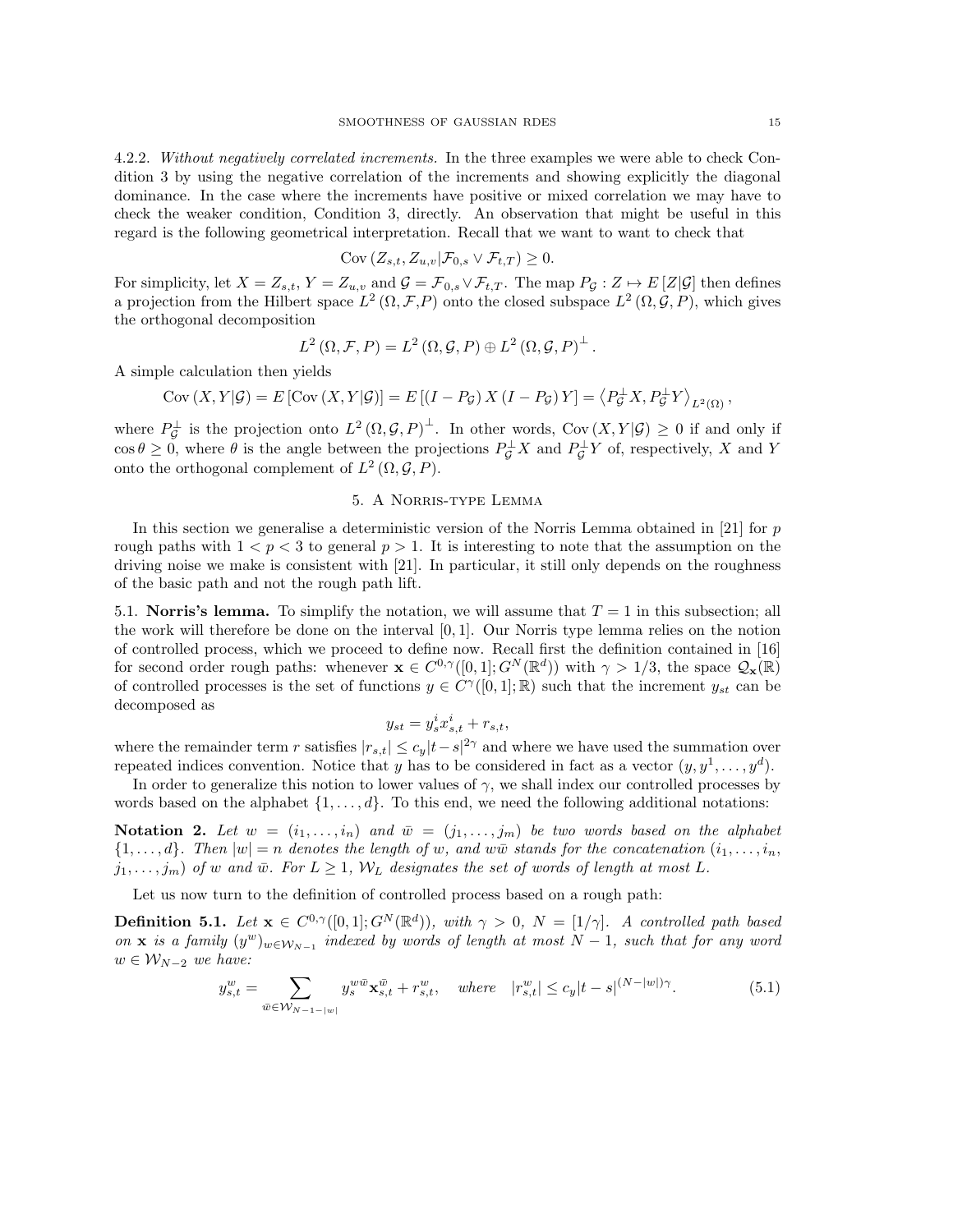In particular, for  $w = \emptyset$ , we get a decomposition for the increment  $y_{s,t}$  of the form

$$
y_{s,t} = \sum_{\bar{w} \in \mathcal{W}_{N-1}} y_s^{\bar{w}} \mathbf{x}_{s,t}^{\bar{w}} + r_{st}^y, \quad \text{where} \quad |r_{s,t}^y| \le c_y |t-s|^{N\gamma}.
$$
 (5.2)

The set of controlled processes is denoted by  $\mathcal{Q}_x^{\gamma}$ , and the norm on  $\mathcal{Q}_x^{\gamma}$  is given by

$$
||y||_{\mathcal{Q}_{\mathbf{x}}^{\gamma}} = \sum_{w \in \mathcal{W}_{N-1}} ||y^w||_{\gamma}.
$$

We next recall the definition of  $\theta$ -Hölder-roughness introduced in [21].

**Definition 5.2.** Let  $\theta \in (0,1)$ . A path  $x : [0,T] \to \mathbb{R}^d$  is called  $\theta$ -Hölder rough if there exists a constant  $c > 0$  such that for every s in  $[0, T]$ , every  $\epsilon$  in  $(0, T/2]$ , and every  $\phi$  in  $\mathbb{R}^d$  with  $|\phi| = 1$ , there exists t in [0, T] such that  $\epsilon/2 < |t - s| < \epsilon$  and

$$
|\langle \phi, x_{s,t} \rangle| > c\epsilon^{\theta}.
$$

The largest such constant is called the modulus of  $\theta$ -Hölder roughness, and is denoted  $L_{\theta}(x)$ .

A first rather straightforward consequence of this definition is that if a rough path x happens to be Hölder rough, then the *derivative processes*  $y^w$  in the decomposition (5.1) of a controlled path  $y$  is uniquely determined by  $y$ . This can be made quantitative in the following way:

**Proposition 5.3.** Let  $\mathbf{x} \in C^{0,\gamma}([0,1];G^N(\mathbb{R}^d))$ , with  $\gamma > 0$  and  $N = \lfloor 1/\gamma \rfloor$ . We also assume that x is a θ-Hölder rough path with  $\theta < 2\gamma$ . Let y be a R-valued controlled path defined as in Definition 5.1, and set  $\mathcal{Y}_n(y) = \sup_{|w|=n} ||y^w||_{\infty}$ . Then there exists a constant M depending only on d such that the bound

$$
\mathcal{Y}_n(y) \le \frac{M \left[\mathcal{Y}_{n-1}(y)\right]^{1-\frac{\theta}{2\gamma}}}{L_{\theta}(x)} \left(1 + \sum_{|\bar{w}|=2}^{N-n} \left(\|y^{w\bar{w}}\|_{\infty} \|\mathbf{x}^{\bar{w}}\|_{|\bar{w}|\gamma}\right)^{\frac{\theta}{|\bar{w}|\gamma}} + \sum_{|\bar{w}|=n-1} \|r^w\|_{(N-n+1)\gamma}^{\frac{\theta}{(N-n+1)\gamma}}\right) \tag{5.3}
$$

holds for every controlled rough path  $\mathcal{Q}_{\mathbf{x}}^{\gamma}$ .

 $\sim 10$ 

Proof. Start from decomposition (5.1), and recast it as

$$
y_{s,t}^w = \sum_{j=1}^d y_s^{wj} \mathbf{x}_{s,t}^{(j)} + \sum_{2 \leq |\bar{w}| \leq N-1 - |w|} y_s^{w\bar{w}} \mathbf{x}_{s,t}^{\bar{w}} + r_{s,t}^w,
$$

where we have set  $w_j$  for the concatenation of the word w and the word  $(j)$  for notational sake. This identity easily yields

$$
\sup_{|t-s|\leq \varepsilon} \left| \sum_{j=1}^d y_s^{wj} \mathbf{x}_{s,t}^{(j)} \right| \leq 2 \|y^w\|_{\infty} + \sum_{2 \leq |\bar{w}| \leq N-1 - |w|} \|y^{w\bar{w}}\|_{\infty} \|\mathbf{x}^{\bar{w}}\|_{\gamma|\bar{w}|} \varepsilon^{|\bar{w}|\gamma} + \|r^w\|_{\gamma(N-|w|)} \varepsilon^{(N-|w|)\gamma} \tag{5.4}
$$

Since x is θ-Hölder rough by assumption, for every  $j \leq d$ , there exists  $v = v(j)$  with  $\varepsilon/2 \leq |v-s| \leq \varepsilon$ such that

$$
\left| \sum_{j=1}^{d} y_s^{wj} \mathbf{x}_{s,t}^{(j)} \right| > L_{\theta}(x) \, \varepsilon^{\theta} \left| \left( y_s^{w1}, \dots, y_s^{wd} \right) \right|.
$$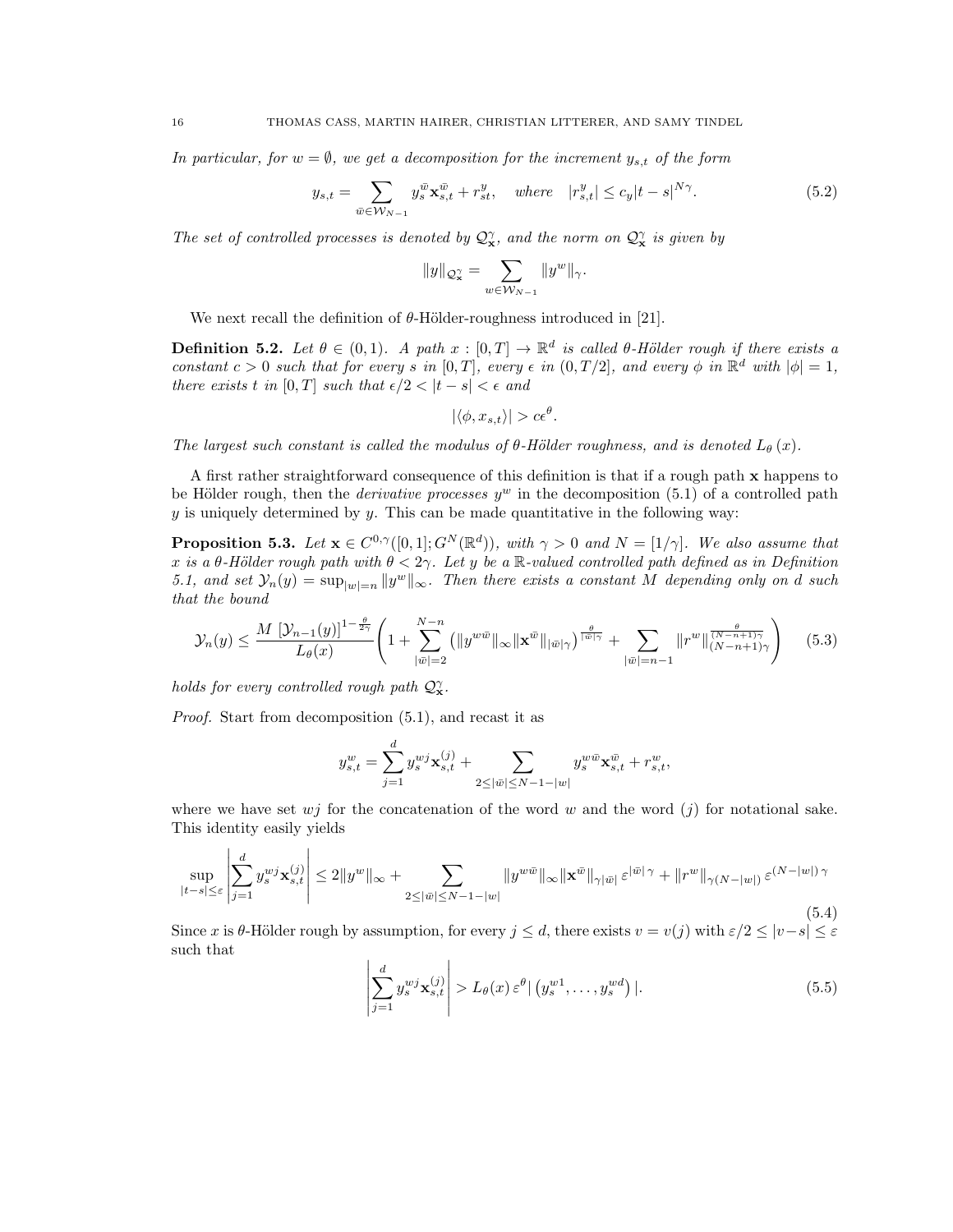Combining both (5.4) and (5.5) for all words w of length  $n-1$ , we thus obtain that

$$
\mathcal{Y}_n(y) \leq \frac{c}{L_{\theta}(x)} \Bigg[ \mathcal{Y}_{n-1}(y) \, \varepsilon^{-\theta} \times \frac{1}{|w| - n} \Big( \sum_{2 \leq |\bar{w}| \leq N-1 - |w|} \|y^{w\bar{w}}\|_{\infty} \|\mathbf{x}^{\bar{w}}\|_{\gamma|\bar{w}|} \, \varepsilon^{|\bar{w}| \, \gamma - \theta} + \|r^w\|_{\gamma(N-|w|)} \, \varepsilon^{(N-|w|) \, \gamma - \theta} \Bigg) \Bigg].
$$

One can optimise the right hand side of the previous inequality over  $\varepsilon$ , by choosing  $\varepsilon$  such that the term  $\mathcal{Y}_{n-1}(y) \varepsilon^{-\theta}$  is of the same order as the other ones. The patient reader might verify that our claim  $(5.3)$  is deduced from this elementary computation.

Remark 5.4. Definition 5.1 and Proposition 5.3 can be generalized straightforwardly to d-dimensional controlled processes. In particular, if y is a d dimensional path, decomposition (5.2) becomes

$$
y_{s,t}^{i} = \sum_{\bar{w} \in \mathcal{W}_{N-1}} y_s^{i, \bar{w}} \mathbf{x}_{s,t}^{\bar{w}} + r_{s,t}^{i, y}, \quad \text{where} \quad |r_{s,t}^{i, y}| \le c_y |t - s|^{N\gamma}, \tag{5.6}
$$

for all  $i = 1, \ldots, d$ .

We now show how the integration of controlled processes fits into the general rough paths theory. For this we will use the non-homogeneous norm  $\mathcal{N}_{\mathbf{x},\gamma} = \mathcal{N}_{\mathbf{x},\gamma,[0,1]}$  introduced in (2.3).

**Proposition 5.5.** Let  $y$  be a d-dimensional controlled process, given as in Definition 5.1 and whose increments can be written as in (5.6). Then  $(x, y)$  is a geometrical rough path in  $G^N(\mathbb{R}^{2d})$ . In particular, for  $(s,t) \in \Delta^2$ , the integral  $I_{st} \equiv \int_s^t y_s^i dx_s^i$  is well defined and admits the decomposition

$$
I_{s,t} = \sum_{j=1}^{d} \left( y_s^j x_{s,t}^j + \sum_{\bar{w} \in \mathcal{W}_{N-1}} y_s^{\bar{w}} \mathbf{x}_{s,t}^{\bar{w}j} \right) + r_{s,t}^I,
$$
\n(5.7)

where  $|r_{s,t}^I| \leq \mathcal{N}_{\mathbf{x}} ||\mathbf{y}||_{\gamma} |t-s|^{(N+1)\gamma}$ .

*Proof.* Approximate x and y by smooth functions  $x^m, y^m$ , while preserving the controlled process structure (namely  $y^m \in \mathcal{Q}_{\mathbf{x}^m}$ ). Then one can easily check that  $(x^m, y^m)$  admits a signature, and that  $I_{s,t}^m \equiv \int_s^t y_s^{m,i} dx_s^{m,i}$  can be decomposed as (5.7). Limits can then be taken thanks to [17], which ends the proof.

 $\Box$ 

The following theorem is a version of Norris' Lemma, and constitutes the main result of this section.

**Theorem 5.6.** Let **x** be a geometric rough path of order  $N \ge 1$  based on the  $\mathbb{R}^d$ -valued function x. We also assume that x is a  $\theta$ -Hölder rough path with  $2\gamma > \theta$ . Let y be a  $\mathbb{R}^d$ -valued controlled path of the form given in Definition 5.1,  $b \in C^{\gamma}([0,1])$ , and set

$$
z_t = \sum_{i=1}^d \int_0^t y_s^i dx_s^i + \int_0^t b_s ds = I_{st} + \int_0^t b_s ds.
$$

Then, there exist constants  $r > 0$  and  $q > 0$  such that, setting

$$
\mathcal{R} = 1 + L_{\theta}(x)^{-1} + \mathcal{N}_{\mathbf{x}, \gamma} + \|\mathbf{y}\|_{\mathcal{Q}_{\mathbf{x}}^{\gamma}} + \|b\|_{C^{\gamma}},
$$
\n(5.8)

one has the bound

$$
||y||_{\infty} + ||b||_{\infty} \le M\mathcal{R}^q ||z||_{\infty}^r
$$
,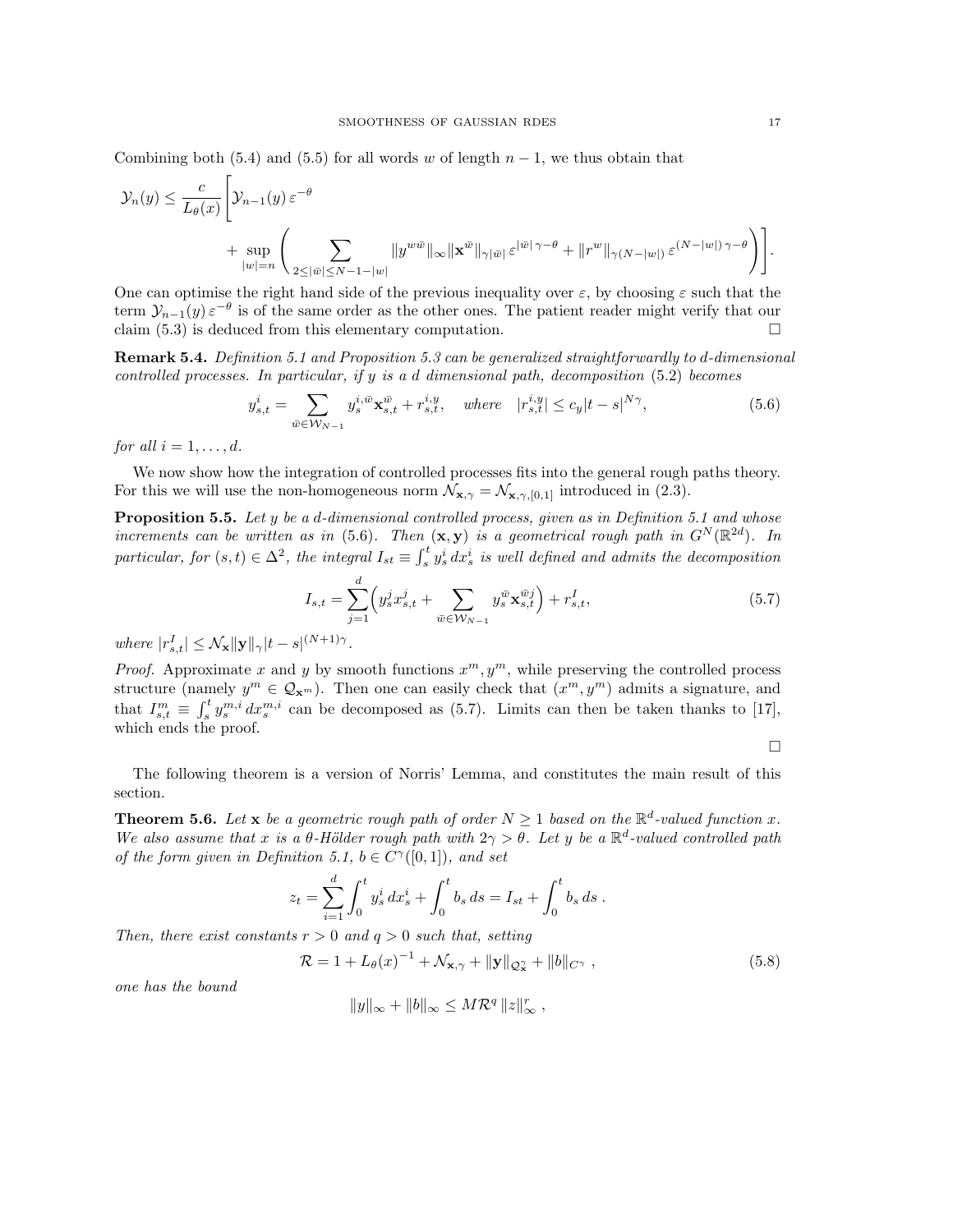# for a constant  $M$  depending only on  $T$ , d and  $y$ .

*Proof.* We shall divide this proof in several steps. In the following computations,  $\kappa$  will designate a certain power for  $\mathcal R$  and M will stand for a multiplicative constant, whose exact values are irrelevant and can change from line to line.

Step 1: Bounds on y. Combining (5.7), the bound on  $r<sup>I</sup>$  given at Proposition 5.5 and the definition of  $R$ , we easily get the relation

$$
||z||_{\infty} \le M\mathcal{R}^{\kappa}.
$$

We now resort to relation (5.3) applied to the controlled path z and for  $n = 1$ , which means that  $\mathcal{Y}_n(z) \asymp ||y||_{\infty}$  and  $\mathcal{Y}_{n-1}(z) \asymp ||z||_{\infty}$ . With the definition of R in mind, this yields the bound

$$
||y||_{\infty} \le M ||z||_{\infty}^{1 - \frac{\theta}{2\gamma}} \mathcal{R}^{\kappa},\tag{5.9}
$$

which corresponds to our claim for y.

Along the same lines and thanks to relation (5.3) for  $n > 1$ , we iteratively get the bounds

$$
\mathcal{Y}_n(y) \le M \left\| z \right\|_{\infty}^{(1 - \frac{\theta}{2\gamma})^n} \mathcal{R}^\kappa,\tag{5.10}
$$

which will be useful in order to complete the bound we have announced for  $b$ .

Step 2: Bounds on  $r<sup>I</sup>$  and I. In order to get an appropriate bound on r, it is convenient to consider **x** as a rough path with Hölder regularity  $\beta < \gamma$ , still satisfying the inequality  $2\beta > \theta$ . Notice furthermore that  $\mathcal{N}_{\mathbf{x},\beta} \leq \mathcal{N}_{\mathbf{x},\gamma}$ . Consider now  $w \in \mathcal{W}_n$ . According to (5.10) we have

$$
||y^w||_{\infty} \leq M ||z||_{\infty}^{(1-\frac{\theta}{2\gamma})^n} \mathcal{R}^{\kappa},
$$

while  $||y^w||_{\gamma} \leq M\mathcal{R}$  by definition. Hence, invoking the inequality

$$
||y^w||_{\beta} \le 2||y^w||_{\gamma}^{\frac{\beta}{\gamma}}||y^w||_{\infty}^{1-\frac{\beta}{\gamma}},
$$

which follows immediately from the definition of the Hölder norm, we obtain the bound

$$
||y^w||_{\beta} \le M ||z||_{\infty}^{(1-\frac{\theta}{2\gamma})^n(1-\frac{\beta}{\gamma})} \mathcal{R}^{\kappa},
$$

which is valid for all  $w \in \mathcal{W}_n$  and all  $n \leq N - 1$ . Summing up, we end up with the relation

$$
\|\mathbf{y}\|_{\beta} \leq M \|z\|_{\infty}^{(1-\frac{\theta}{2\gamma})^{N-1}(1-\frac{\beta}{\gamma})}\mathcal{R}^{\kappa}
$$

Now according to Proposition 5.5, we get  $r_{s,t}^I \leq \mathcal{N}_{\mathbf{x},\beta} ||\mathbf{y}||_\beta |t-s|^{(N+1)\beta}$  and the above estimate yields

$$
||r^I||_{(N+1)\beta} \leq M ||z||_{\infty}^{(1-\frac{\theta}{2\gamma})^{N-1}(1-\frac{\beta}{\gamma})} \mathcal{R}^{\kappa}.
$$

Plugging this estimate into the decomposition (5.7) of  $I_{st}$  we end up with

$$
||I||_{\infty} \le M ||z||_{\infty}^{(1-\frac{\theta}{2\gamma})^{N-1}(1-\frac{\beta}{\gamma})} \mathcal{R}^{\kappa}.
$$
\n
$$
(5.11)
$$

.

Step 3: Bound on b. According to the bound  $(5.11)$  we have just obtained, we obviously have

$$
\Big\|\int_0^{\cdot} b_s ds\Big\|_{\infty} \leq M \|z\|_{\infty}^{(1-\frac{\theta}{2\gamma})^{N-1}(1-\frac{\beta}{\gamma})}\mathcal{R}^{\kappa}.
$$

Once again we use an interpolation inequality to strengthen this bound. Indeed, we have (see [?, Lemma 6.14] for further details)

$$
\|\partial_t f\|_\infty \leq M \|f\|_\infty \, \max\left(\frac{1}{T}, \|f\|_\infty^{-\frac{1}{\gamma+1}} \|\partial_t f\|_\gamma^{\frac{1}{\gamma+1}}\right),
$$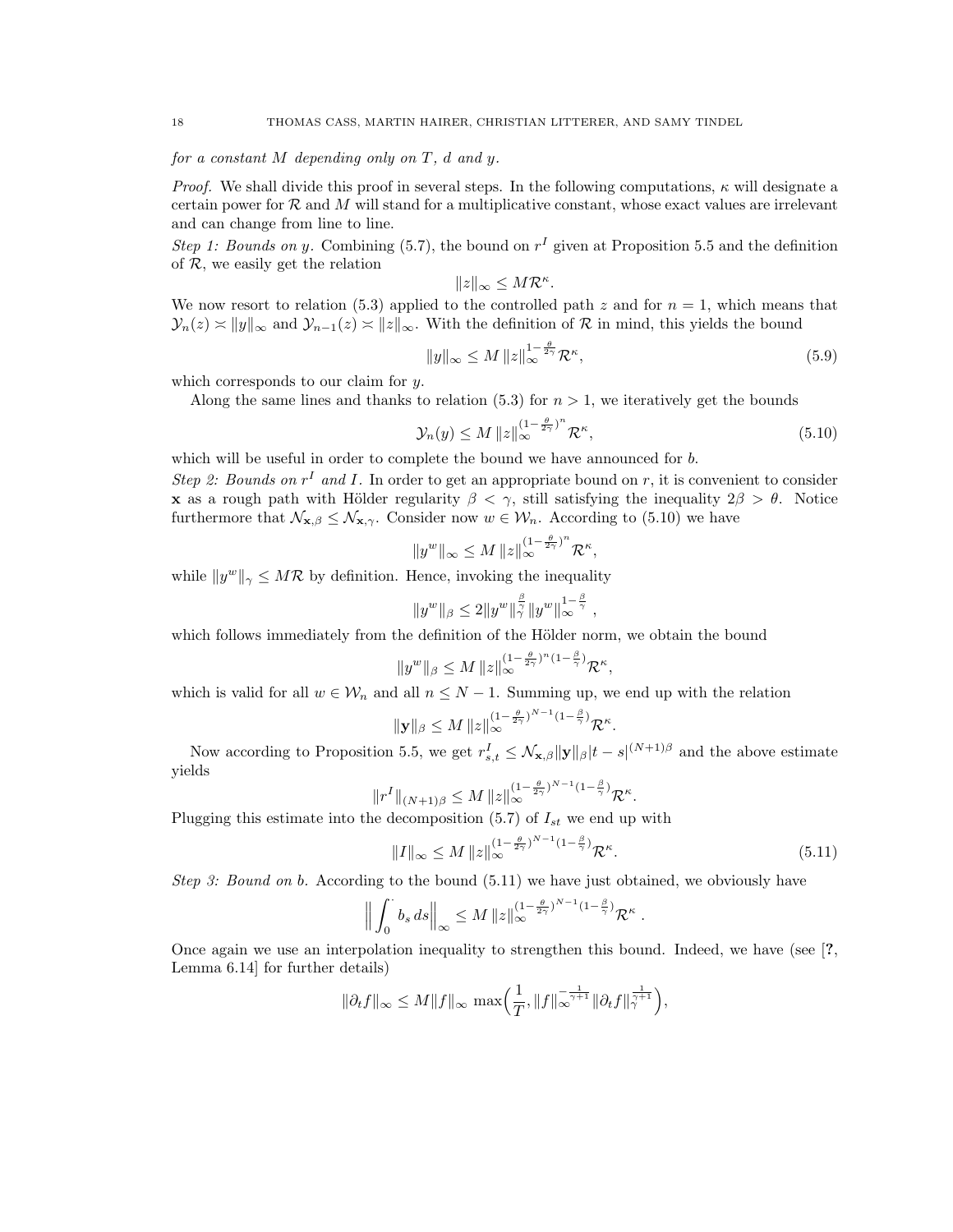and applying this inequality to  $f_t = \int_0^t b_s ds$ , it follows that

$$
||b||_{\infty} \le M ||z||_{\infty}^{(1-\frac{\theta}{2\gamma})^{N-1}(1-\frac{\beta}{\gamma})(\frac{\gamma}{\gamma+1})} \mathcal{R}^{\kappa} . \tag{5.12}
$$

Gathering the bounds  $(5.9)$  and  $(5.12)$ , our proof is now complete.

5.2. Small-ball estimates for  $L_{\theta} (X)$ . We now take X to be a Gaussian process satisfying Condition 2. As the reader might have noticed, equation (5.8) above involves the random variable  $L_{\theta}(X)^{-1}$ , for which we will need some tail estimates. The non-determinism condition naturally gives rise to such estimates as the following lemma makes clear.

**Lemma 5.7.** Suppose  $(X_t)_{t \in [0,T]}$  is a zero-mean,  $\mathbb{R}^d$ -valued, continuous Gaussian process with i.i.d. components, with each component having a continuous covariance function  $R$ . Suppose that one (and hence every) component of X satisfies Condition 2. Let  $\alpha_0 > 0$  be the index of nondeterminism for X and suppose  $\alpha \geq \alpha_0$ . Then there exist positive and finite constants  $C_1$  and  $C_2$ such that for any interval  $I_{\delta} \subseteq [0,T]$  of length  $\delta$  and  $0 < x < 1$  we have

$$
P\left(\inf_{|\phi|=1} \sup_{s,t\in I_{\delta}} |\langle \phi, X_{s,t}\rangle| \leq x\right) \leq C_1 \exp\left(-C_2 \delta x^{-2/\alpha}\right). \tag{5.13}
$$

Proof. The proof is similar to Theorem 2.1 of Monrad and Rootzen [28]; we need to adapt it because our non-determinism condition is different.

We start by introducing two simplifications. Firstly, for any  $\phi$  in  $\mathbb{R}^d$  with  $|\phi|=1$  we have

$$
\left(\langle \phi, X_t \rangle \right)_{t \in [0,T]} \stackrel{D}{=} \left(X_t^1\right)_{t \in [0,T]},\tag{5.14}
$$

which implies that

$$
P\left(\sup_{s,t\in I_{\delta}}|\langle \phi, X_{s,t}\rangle| \leq x\right) = P\left(\sup_{s,t\in I_{\delta}}|X_{s,t}^{1}| \leq x\right). \tag{5.15}
$$

We will prove that the this probability is bounded above by

$$
\exp\left(-c\delta x^{2/\alpha}\right),\,
$$

for a positive real constant c, which will not depend on T,  $\delta$  or x. The inequality (5.13) will then follow by a well-known compactness argument (see [21] and [29]). The second simplification is to assume that  $\delta = 1$ . We can justify this by working with the scaled process

$$
\tilde{X}_t = \delta^{\alpha/2} X_{t/\delta},
$$

which is still Gaussian process only now parametrised on the interval  $[0, \tilde{T}] := [0, T\delta]$ . Furthermore, the scaled process also satisfies Condition 2 since

$$
\operatorname{Var}\left(\tilde{X}_{s,t}|\tilde{\mathcal{F}}_{0,s} \vee \tilde{\mathcal{F}}_{t,\tilde{T}}\right) = \delta^{\alpha} \operatorname{Var}\left(X_{s/\delta,t/\delta}|\mathcal{F}_{0,s/\delta} \vee \mathcal{F}_{t/\delta,T}\right)
$$

$$
\geq c\delta^{\alpha} \left(\frac{t-s}{\delta}\right)^{\alpha} = c(t-s)^{\alpha}.
$$

Thus, if we can prove the result for intervals of length 1, we can deduce the bound on (5.15) we want from the identity

$$
P\left(\sup_{s,t\in I_{\delta}}|X_{s,t}^1|\leq x\right)=P\left(\sup_{s,t\in I_1}|\tilde{X}_{s,t}^1|\leq \frac{x}{\delta^{\alpha/2}}\right).
$$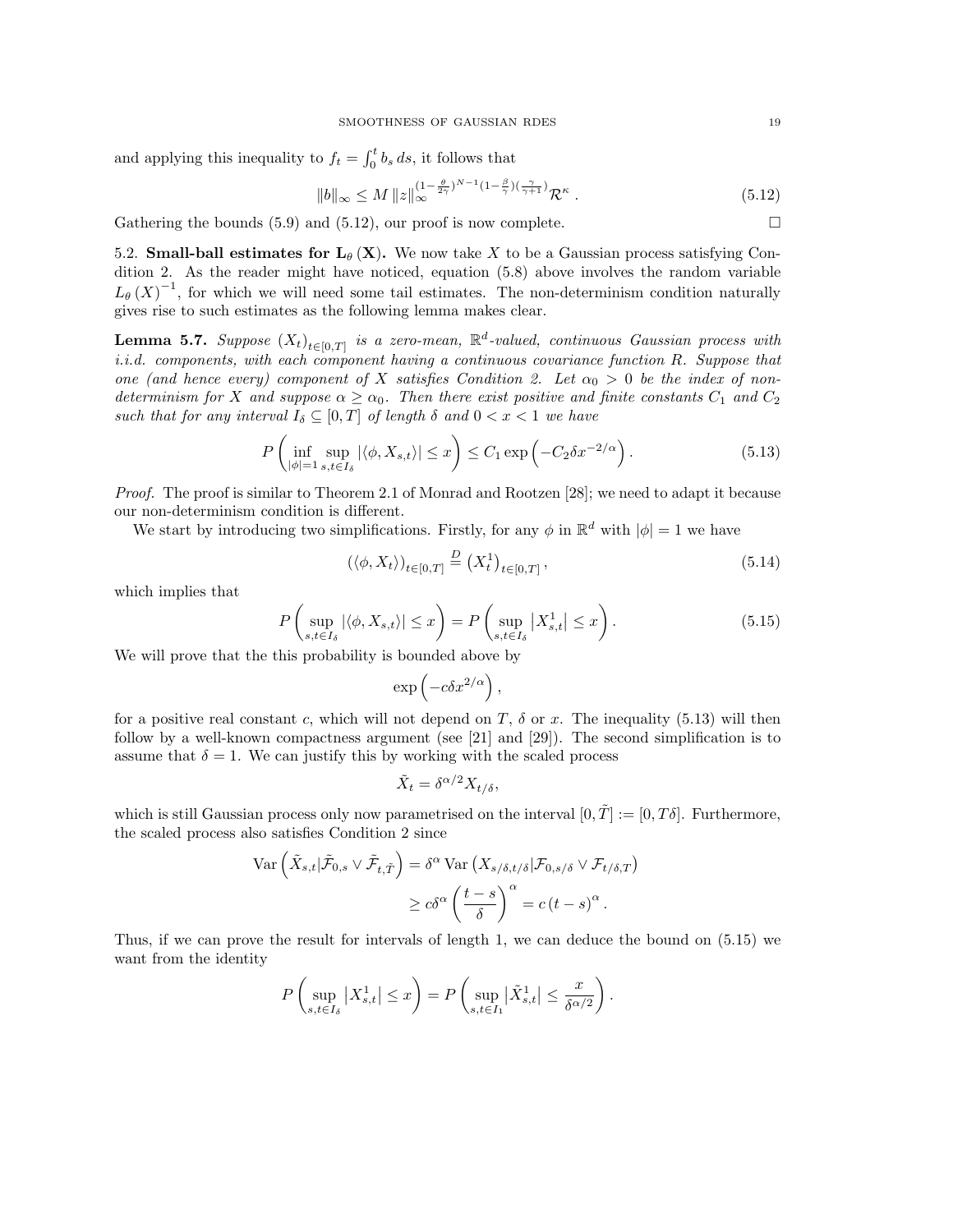To conclude the proof, we begin by defining the natural number  $n := |x^{-2/\alpha}| \geq 1$  and the dissection  $D(I) = \{t_i : i = 0, 1, ..., n+1\}$  of  $I = I_1$ , given by

$$
t_i = \inf I + ix^{2/\alpha}, \quad i = 0, 1, ..., n
$$
  
 $t_{n+1} = \inf I + 1 = \sup I.$ 

Then it is trivial to see that

$$
P\left(\sup_{s,t\in I}|X_{s,t}^1| \le x\right) \le P\left(\max_{i=1,2,\dots,n}|X_{t_{i-1},t_i}^1| \le x\right). \tag{5.16}
$$

To estimate (5.16) we successively condition on the components of

$$
(X_{t_0,t_1}^1,\ldots,X_{t_{n-1},t_n}^1).
$$

More precisely, the distribution of  $X_{t_{n-1},t_n}^1$  conditional on  $(X_{t_0,t_1}^1,\ldots,X_{t_{n-2},t_{n-1}}^1)$  is Gaussian with a variance  $\sigma^2$ . Condition 2 ensures that  $\sigma^2$  is bounded below by  $cx^2$ . When Z is a Gaussian random variable with fixed variance,  $P(|Z| \leq x)$  will be maximised when the mean is zero. We therefore obtain the following upper bound

$$
P\left(\sup_{s,t\in I}|X_{s,t}^1|\leq x\right)\leq \left(\int_{-x/\sigma}^{x/\sigma}\frac{1}{\sqrt{2\pi}}\exp\left(-\frac{1}{2}y^2\right)dy\right)^n.
$$

Using  $x/\sigma \leq \sqrt{c}$ , we can finally deduce that

$$
P\left(\sup_{s,t\in I}|X_{s,t}^1| \le x\right) \le \exp\left(-Cn\right) \le \exp\left(-\frac{Cx^{-2/\alpha}}{2}\right),
$$
  

$$
|\overline{C}| - 1|^{-1} \in (0,\infty).
$$

where  $C := \log [2\Phi(\sqrt{c})]$ 

**Corollary 5.8.** Suppose  $(X_t)_{t \in [0,T]}$  is a zero-mean,  $\mathbb{R}^d$ -valued, continuous Gaussian process with i.i.d. components satisfying the conditions of Lemma 5.7. Then for every  $\theta > \alpha/2$ , the path  $(X_t)_{t\in[0,T]}$  is almost surely  $\theta$ -Hölder rough. Furthermore, for  $0 < x < 1$  there exist positive finite constants  $C_1$  and  $C_2$  such that the modulus of  $\theta$ -Hölder roughness,  $L_{\theta}(X)$ , satisfies

$$
P(L_{\theta}(X) < x) \leq C_1 \exp\left(-C_2 x^{-2/\alpha}\right).
$$

In particular, under these assumptions we have that  $L_{\theta}(X)^{-1}$  is in  $\cap_{p>0} L^p(\Omega)$ .

*Proof.* The argument of [21] applies in exactly the same way to show that  $L_{\theta}(X)$  is bounded below by

$$
\frac{1}{2\cdot 8^{\theta}}D_{\theta}\left( X\right) ,
$$

where

$$
D_{\theta}\left(X\right) := \inf_{\left\|\phi\right\|=1} \inf_{n\geq 1} \inf_{k\leq 2^n} \sup_{s,t\in I_{k,n}} \frac{\left|\left\langle \phi, X_{s,t}\right\rangle\right|}{\left(2^{-n}T\right)^{\theta}}
$$

and  $I_{k,n} := [(k-1) 2^{-n} T, k2^{-n} T]$ . We can deduce that for any  $x \in (0,1)$ 

$$
P(D_{\theta}(X) < x) \le \sum_{n=1}^{\infty} \sum_{k=1}^{2^n} P\bigg(\inf_{\|\phi\|=1} \sup_{s,t \in I_{k,n}} \frac{|\langle \phi, X_{s,t} \rangle|}{(2^{-n}T)^{\theta}} < x\bigg),
$$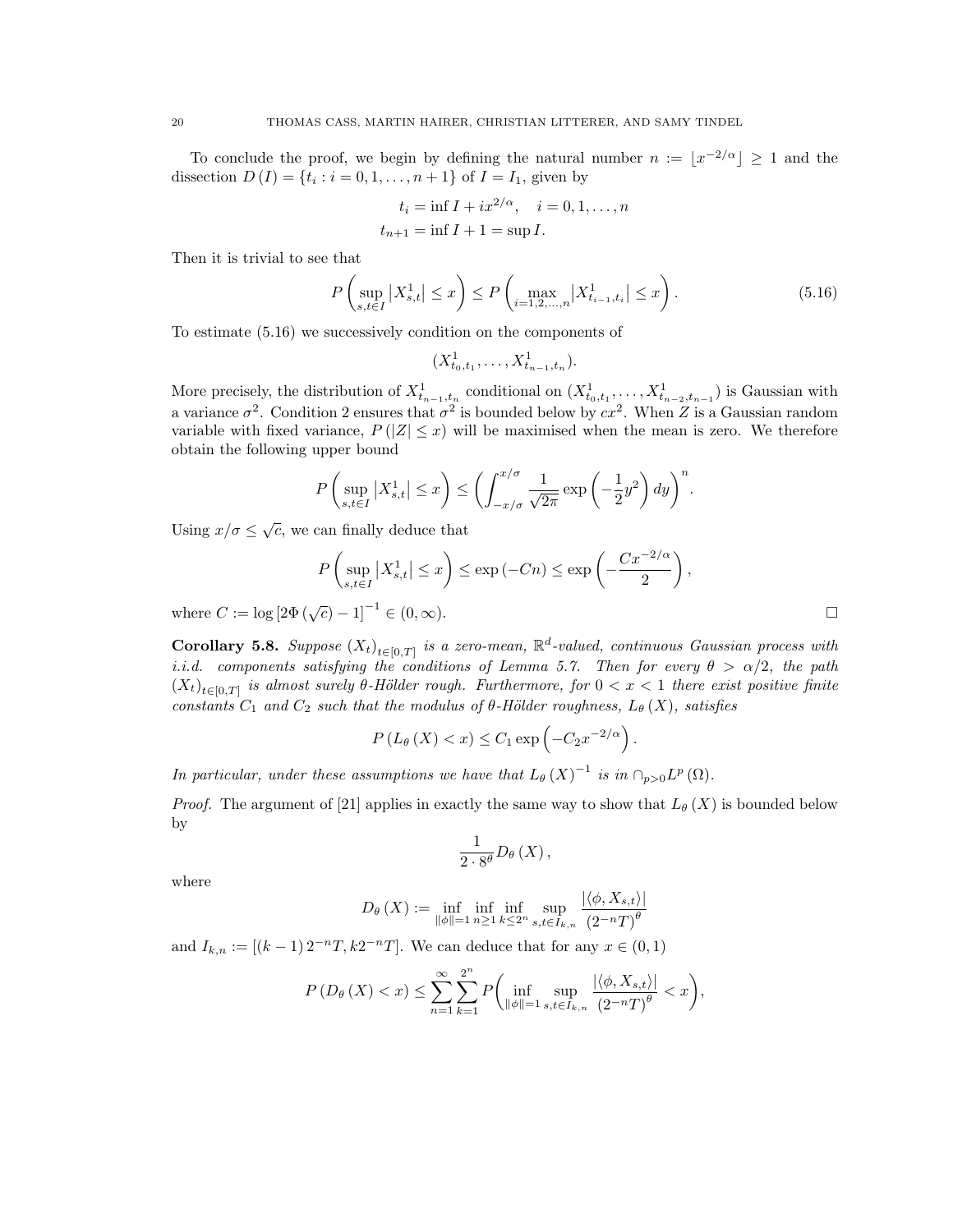whereupon we can apply Lemma 5.7 to yield

$$
P\left(D_{\theta}\left(X\right)
$$

By exploiting the fact that  $\theta > \alpha/2$ , we can then find positive constants  $c_3$  and  $c_4$  such that

$$
P(D_{\theta}(X) < x) \le c_3 \sum_{n=1}^{\infty} \exp\left(-c_4 n x^{-2/\alpha}\right) = c_3 \frac{\exp\left(-c_4 x^{-2/\alpha}\right)}{1 - \exp\left(-c_4 x^{-2/\alpha}\right)}
$$
\n
$$
\le c_5 \exp\left(-c_4 x^{-2/\alpha}\right),
$$

which concludes the proof.  $\Box$ 

### 6. An interpolation inequality

Under the standing assumptions on the Gaussian process, the Malliavin covariance matrix of the random variable  $U_{t\leftarrow 0}^{\mathbf{X}}(y_0) \equiv Y_t$  can be represented as a 2D Young integral (see [7])

$$
C_{t} = \sum_{i=1}^{d} \int_{[0,t]^{2}} J_{t \leftarrow s}^{\mathbf{X}}(y_{0}) V_{i}(Y_{s}) \otimes J_{t \leftarrow s'}^{\mathbf{X}}(y_{0}) V_{i}(Y_{s'}) dR(s, s'). \tag{6.1}
$$

In practice, showing the smoothness of the density boils down to getting integrability estimates on the inverse of  $\inf_{\|v\|=1} v^T C_T v$ , the smallest eigenvalue of  $C_T$ . For this reason we will be interested in

$$
v^{T}C_{T}v = \sum_{i=1}^{d} \int_{[0,T]^{2}} \left\langle v, J_{t \leftarrow s}^{\mathbf{X}}\left(y_{0}\right) V_{i}\left(Y_{s}\right) \right\rangle\left\langle v, J_{t \leftarrow s'}^{\mathbf{X}}\left(y_{0}\right) V_{i}\left(Y_{s'}\right) \right\rangle dR\left(s, s'\right).
$$

We will return to study the properties of  $C_T$  more extensively in Section . For the moment, we look to generalise this perspective somewhat. Suppose  $f : [0, T] \to \mathbb{R}$  is some (deterministic) real-valued Hölder-continuous function, where  $\gamma$  is Young-complementary to  $\rho$ , 2D-variation regularity of R. Our aim in this section is elaborate on the non-degeneracy of the 2D Young integral

$$
\int_{[0,T]} f_s f_t dR\left(s,t\right). \tag{6.2}
$$

More precisely, what we want is to use Conditions 2 and 3 to give a quantitative version of the non-degeneracy statement:

$$
\int_{[0,T]} f_s f_t dR(s,t) = 0 \Rightarrow f \equiv 0.
$$
\n(6.3)

To give an idea of the type of estimate we might aim for, consider the case where  $R = R^{BM}$  is the covariance function of Brownian motion. The 2D Young integral (6.2) then collapses to the square of the  $L^2$ -norm of  $f$ :

$$
\left| \int_{[0,T]} f_s f_t dR^{BM} (s,t) \right| = |f|^2_{L^2[0,T]}, \tag{6.4}
$$

and the interpolation inequality (Lemma A3 of [20]) gives

$$
\|f\|_{\infty;[0,T]} \le 2 \max \left( T^{-1/2} \left|f\right|_{L^2[0,T]}, \left|f\right|_{L^2[0,T]}^{2\gamma/(2\gamma+1)} \left\|f\right\|_{\gamma-\text{H\"ol};[0,T]}^{1/(2\gamma+1)} \right). \tag{6.5}
$$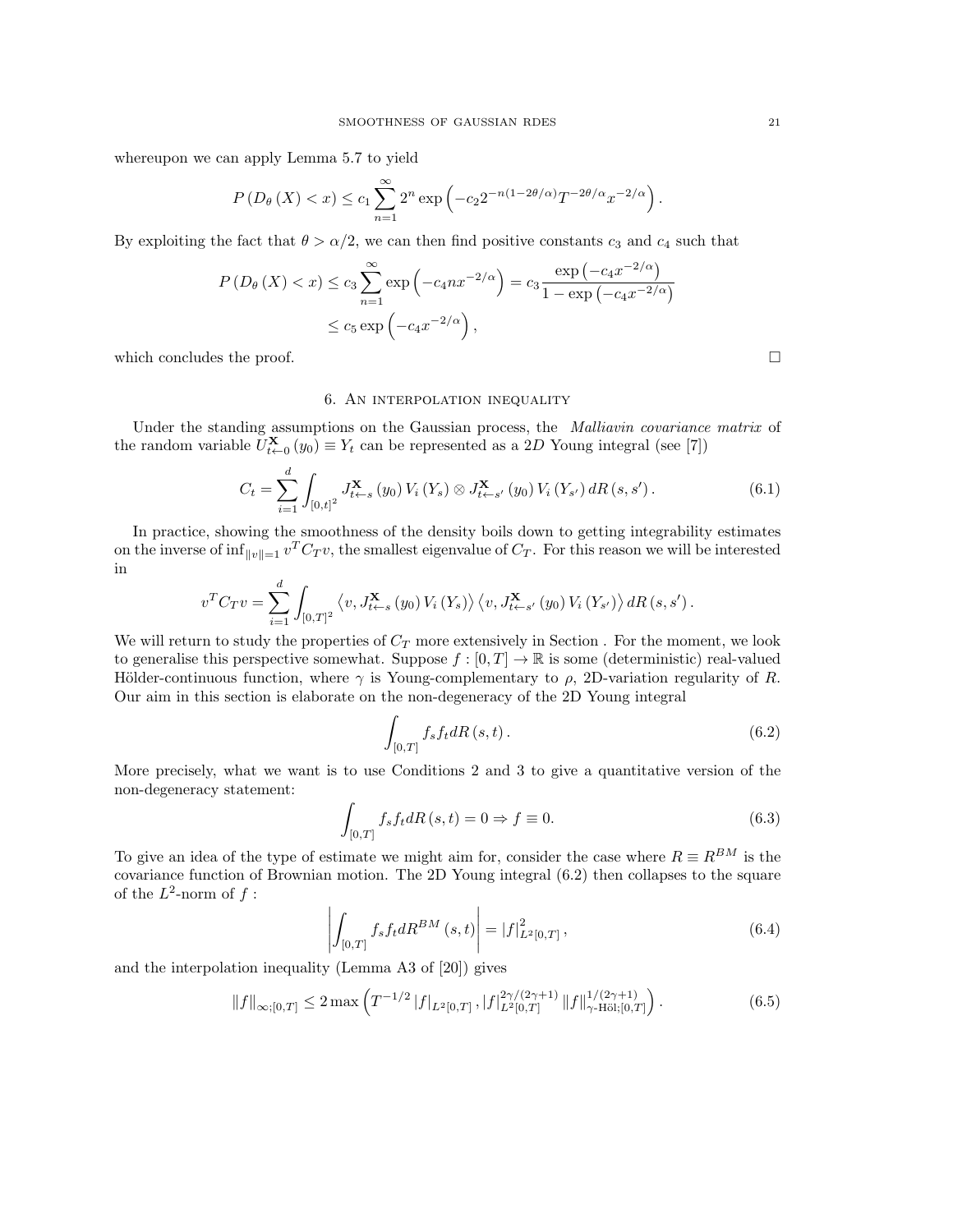Therefore, in the setting of Brownian motion at least, (6.5) and (6.4) quantifies (6.3). The problem is that the proof of  $(6.5)$  relies heavily properties of the  $L^2$ -norm, in particular we use the fact that

if 
$$
f(u) \ge c > 0
$$
 for all  $u \in [s, t]$  then  $|f|_{L^2[s, t]} \ge c(t - s)^{1/2}$ .

We cannot expect for this to naively generalise to inner products resulting from other covariance functions. We therefore have to re-examine the proof of the inequality (6.5) with this generalisation in mind.

It is easier to first consider a discrete version of the problem. Suppose  $D$  is some (finite) partition of  $[0, T]$ . Then the Riemann sum approximation to  $(6.2)$  along D can be written as

$$
f\left( D\right) ^{T}Qf\left( D\right) ,
$$

where Q is the the matrix (3.3) and  $f(D)$  the vector with entries given by the values of f at the points in the partition. The next sequence of results is aimed at addressing the following question:

**Problem 6.1.** Suppose  $|f|_{\infty,[s,t]} \geq 1$  for some interval  $[s,t] \subseteq [0,T]$  . Can we find a positive lower bound  $f(D)^T Q f(D)$  which holds uniformly over some sequence of partitions whose mesh tends to zero?

The next lemma is the first step towards securing an answer.

**Lemma 6.2.** Let  $(Q_{ij})_{i,j\in\{1,2,...,n\}}$  be a real  $n \times n$  positive definite matrix and k be an integer in  $\{1, \ldots, n\}$ . Suppose Q has the block decomposition

$$
Q = \begin{pmatrix} Q_{11} & Q_{12} \\ Q_{21} & Q_{22} \end{pmatrix}, \quad with \quad Q_{11} \in \mathbb{R}^{k,k}, Q_{12} \in \mathbb{R}^{k,n-k}, Q_{21} \in \mathbb{R}^{n-k,k}, Q_{22} \in \mathbb{R}^{n-k,n-k}.
$$

Let S denote the Schur complement of  $Q_{11}$  in  $Q$ , i.e. S is the  $(n-k) \times (n-k)$  matrix given by

$$
S = Q_{22} - Q_{21}Q_{11}^{-1}Q_{12}.
$$

Assume S has non-negative row sums:

$$
\sum_{j=1}^{n-k} S_{ij} \ge 0 \text{ for all } i \in \{1, \dots, n-k\},\tag{6.6}
$$

and  $b > 0$  is such that  $\mathbf{b} = (b, \ldots, b)$  is in  $\mathbb{R}^{n-k}$ . Then the infimum of the quadratic form  $x^T Q x$ over the subset

$$
\mathcal{C} = \{(x_1,\ldots,x_n) : (x_{k+1},\ldots,x_n) \geq \mathbf{b}\}
$$

is given by

$$
\inf_{x \in \mathcal{C}} x^T Q x = \mathbf{b}^T S \mathbf{b} = b^2 \sum_{i,j=1}^{n-k} S_{ij}.
$$

*Proof.* Without loss of generality we may assume that  $b = 1$ . We can then reformulate the statement as describing the infimal value for the following constrained quadratic programming problem:

> $\min x^T Q x$ subject to  $Ax \ge (\mathbf{0}_{\mathbb{R}^k}, \mathbf{1}_{\mathbb{R}^{n-k}})$

where  $\mathbf{0}_{\mathbb{R}^k} := (0, \ldots, 0) \in \mathbb{R}^k$ ,  $\mathbf{1}_{\mathbb{R}^{n-k}} := (1, \ldots, 1) \in \mathbb{R}^{n-k}$  and A the  $n \times n$  matrix which is defined (in the standard basis) by

$$
Ax = A(x_1, \ldots, x_n)^T = (\mathbf{0}_{\mathbb{R}^k}, x_{k+1}, \ldots, x_n)^T.
$$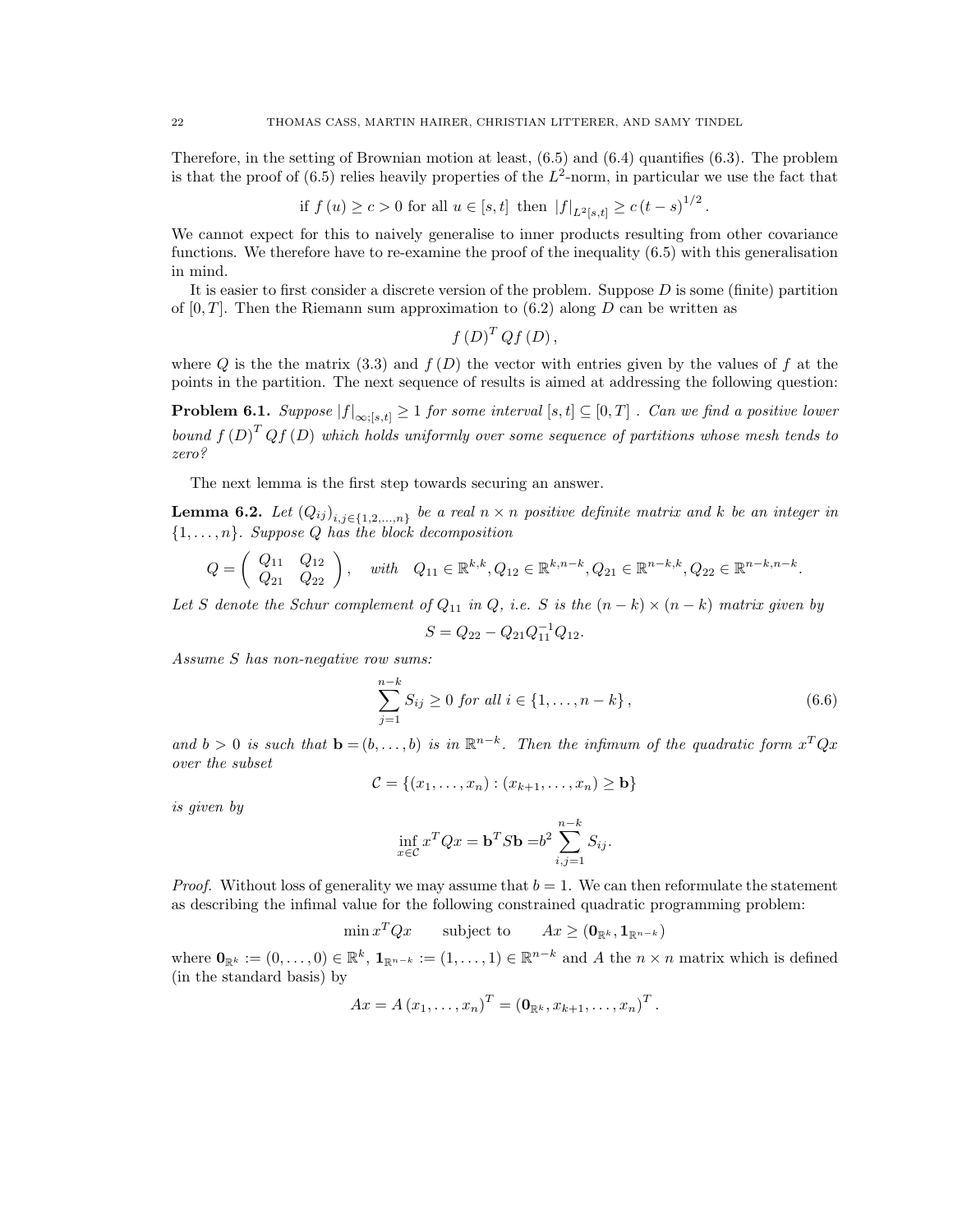The Lagrangian function of this quadratic programming problem (see e.g. [4] page 215) is given by

$$
L(x,\lambda) = x^T Q x + \lambda^T \left( -Ax + (\mathbf{0}_{\mathbb{R}^k}, \mathbf{1}_{\mathbb{R}^{n-k}}) \right).
$$

Solving for

$$
\nabla_x L(x,\lambda) = 2Qx - A^T \lambda = 0
$$

and using the strict convexity of the function we deduce that  $x^* = 1/2Q^{-1}A^T\lambda$  is the minimiser of L. Hence, the (Lagrangian) dual function  $g(\lambda) := \inf_x L(x, \lambda)$  is given by

$$
g(\lambda) = -\frac{1}{4}\lambda^T A Q^{-1} A^T \lambda + \lambda^T (\mathbf{0}_{\mathbb{R}^k}, \mathbf{1}_{\mathbb{R}^{n-k}})
$$

and the dual problem consists of

$$
\max g(\lambda) \qquad \text{subject to} \qquad \lambda \ge 0.
$$

As  $Q^{-1}$  is positive definite the function g is strictly concave and the local maximum  $\lambda^* = 2Qb > 0$ that is obtained by solving  $\nabla_{\lambda} g(\lambda) = 0$  with

$$
\nabla_{\lambda} g\left(\lambda\right) = -\frac{1}{2} A Q^{-1} A^T \lambda + \lambda^T \left(\mathbf{0}_{\mathbb{R}^k}, \mathbf{1}_{\mathbb{R}^{n-k}}\right) \tag{6.7}
$$

is also the unique global maximum. Writing  $Q^{-1}$  in block form

$$
Q^{-1} = \begin{pmatrix} (Q^{-1})_{11} & (Q^{-1})_{12} \\ (Q^{-1})_{21} & (Q^{-1})_{22} \end{pmatrix},
$$

and using the definition of A it is easy to see that the vector

$$
\lambda^* := \left( \mathbf{0}_{\mathbb{R}^k}, 2 \left( Q^{-1} \right)_{22}^{-1} \mathbf{1}_{\mathbb{R}^{n-k}} \right) \tag{6.8}
$$

solves (6.7). We need to check that this vector is feasible for the dual problem, since then strong duality holds (see e.g. [4] pages 226-227) and the optimal values for the dual and primal problems coincide.

In order to check that (6.8) is feasible we need to show  $\lambda^* \geq 0$ . To do this, we first remark that a straight-forward calculation gives the inverse of the sub-block  $(Q^{-1})_{22}$  as the Schur complement of  $Q_{11}$  in  $Q$ ; that is

$$
(Q^{-1})_{22}^{-1} = S = Q_{22} - Q_{21}Q_{11}^{-1}Q_{12}.
$$

Condition (6.6) gives immediately that for every  $i \in \{k+1,\ldots,n\}$ 

$$
\lambda_i^* = 2 \sum_{j=1}^{n-k} S_{(i-k)j} \ge 0
$$

and hence  $\lambda^* \geq 0$ . It now follows from strong duality that we have

$$
\inf_{x \in \mathcal{C}} x^T Q x = \min_{\lambda \in \mathbb{R}^n_+} g(\lambda) = \mathbf{1}_{\mathbb{R}^{n-k}}^T S \mathbf{1}_{\mathbb{R}^{n-k}},
$$

as required.  $\square$ 

Suppose now that Q arises as the covariance matrix of the increments of a Gaussian process along some partition. In light of the previous lemma, we need to know when the Schur complement of some sub-block of  $Q$  will satisfy condition  $(6.6)$ . In the context of Gaussian vectors, these Schur complements have a convenient interpretation; they are the covariance matrices which result from partially conditioning on some of the components. This identification motivates the positive conditional covariance condition (Condition 3).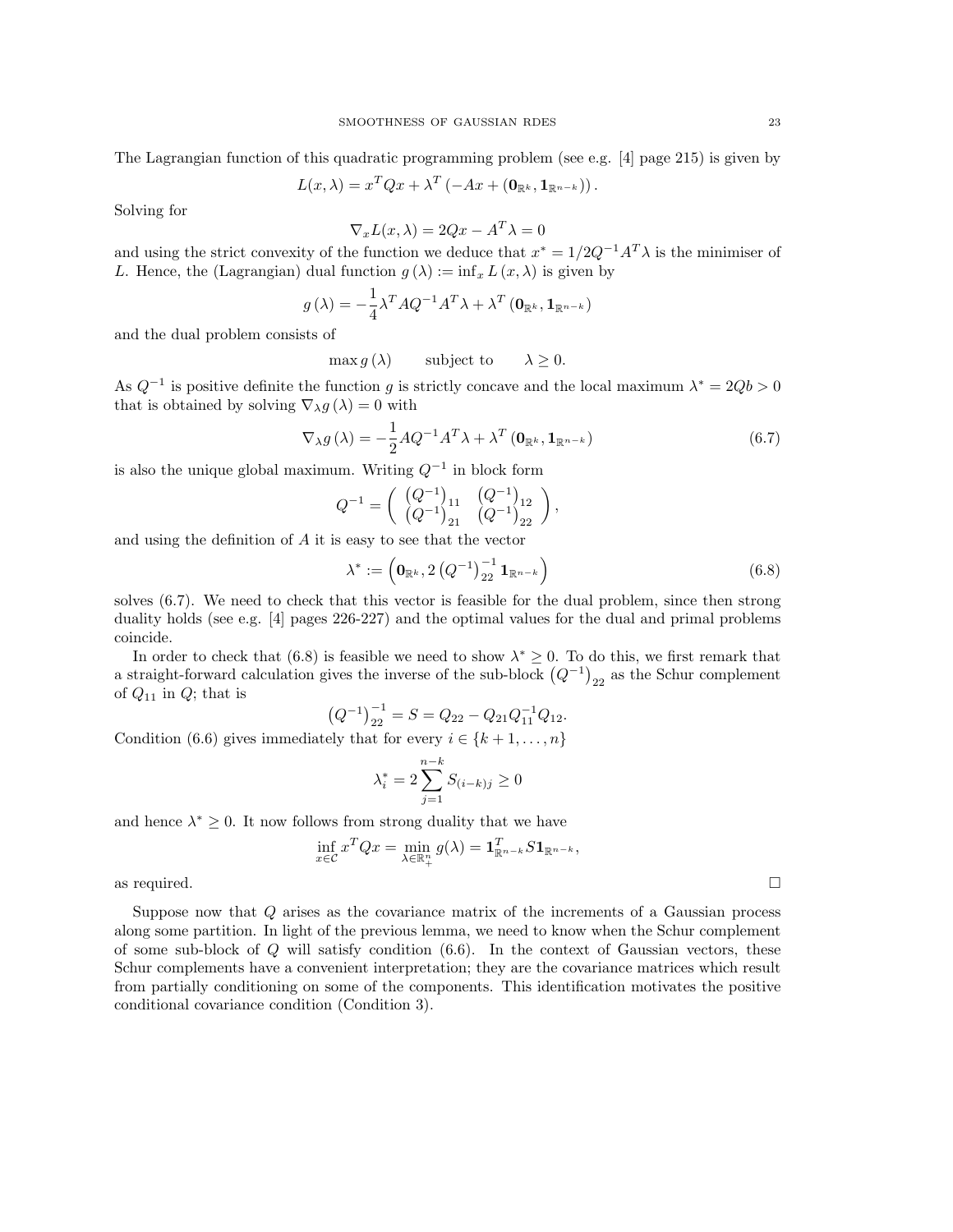In order to present the proof of the interpolation inequality as transparently as possible, we first gather together some relevant technical comments. To start with, suppose we have two sets of real numbers

$$
D = \{t_i : i = 0, 1, \dots, n\} \subset \tilde{D} = \{\tilde{t}_i : i = 0, 1, \dots, \tilde{n}\} \subseteq [0, T]
$$

ordered in such a way that  $0 \le t_0 < t_1 < \ldots < t_n \le T$ , and likewise for  $\tilde{D}$ . Suppose s and t be real numbers with  $s < t$  and let Z be a continuous Gaussian process. We need to consider how the variance of the increment  $Z_{s,t}$  changes when we condition on

$$
\mathcal{F}^D := \sigma\left(Z_{t_{i-1},t_i} : i = 1,\ldots,n\right),\,
$$

compared to conditioning the larger  $\sigma$ -algebra

$$
\mathcal{F}^{\tilde{D}} := \sigma\left(Z_{\tilde{t}_{i-1},\tilde{t}_i} : i = 1,\ldots,\tilde{n}\right).
$$

To simplify the notation a little we introduce

$$
\mathcal{G} = \sigma \left( Z_{\tilde{t}_{i-1}, \tilde{t}_i} : \{\tilde{t}_{i-1}, \tilde{t}_i\} \cap \tilde{D} \setminus D \neq \emptyset \right),
$$

so that

$$
\mathcal{F}^{\tilde{D}}=\mathcal{F}^D\vee\mathcal{G}.
$$

Because

$$
(Z_{s,t}, Z_{t_0,t_1}, \dots, Z_{t_{\tilde{n}-1},t_{\tilde{n}}}) \in \mathbb{R}^{\tilde{n}+1}
$$
\n(6.9)

is Gaussian, the joint distribution of  $Z_{s,t}$  and the vector (6.9) conditional on  $\mathcal{F}^D$  (or indeed  $\mathcal{F}^{\tilde{D}}$ ) is once again Gaussian, with a random mean but a deterministiccovariance matrix. A simple calculation together with the law of total variance gives that

$$
\operatorname{Var} (Z_{s,t} | \mathcal{F}^D) = E \left[ \operatorname{Var} (Z_{s,t} | \mathcal{F}^D \vee \mathcal{G}) \right] + \operatorname{Var} (E \left[ Z_{s,t} | \mathcal{F}^D \vee \mathcal{G} \right] )
$$
  
\n
$$
\geq E \left[ \operatorname{Var} (Z_{s,t} | \mathcal{F}^D \vee \mathcal{G}) \right] = \operatorname{Var} (Z_{s,t} | \mathcal{F}^{\tilde{D}}),
$$

which is the comparison we sought. We condense these observations into the following lemma.

**Lemma 6.3.** Let  $(Z_t)_{t \in [0,T]}$  be a Gaussian process, and suppose that D and  $\tilde{D}$  are two partitions of  $[0, T]$  with  $D \subseteq \tilde{D}$ . Then for any  $[s, t] \subseteq [0, T]$  we have

$$
\text{Var}\left(Z_{s,t}|\mathcal{F}^D\right) \geq \text{Var}\left(Z_{s,t}|\mathcal{F}^{\tilde{D}}\right).
$$

Our aim is to show how the optimisation problem of Lemma 6.2 can be used to exhibit lower bounds on 2D Young integrals with respect to R. In order to do this we need to take a detour via two technical lemmas. The first is the following continuity result for the conditional covariance, which we need approximate when passing to a limit from a discrete partition. The situation we will often have is two subintervals  $[s, t] \subseteq [0, S]$  of  $[0, T]$ , and a sequence of sets  $(D_n)_{n=1}^{\infty}$  of the form

$$
D_n = D_n^1 \cup D_n^2.
$$

 $(D_n^1)_{n=1}^{\infty}$  and  $(D_n^2)_{n=1}^{\infty}$  here will be nested sequences of partitions of  $[0, s]$  and  $[t, S]$  respectively with  $mesh(D_n^i) \to 0$  as  $n \to \infty$  for  $i = 1, 2$ . If

$$
\mathcal{F}^D := \sigma(Z_{u,v} : \{u,v\} \subseteq D),
$$

then we can define a filtration  $(\mathcal{G}_n)_{n=1}^{\infty}$  by  $\mathcal{G}_n := \mathcal{F}^{D_n} \vee \mathcal{F}^{D_n}$  and ask about the convergence of  $Cov(Z_{p,q}Z_{u,v}|\mathcal{G}_n)$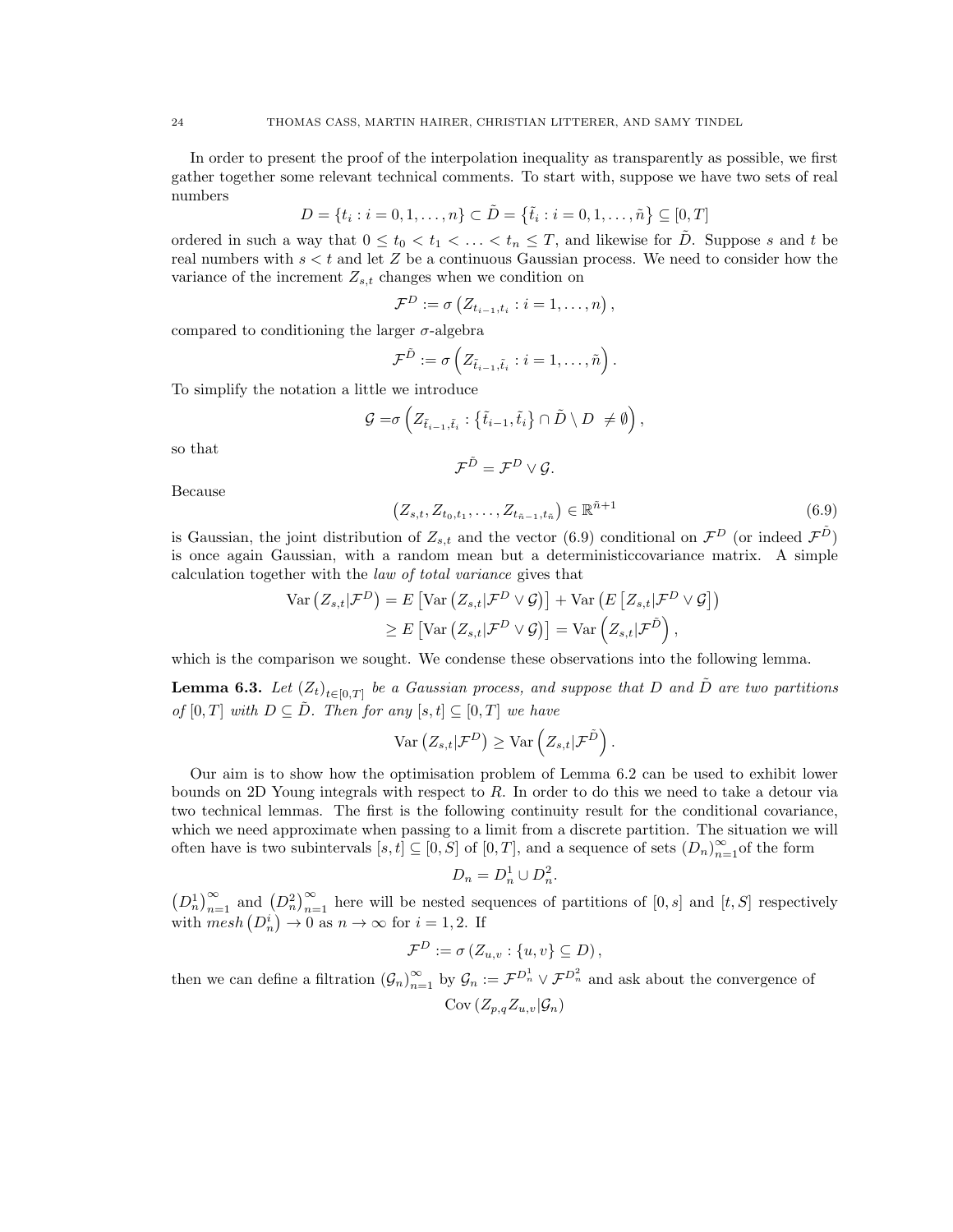as  $n \to \infty$  for subintervals  $[p, q]$  and  $[u, v]$  are subintervals of  $[0, S]$ . The following lemma records the relevant continuity statement.

**Lemma 6.4.** For any p, q, u, v such that  $[p,q]$  and  $[u, v]$  are subintervals of  $[0, S] \subseteq [0, T]$  we have

$$
Cov(Z_{p,q}Z_{u,v}|\mathcal{G}_n) \to Cov(Z_{p,q}Z_{u,v}|\mathcal{F}_{0,s} \vee \mathcal{F}_{t,S}),
$$

as  $n \to \infty$ .

Proof. The martingale convergence theorem gives

$$
Cov\left(Z_{p,q}Z_{u,v}|\mathcal{G}_n\right) \to Cov\left(Z_{p,q}Z_{u,v}\right|\vee_{n=1}^{\infty}\mathcal{G}_n\right), \text{ a.s. and in } L^p \text{ for all } p \geq 1.
$$

The continuity of Z and the fact that  $mesh(D_n) \to 0$  easily implies that, modulo null sets, one has  $\vee_{n=1}^{\infty} \mathcal{G}_n = \mathcal{F}_{0,s} \vee \mathcal{F}_{t,T}.$ 

We now introduce another condition on Z, which we will later discard. This condition is virtually the same as Condition 3, the only difference being that we insist on the strict positivity of the conditional variance.

**Condition 6.** Let  $(Z_t)_{t \in [0,T]}$  be a real-valued continuous Gaussian process. We will assume that for every  $[u, v] \subseteq [s, t] \subseteq [0, S] \subseteq [0, T]$  we have

$$
\text{Cov}\left(Z_{s,t}, Z_{u,v} | \mathcal{F}_{0,s} \vee \mathcal{F}_{t,S}\right) > 0. \tag{6.10}
$$

The second technical lemma we need will apply whenever we work with a Gaussian process that satisfies Condition 6. It delivers a nested sequence of partitions, with mesh tending to zero, and such that the discretisation of  $Z$  along each partition will satisfy the dual feasibility condition (i.e. (6.6) in Lemma 6.2).

**Lemma 6.5.** Let  $(Z_t)_{t \in [0,T]}$  be a continuous Gaussian process that satisfies Condition 6. Then for every  $0 \leq s < t \leq S \leq T$  there exists a nested sequence of partitions

$$
(D_m)_{m=1}^{\infty} = (\{t_i^m : i = 0, 1, \dots, n_m\})_{m=1}^{\infty}
$$

of  $[0, S]$  such that:

- (1)  $mesh(D_m) \rightarrow 0 \text{ as } m \rightarrow \infty;$
- (2)  $\{s, t\} \subseteq D_m$  for all m;
- (3) If  $Z_1^m$  and  $Z_2^m$  are the jointly Gaussian vectors

$$
Z_1^m = \left(Z_{t_i^m, t_{i+1}^m} : t_i^m \in D_m \cap ([0, s) \cup [t, S))\right),
$$
  

$$
Z_2^m = \left(Z_{t_i^m, t_{i+1}^m} : t_i^m \in D_m \cap [s, t)\right),
$$

with respective covariance matrices  $Q_{11}^m$  and  $Q_{22}^m$ . Then the Gaussian vector  $(Z_1^m, Z_2^m)$  has a covariance matrix of the form

$$
Q^m = \left( \begin{array}{cc} Q_{11}^m & Q_{12}^m \\ (Q_{12}^m)^T & Q_{22}^m \end{array} \right),
$$

and the Schur complement of  $Q_{11}^m$  in  $Q^m$  has non-negative row sums.

*Proof.* See the appendix.  $\square$ 

 $\Box$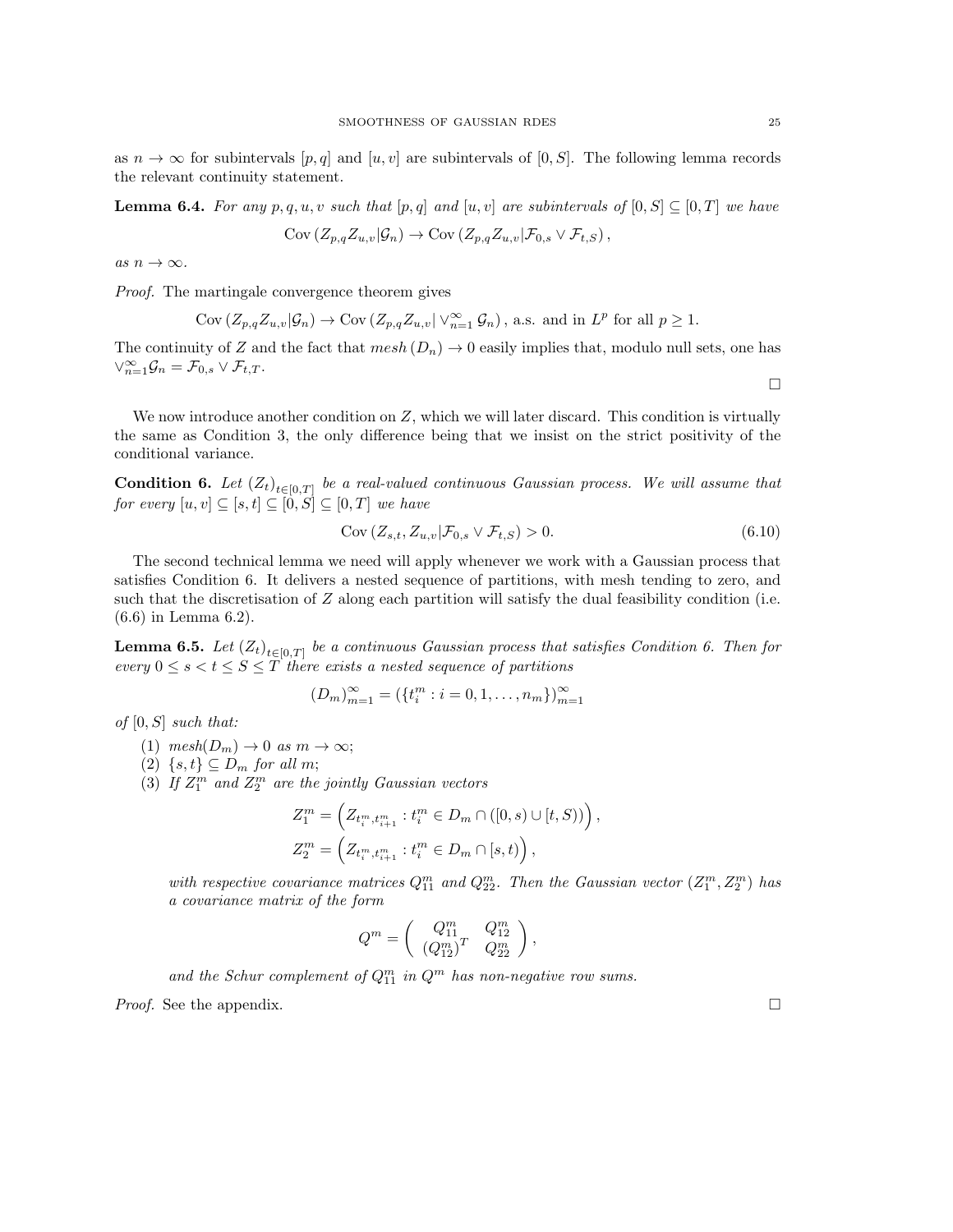The next result shows how we can bound from below the  $2D$  Young integral of a Höldercontinuous  $f$  against  $R$ . The lower bound thus obtained is expressed in terms of the minimum of  $f$ , and the conditional variance of the Gaussian process.

**Proposition 6.6.** Suppose  $R: [0, T]^2 \to \mathbb{R}$  is the covariance function of some continuous Gaussian process  $(Z_t)_{t \in [0,T]}$ . Suppose R has finite 2D  $\rho$ -variation for some  $\rho$  in  $[1,2)$ , and that Z is nondegenerate and has a positive conditional covariance (i.e. satisfies Condition 3)). Let  $\gamma \in (0,1)$  be such that  $1/\rho + \gamma > 1$  and assume  $f \in C^{\gamma}([0,T], \mathbb{R})$ . Then for every  $[s, t] \subseteq [0,T]$  we have the following lower bound on the 2D-Young integral of  $f$  against  $R$ :

$$
\int_{[0,T]^2} f_u f_v dR(u,v) \geq \left( \inf_{u \in [s,t]} |f(u)|^2 \right) \text{Var} \left( Z_{s,t} | \mathcal{F}_{0,s} \vee \mathcal{F}_{t,T} \right).
$$

**Remark 6.7.** We emphasise again that  $\mathcal{F}_{a,b}$  is the  $\sigma$ -algebra generated by the increments of the form  $Z_{u,v}$  for  $u, v \in [a, b]$ .

*Proof.* Fix  $[s, t] \subseteq [0, T]$ , and take  $b := \inf_{u \in [s, t]} |f(u)|$ .

Step 1: We first note that there is no loss of generality in assuming the stronger Condition  $6$ instead of Condition 3. To see this, let  $(B_t)_{t\in[0,T]}$  be a Brownian motion, which is independent of  $(Z_t)_{t\in[0,T]},$  and for every  $\epsilon>0$  define the perturbed process

$$
Z_t^{\epsilon} := Z_t + \epsilon B_t.
$$

It is easy to check that  $Z^{\epsilon}$  satisfies the conditions in the statement. Let  $\mathcal{F}^{\epsilon}_{p,q}$  be the  $\sigma$ -algebra generated by the increments  $Z_{u,v}^{\epsilon}$  between times p and q (note that  $\mathcal{F}_{p,q}^{\epsilon}$  actually equals  $\mathcal{F}_{p,q}$   $\vee$  $\sigma(B_{l,m}: u \leq l \leq m \leq q)$ , and note that we have

$$
\text{Cov}\left(Z_{s,t}^{\epsilon}, Z_{u,v}^{\epsilon} | \mathcal{F}_{0,s}^{\epsilon} \vee \mathcal{F}_{t,T}^{\epsilon}\right) = \text{Cov}\left(Z_{s,t}, Z_{u,v} | \mathcal{F}_{0,s} \vee \mathcal{F}_{t,T}\right) + \epsilon^2 \left(u - v\right) > 0
$$

for every  $0 \leq s \leq u \leq v \leq t \leq T$ . It follows that  $Z^{\epsilon}$  satisfies Condition 6. Let  $R^{\epsilon}$  denote the covariance function of  $Z^{\epsilon}$ . If we could prove the result with the additional hypothesis of Condition 6, then it would follow that

$$
\int_{[0,T]^2} f_u f_v dR^{\epsilon}(u,v) \ge b^2 \operatorname{Var} \left( Z_{s,t}^{\epsilon} | \mathcal{F}_{0,s}^{\epsilon} \vee \mathcal{F}_{t,T}^{\epsilon} \right)
$$

$$
= b^2 \operatorname{Var} \left( Z_{s,t} | \mathcal{F}_{0,s} \vee \mathcal{F}_{t,T} \right) + b^2 \epsilon^2 (t-s).
$$
(6.11)

Because

$$
\int_{[0,T]^2} f_u f_v dR^{\epsilon}(u,v) = \int_{[0,T]^2} f_u f_v dR(u,v) + \epsilon^2 |f|^2_{L^2[0,T]},
$$

the result for Z will then follow from  $(6.11)$  by letting  $\epsilon$  tend to zero.

Step 2: We now prove the result under the additional assumption of Condition 6. By considering  $-f$  if necessary we may assume that f is bounded from below by b on [s, t]. Since we now assume Condition 6 we can use Lemma 6.5 to obtain a nested sequence of partitions  $(D_r)_{r=1}^{\infty}$  such that  $\{s, t\} \subset D_r$  for all r, mesh $(D_r) \to 0$  as  $r \to \infty$ , and such that the dual feasibility condition (property 3 in the Lemma 6.5) holds. Suppose  $D = \{t_i : i = 0, 1, ..., n\}$  is any partition of  $[0, T]$ in this sequence (i.e.  $D = D_r$  for some r). Then for some  $l < m \in \{0, 1, ..., n-1\}$  we have  $t_l = s$ and  $t_m = t$ . Denote by  $f(D)$  the column vector

$$
f(D) = (f(t_0),..., f(t_{n-1}))^T \in \mathbb{R}^n
$$
,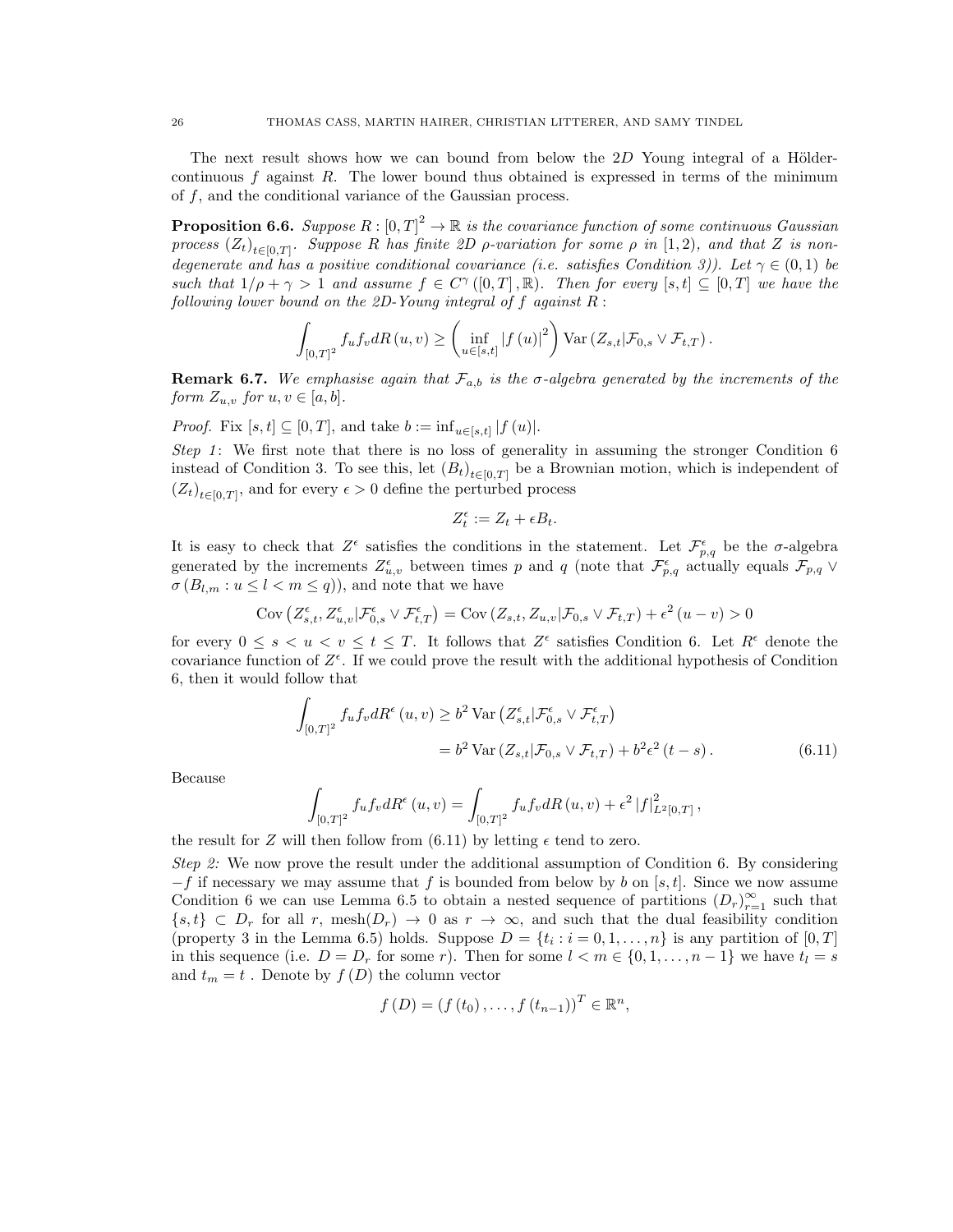and  $Q = (Q_{i,j})_{1 \leq i,j \leq n}$  the symmetric  $n \times n$  matrix with entries

$$
Q_{ij} = R\left(\begin{array}{c} t_{i-1}, t_i \\ t_{j-1}, t_j \end{array}\right) = E\left[Z_{t_{i-1}, t_i} Z_{t_{j-1}, t_j}\right]
$$

From the non-degeneracy of  $Z$  it follows that  $Q$  is positive definite. The Riemann sum approximation to the 2D integral of f against R along the partition  $D$  can be written as

$$
\sum_{i=1}^{n} \sum_{j=1}^{n} f_{t_{i-1}} f_{t_{j-1}} R\left(\begin{array}{c} t_{i-1}, t_i \\ t_{j-1}, t_j \end{array}\right) = \sum_{i=1}^{n} \sum_{j=1}^{n} f_{t_{i-1}} f_{t_{j-1}} Q_{i,j} = f\left(D\right)^T Q f\left(D\right). \tag{6.12}
$$

.

If necessary, we can ensure that that last  $m - l$  components of  $f(D)$  are bounded below by b. To see this, we simply permute its coordinates using any bijective map  $\tau : \{1, \ldots, n\} \to \{1, \ldots, n\}$ which has the property that

$$
\tau(l+j) = n - m + l + j, \text{ for } j = 0, 1, ..., m - l.
$$

Fix one such map  $\tau$ , and let  $f_{\tau}(D)$  denote the vector resulting from applying  $\tau$  to the coordinates of  $f(D)$ . Similarly, let  $Q_{\tau} = (Q_{i,j}^{\tau})_{1 \leq i,j < n}$  be the  $n \times n$  matrix

$$
Q_{ij}^{\tau} = Q_{\tau(i)\tau(j)},
$$

and note that  $Q^{\tau}$  is the covariance matrix of the Gaussian vector

$$
Z = (Z_{t_{\tau(1)-1}, t_{\tau(1)}}, \ldots, Z_{t_{\tau(n)-1}, t_{\tau(n)}}).
$$

A simple calculation shows that

$$
f(D)^{T} Q f(D) = f_{\tau}(D)^{T} Q_{\tau} f_{\tau}(D).
$$

We can apply Lemma  $6.2$  because condition  $(6.6)$  is guaranteed to hold by the properties of the sequence  $(D_r)_{r=1}^{\infty}$ . We deduce that

$$
f(D)^{T} Q f(D) = f_{\tau}(D)^{T} Q_{\tau} f_{\tau}(D) \geq b^{2} \sum_{i,j=1}^{m-l} S_{ij},
$$
\n(6.13)

where S is the  $(m - l) \times (m - l)$  matrix obtained by taking the Schur complement of the leading principal  $(n - m + l) \times (n - m + l)$  minor of  $\tilde{Q}$ . As already mentioned, the distribution of a Gaussian vector conditional on some of its components remains Gaussian; the conditional covariance is described by a suitable Schur complement . In this case, this means we have that

$$
S = \text{Cov}\left[ \left( Z_{t_l, t_{l+1}}, \dots, Z_{t_{m-1}, t_m} \right) \mid Z_{t_{j-1}, t_j}, j \in \{1, \dots, l\} \cup \{m+1, \dots, n\} \right]. \tag{6.14}
$$

If we define

$$
\mathcal{F}^D := \sigma \left( Z_{t_{j-1}, t_j} : j \in \{1, ..., l\} \cup \{m+1, ..., n\} \right),
$$

to be the  $\sigma$ -algebra generated by the increments of Z in  $D \setminus [s, t]$ , then using (6.14) we arrive at

$$
\sum_{i,j=1}^{m-l} S_{ij} = \sum_{i,j=1}^{m-l-1} E\left[ \left( Z_{t_{l+i-1}, t_{l+i}} \right) \left( Z_{t_{l+j-1}, t_{l+j}} \right) | \mathcal{F}^D \right] \n- \sum_{i,j=1}^{m-l-1} E\left[ \left( Z_{t_{l+i-1}, t_{l+i}} \right) | \mathcal{F}^D \right] E\left[ \left( Z_{t_{l+j-1}, t_{l+j}} \right) | \mathcal{F}^D \right] \n= E\left[ \left( Z_{s,t} \right)^2 | \mathcal{F}^D \right] - E\left[ Z_{s,t} | \mathcal{F}^D \right]^2 = \text{Var} \left( Z_{s,t} | \mathcal{F}^D \right). \tag{6.15}
$$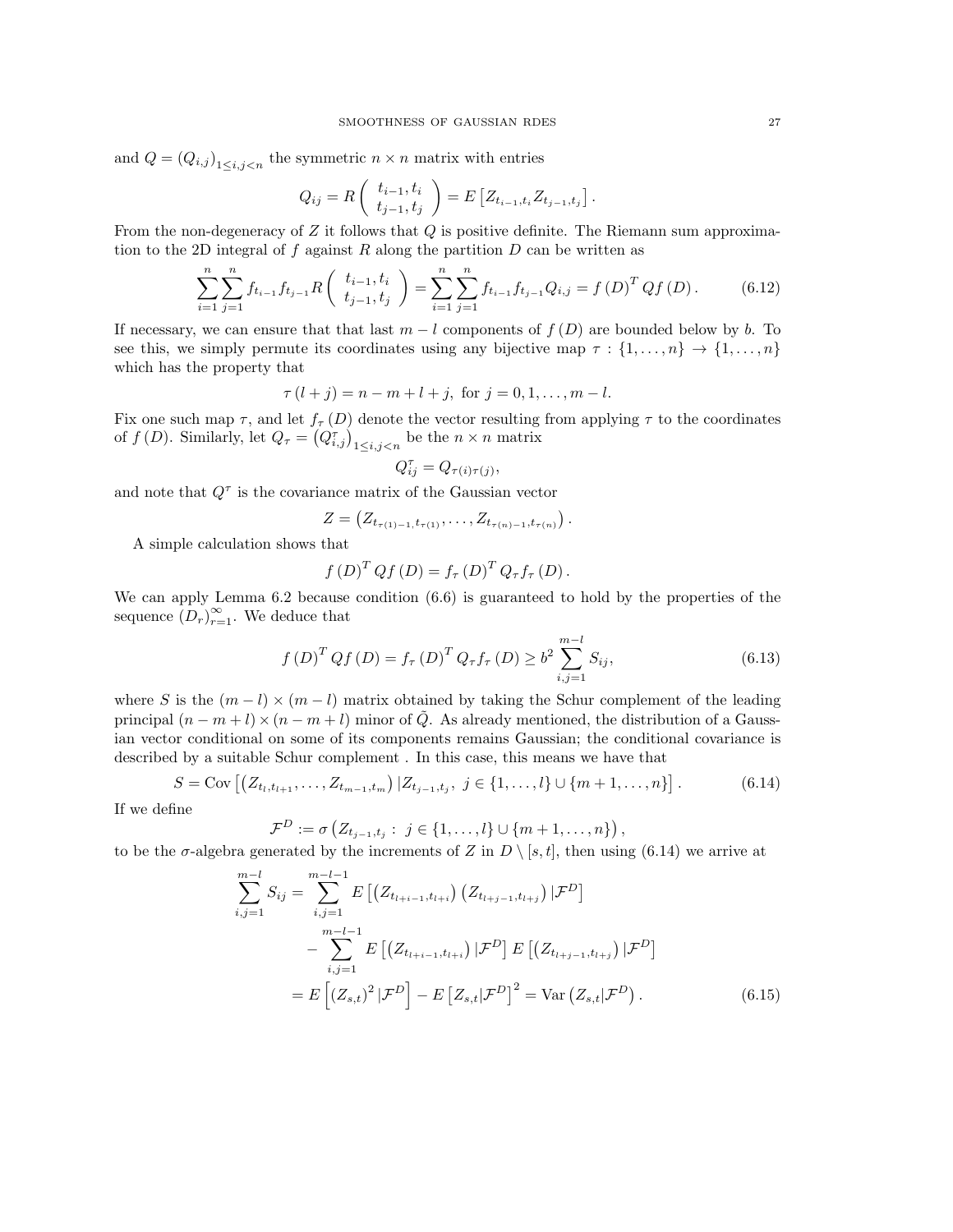To finish the proof we note that  $\mathcal{F}^D \subseteq \mathcal{F}_{0,s} \vee \mathcal{F}_{t,T}$ , and exploit the monotonicity of the conditional variance described by Lemma 6.3 to give

$$
\text{Var}\left(Z_{s,t}|\mathcal{F}^D\right) \geq \text{Var}\left(Z_{s,t}|\mathcal{F}_{0,s} \vee \mathcal{F}_{t,T}\right). \tag{6.16}
$$

Then by combining  $(6.16)$ ,  $(6.15)$  and  $(6.13)$  in  $(6.12)$  we obtain

$$
\sum_{i=1}^{n} \sum_{j=1}^{n} f_{t_{i-1}} f_{t_{j-1}} Q_{i,j} \geq b^2 \operatorname{Var} (Z_{s,t} | \mathcal{F}_{0,s} \vee \mathcal{F}_{t,T}).
$$

Because this inequality holds for any  $D \in (D_r)_{r=1}^{\infty}$ , we can apply it for  $D = D_r$  and let  $r \to \infty$  to give:

$$
\int_{[0,T]^2} f_u f_v dR(u,v) \ge b^2 \operatorname{Var}(Z_{s,t}|\mathcal{F}_{0,s} \vee \mathcal{F}_{t,T}),
$$
  
whereupon the proof is complete.

We now deliver on a promise we made in Section 3 by proving that the diagonal dominance of the increments implies the positivity of the conditional covariance.

**Corollary 6.8.** Let  $(Z_t)_{t \in [0,T]}$  be a real-valued continuous Gaussian process. If Z satisfies Condition 4 then it also satisfies Condition 3.

*Proof.* Fix  $s < t$  in  $[0, T]$ , let  $(D_n)_{n=1}^{\infty}$  be a sequence of partitions having the properties described in the statement of Lemma 6.4 and suppose  $[u, v] \subseteq [s, t]$ . From the conclusion of Lemma 6.4 we have that

$$
Cov\left(Z_{s,t}Z_{u,v}|\mathcal{G}_n\right) \to Cov\left(Z_{s,t}Z_{u,v}|\mathcal{F}_{0,s} \vee \mathcal{F}_{t,T}\right) \tag{6.17}
$$

as  $n \to \infty$ . Let  $Z_n$  be the Gaussian vector whose components consist of the increments of Z over all the consecutive points in the partition  $D_n \cup \{s, u, v, t\}$ . Let Q denote the covariance matrix of  $Z_n$ . The left hand side of  $(6.17)$  is the sum of all the entries in some row of a particular Schur complement of Q. Z is assumed to have diagonally dominant increments. Any such Schur complement of Q will therefore be diagonally dominant, since diagonal dominance is preserved under Schur-complementation (see [32]). As diagonally dominant matrices have non-negative row sums it follows that  $Cov(Z_{s,t}Z_{u,v}|\mathcal{G}_n)$  is non-negative, and hence the limit in (6.17) is too.

We are now in a position to generalise the  $L^2$ -interpolation inequality (6.5) stated earlier.

**Theorem 6.9** (interpolation). Let  $(Z_t)_{t \in [0,T]}$  be a continuous Gaussian process with covariance function  $R: [0, T]^2 \to \mathbb{R}$ . Suppose R has finite two-dimensional p-variation for some  $\rho$  in [1,2]. Assume that  $Z$  is non-degenerate in the sense of Definition 3.2, and has positive conditional covariance (i.e. satisfies Condition 3). Suppose  $f \in C([0,T], \mathbb{R})$  with  $\gamma + 1/\rho > 1$ . Then for every  $0 < S \leq T$  at least one of the following inequalities is always true:

$$
\|f\|_{\infty;[0,S]} \le 2E\left[Z_S^2\right]^{-1/2} \left(\int_{[0,S]^2} f_s f_t dR\left(s,t\right)\right)^{1/2},\tag{6.18}
$$

,

or, for some interval  $[s, t] \subseteq [0, S]$  of length at least

$$
\left(\frac{\|f\|_{\infty;[0,S]}}{2\,\|f\|_{\gamma;[0,S]}}\right)^{1/\gamma}
$$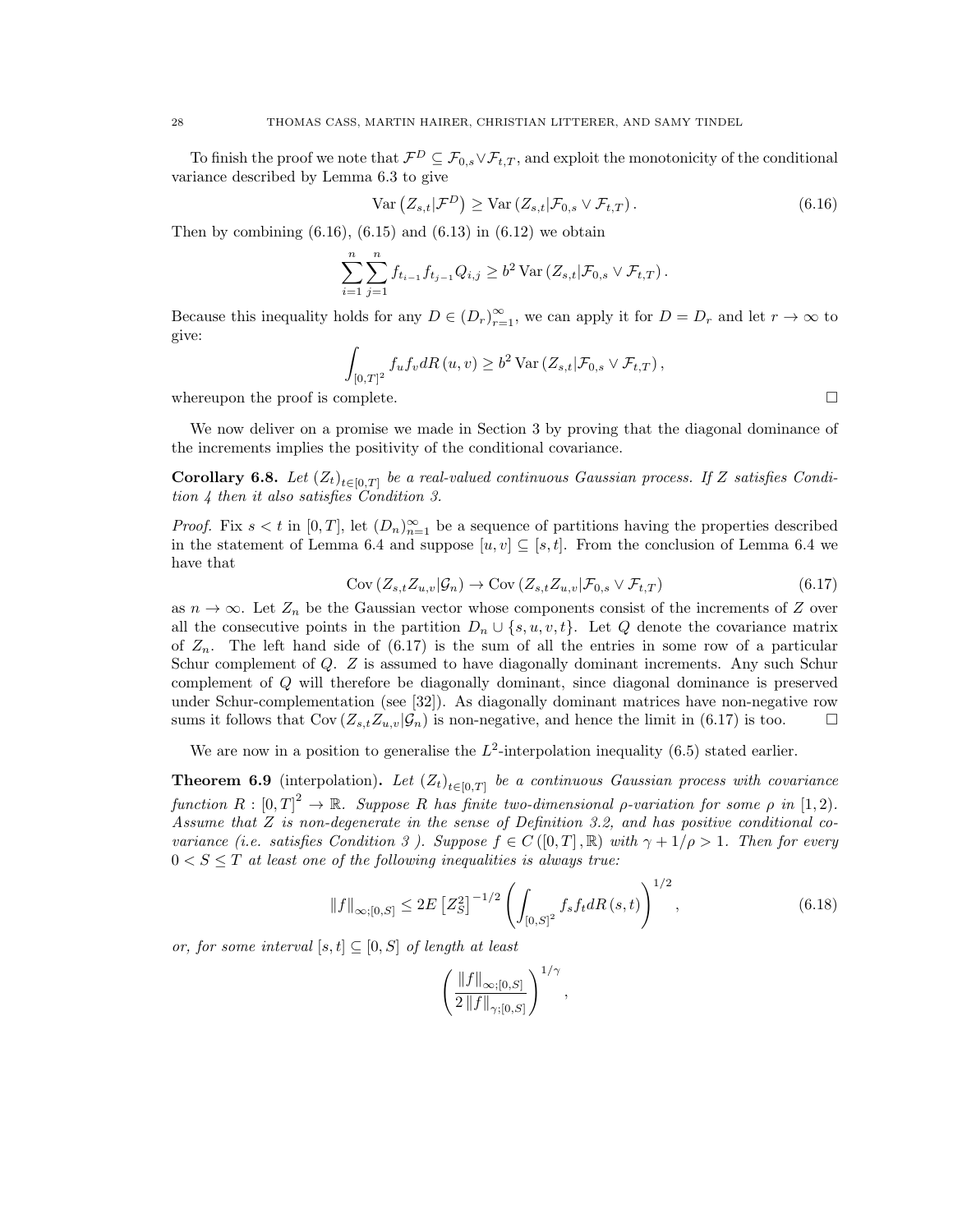we have

$$
\frac{1}{4} \left\| f \right\|_{\infty;[0,S]}^2 \text{Var} \left( Z_{s,t} | \mathcal{F}_{0,s} \vee \mathcal{F}_{t,S} \right) \le \int_{[0,S]^2} f_v f_{v'} dR \left( v, v' \right). \tag{6.19}
$$

.

*Proof.* We take  $S = T$ , the generalisation to  $0 < S < T$  needing only minor changes. f is continuous and therefore achieves its maximum in [0, T]. Thus, by considering  $-f$  if necessary, we can find  $t \in [0, T]$  such that

$$
f(t) = ||f||_{\infty;[0,T]}
$$

There are two possibilities which together are exhaustive. In the first case  $f$  never takes any value less than half its maximum, i.e.

$$
\inf_{u \in [0,T]} f(u) \ge \frac{1}{2} ||f||_{\infty;[0,T]}.
$$

Hence we can can apply Proposition 6.6 to deduce (6.18). In the second case, there exists  $u \in [0, T]$ such that  $f(u) = 2^{-1} ||f||_{\infty;[0,T]}$ . Then, assuming that  $u < t$  (the argument for  $u > t$  leads to the same outcome), we can define

$$
s = \sup \left\{ v < t : f(v) \leq \frac{1}{2} ||f||_{\infty;[0,T]} \right\}.
$$

By definition f is then bounded below by  $||f||_{\infty;[0,T]}/2$  on [s, t]. The Hölder continuity of f gives a lower bound on the length of this interval in an elementary way

$$
\frac{1}{2} ||f||_{\infty;[0,T]} = |f(t) - f(s)| \le ||f||_{\gamma;[0,T]} |t - s|^{\gamma},
$$

which yields

$$
|t - s| \ge \left(\frac{\|f\|_{\infty; [0, T]}}{2\,\|f\|_{\gamma; [0, T]}}\right)^{1/\gamma}
$$

.

Another application of Proposition 6.6 then gives (6.19).  $\Box$ 

Corollary 6.10. Assume Condition 2 so that the *ρ*-variation of R is Hölder-controlled, and for some  $c > 0$  and some  $\alpha \in (0,1)$  we have the lower bound on the conditional variance:

$$
\text{Var}\left(Z_{s,t}|\mathcal{F}_{0,s}\vee\mathcal{F}_{t,T}\right)\ge c\left(t-s\right)^{\alpha}.
$$

Theorem 6.9 then allows us to bound  $||f||_{\infty;[0,T]}$  above by the maximum of

$$
2E\left[Z_T^2\right]^{-1/2}\left(\int_{[0,T]^2}f_s f_t dR\left(s,t\right)\right)^{1/2}
$$

and

$$
\frac{2}{\sqrt{c}}\biggl(\int_{[0,T]^2}f_s f_t dR\left(s,t\right)\biggr)^{\gamma/(2\gamma+\alpha)}\left\|f\right\|_{\gamma;[0,T]}^{\alpha/(2\gamma+\alpha)}.
$$

*Proof.* This is immediate from Theorem 6.9.

In particular, if Z is a Brownian motion we have  $\text{Var}\left(Z_{s,t}|\mathcal{F}_{0,s} \vee \mathcal{F}_{t,T}\right) = (t-s)$ , hence Corollary 6.10 shows that

$$
\left\|f\right\|_{\infty;[0,T]}\leq 2\max\left(T^{-1/2}\left|f\right|_{L^2[0,T]},\left|f\right|_{L^2[0,T]}^{2\gamma/(2\gamma+1)}\left\|f\right\|_{\gamma;[0,T]}^{1/(2\gamma+1)}\right),
$$

which is exactly  $(6.5)$ . We have therefore achieved out goal of generalising this inequality.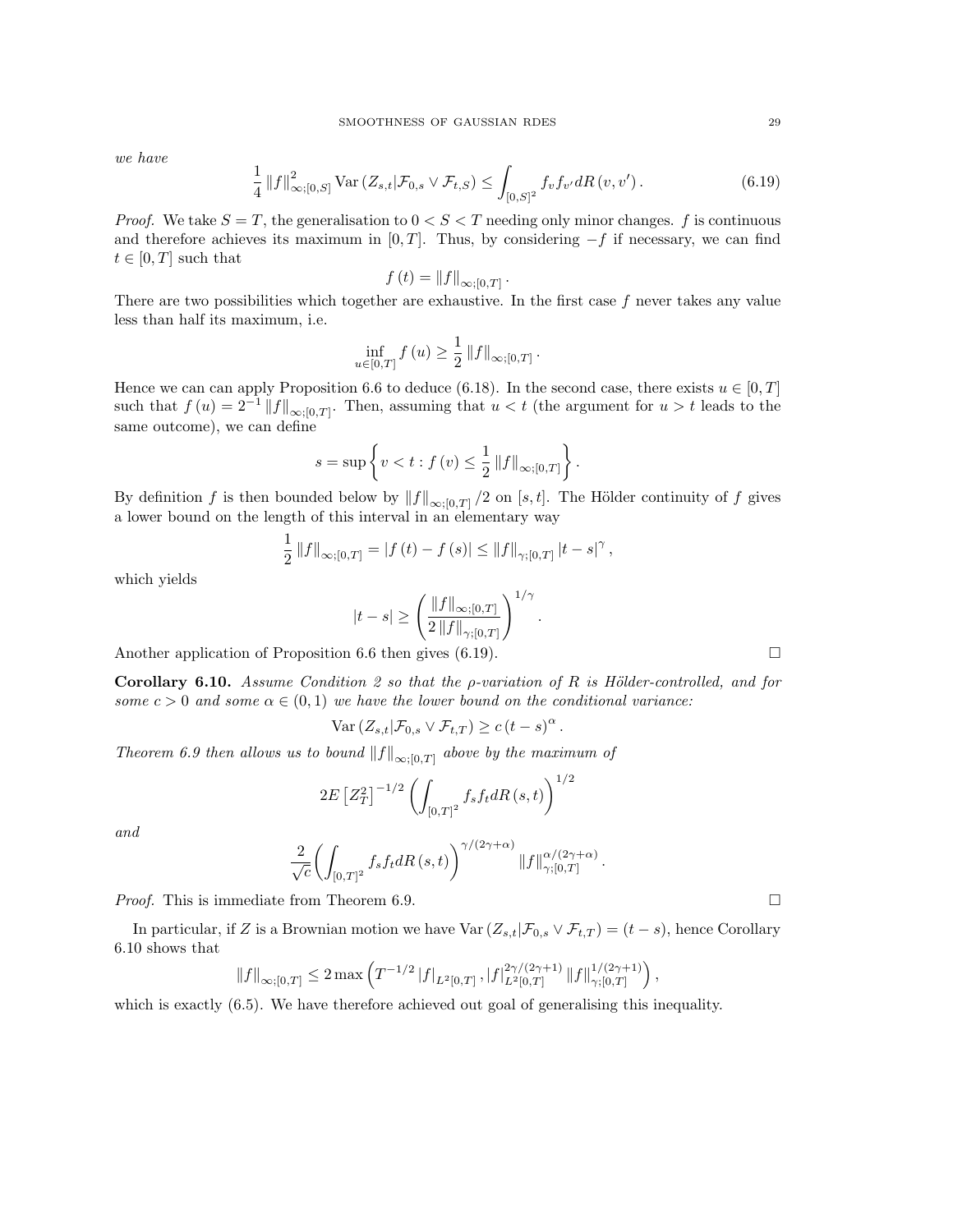#### 7. Malliavin differentiability of the flow

7.1. High order directional derivatives. Let x be in  $W G \Omega_p (\mathbb{R}^d)$  and suppose that the vector fields  $V = (V_1, \ldots, V_d)$  and  $V_0$  are smooth and bounded. For  $t \in [0,T]$  we let  $U_{t \leftarrow 0}^{\mathbf{x}}(\cdot)$  denote the map defined by

$$
U_{t\leftarrow 0}^{\mathbf{x}}\left(\cdot\right):y_{0}\mapsto y_{t},
$$

where  $y$  is the solution to the RDE

$$
dy_{t} = V(y_{t}) dx_{t} + V_{0}(y_{t}) dt, \quad y(0) = y_{0}.
$$
\n(7.1)

It is well-known (see [12]) that the flow (i.e. the map  $y_0 \mapsto U_{t \leftarrow 0}^{\mathbf{x}}(y_0)$ ) is differentiable; its derivative (or Jacobian) is the linear map

$$
J_{t \leftarrow 0}^{\mathbf{x}}(y_0)(\cdot) \equiv \left. \frac{d}{d\epsilon} U_{t \leftarrow 0}^{\mathbf{x}}(y_0 + \epsilon \cdot) \right|_{\epsilon=0} \in L(\mathbb{R}^e, \mathbb{R}^e).
$$

If we let  $\Phi_{t\leftarrow 0}^{\mathbf{x}}(y_0)$  denote the pair

$$
\Phi_{t \leftarrow 0}^{\mathbf{x}}\left(y_{0}\right) = \left(U_{t \leftarrow 0}^{\mathbf{x}}\left(y_{0}\right), J_{t \leftarrow 0}^{\mathbf{x}}\left(y_{0}\right)\right) \in \mathbb{R}^{e} \oplus L\left(\mathbb{R}^{e}, \mathbb{R}^{e}\right),
$$

and if  $W = (W_1, \ldots, W_d)$  is the collection vector fields given by

$$
W_{i}(y, J) = (V_{i}(y), \nabla V_{i}(y) \cdot J), \quad i = 1, ..., d,
$$

and

$$
W_0(y, J) = (V_0(y), \nabla V_0(y) \cdot J)
$$

then  $\Phi_{t\leftarrow 0}^{\mathbf{x}}(y_0)$  is the solution<sup>1</sup> to the RDE

$$
d\Phi_{t\leftarrow 0}^{\mathbf{x}} = W\left(\Phi_{t\leftarrow 0}^{\mathbf{x}}\right) d\mathbf{x}_t + W_0\left(\Phi_{t\leftarrow 0}^{\mathbf{x}}\right) dt, \Phi_{t\leftarrow 0}^{\mathbf{x}}|_{t=0} = (y_0, I).
$$

In fact, the Jacobian is invertible as a linear map and the inverse, which we will denote  $J_{0\leftarrow t}^{\mathbf{x}}(y_0)$ , is also a solution to an RDE (again jointly with the base flow  $U_{t\leftarrow 0}^{\mathbf{x}}(y_0)$ ). We also recall the relation

$$
J_{t \leftarrow s}^{\mathbf{x}}(y) := \left. \frac{d}{d\epsilon} U_{t \leftarrow s}^{\mathbf{x}}(y + \epsilon) \right|_{\epsilon=0} = J_{t \leftarrow 0}^{\mathbf{x}}(y) \cdot J_{0 \leftarrow s}^{\mathbf{x}}(y).
$$

Notation 3. In what follows we will let

$$
M_{\leftarrow 0}^{\mathbf{x}}\left(y_{0}\right) \equiv \left(U_{t \leftarrow 0}^{\mathbf{x}}\left(y_{0}\right), J_{t \leftarrow 0}^{\mathbf{x}}\left(y_{0}\right), J_{0 \leftarrow t}^{\mathbf{x}}\left(y_{0}\right)\right) \in \mathbb{R}^{e} \oplus \mathbb{R}^{e \times e} \oplus \mathbb{R}^{e \times e}.
$$
 (7.2)

For any path h in  $C^{q-var} ([0,T], \mathbb{R}^d)$  with  $1/q+1/p > 1$  we can canonically define the translated rough path  $T_h$ **x** (see [12]). Hence, we have the directional derivative

$$
D_h U_{t \leftarrow 0}^{\mathbf{x}} \left( y_0 \right) \equiv \left. \frac{d}{d\epsilon} U_{t \leftarrow 0}^{T_{\epsilon h} \mathbf{x}} \left( y_0 \right) \right|_{\epsilon = 0}
$$

It is not difficult to show that

$$
D_h U_{t \leftarrow 0}^{\mathbf{x}}(y_0) = \sum_{i=1}^d \int_0^t J_{t \leftarrow s}^{\mathbf{x}}(y_0) V_i(U_{s \leftarrow 0}^{\mathbf{x}}(y_0)) dh_s^i,
$$

which implies by Young's inequality that

$$
|D_h U_{t \leftarrow 0}^{\mathbf{x}}(y_0)| \le C \left\| M_{\cdot \leftarrow 0}^{\mathbf{x}}(y_0) \right\|_{p \text{-var};[0,t]} |h|_{q \text{-var};[0,t]}.
$$
\n(7.3)

.

<sup>&</sup>lt;sup>1</sup>A little care is needed because the vector fields have linear growth (and hence are not Lip-γ. But one can exploit the 'triangular' dependence structure in the vector fields to rule out the possibility of explosion. See [12] for details.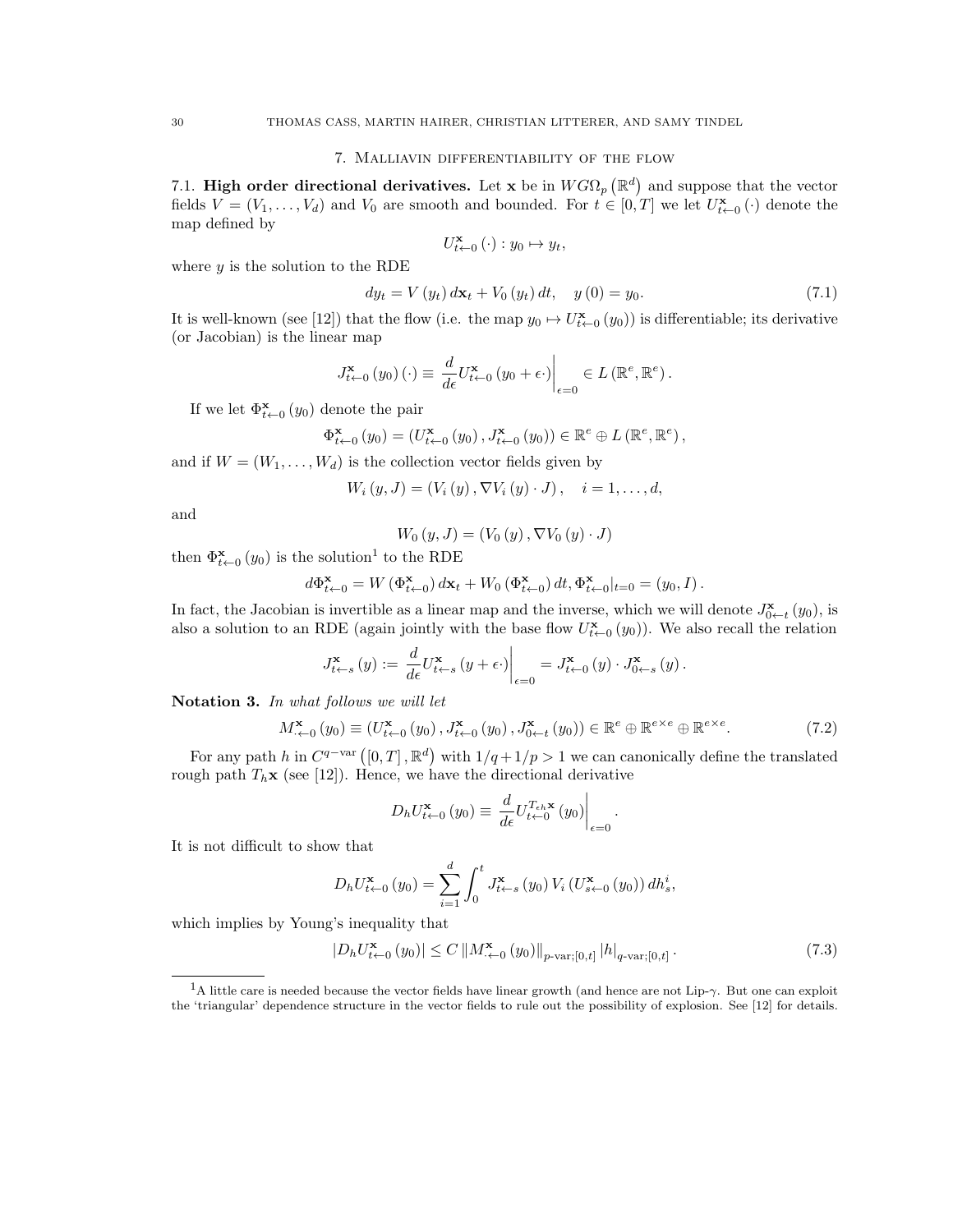In this section we will be interested in the form of the higher order directional derivatives

$$
D_{h_1}\ldots D_{h_n}U_{t-0}^{\mathbf{x}}(y_0):=\left.\frac{\partial^n}{\partial\epsilon_1,\ldots\partial\epsilon_n}U_{t-0}^{T_{\epsilon_n h_n}\ldots T_{\epsilon_1 h_1}\mathbf{x}}(y_0)\right|_{\epsilon_1=\ldots=\epsilon_n=0}
$$

Our aim will be to obtain bounds of the form (7.3). To do this in a systematic way is a challenging exercise. We rely on the treatment presented in [21]. For the reader's convenience when comparing the two accounts, we note that [21] uses the notation

$$
(D_s U_{t+0}^{\mathbf{x}}(y_0))_{s \in [0,T]} = (D_s^1 U_{t+0}^{\mathbf{x}}(y_0), \dots, D_s^d U_{t+0}^{\mathbf{x}}(y_0))_{s \in [0,T]} \in \mathbb{R}^d
$$

to identify the derivative. The relationship between  $D_s U_{t-0}^{\mathbf{x}}(y_0)$  and  $D_h U_{t-0}^{\mathbf{x}}(y_0)$  is simply that

$$
D_h U_{t \leftarrow 0}^{\mathbf{x}}(y_0) = \sum_{i=1}^d \int_0^t D_s^i U_{t \leftarrow 0}^{\mathbf{x}}(y_0) dh_s^i.
$$

Note, in particular  $D_s U_{t-0}^{\mathbf{x}}(y_0) = 0$  if  $t < s$ .

**Proposition 7.1.** Assume **x** is in  $WG\Omega_p(\mathbb{R}^d)$  and let  $V = (V_1, \ldots, V_d)$  be a collection of smooth and bounded vector fields. Denote the solution flow to the RDE  $(7.1)$  by

$$
U_{t \leftarrow 0}^{\mathbf{x}}(y_0) = (U_{t \leftarrow 0}^{\mathbf{x}}(y_0)_1, \dots, U_{t \leftarrow 0}^{\mathbf{x}}(y_0)_e) \in \mathbb{R}^e
$$

Suppose  $q \geq 1$  and  $n \in \mathbb{N}$  and let  $\{h_1, \ldots, h_n\}$  be any subset of  $C^{q-var}([0, T], \mathbb{R}^d)$ . Then the directional derivative  $D_{h_1} \dots D_{h_n} U_{t \leftarrow 0}^{\mathbf{x}} (y_0)$  exists for any  $t \in [0, T]$ . Moreover, there exists a collection of finite indexing sets

$$
\left\{ \mathbf{K}_{(i_1,...,i_n)} : (i_1,...,i_n) \in \{1,...,d\}^n \right\},\
$$

such that for every  $j \in \{1, ..., e\}$  we have the identity

$$
D_{h_1} \dots D_{h_n} U_{t-0}^{\mathbf{x}}(y_0)_j = \sum_{i_1, \dots, i_n=1}^d \sum_{k \in \mathbf{K}_{(i_1, \dots, i_n)}} \int_{0 < t_1 < \dots < t_n < t} f_1^k(t_1) \dots f_n^k(t_n) f_{n+1}^k(t) \, dh_{t_1}^{i_1} \dots dh_{t_n}^{i_n},\tag{7.4}
$$

for some functions  $f_l^k$  which are in  $C^{p-var}([0,T], \mathbb{R})$  for every l and k, i.e.

$$
\cup_{(i_1,\ldots,i_n)\in\{1,\ldots,d\}^n}\cup_{k\in\mathbf{K}_{(i_1,\ldots,i_n)}}\{f_l^k: l=1,\ldots,n+1\}\subset C^{p-var}([0,T],\mathbb{R}).
$$

Furthermore, there exists a constant  $C$ , which depends only on n and  $T$  such that

$$
\left|f_{l}^{k}\right|_{p\text{-}var;[0,T]} \leq C \left(1 + \|M_{\cdot \leftarrow 0}^{\mathbf{x}}\left(y_{0}\right)\|_{p\text{-}var;[0,T]}\right)^{p} \tag{7.5}
$$

for every  $l = 1, ..., n + 1$ , every  $k \in K_{(i_1, ..., i_n)}$  and every  $(i_1, ..., i_n) \in \{1, ..., d\}^n$ .

*Proof.* We observe that  $D_{h_1} \dots D_{h_n} U_{t \leftarrow 0}^{\mathbf{x}} (y_0)_j$  equals

$$
\sum_{i_1,\dots,i_n=1}^d \int_{0 < t_1 < \dots < t_n < t} D_{t_1\dots t_n}^{i_1\dots i_n} U_{t-0}^{\mathbf{x}} \left(y_0\right)_j dh_{t_1}^{i_1} \dots dh_{t_n}^{i_n}.\tag{7.6}
$$

The representation for the integrand in (7.6) derived in Proposition 4.4 in [21] then allows us to deduce  $(7.4)$  and  $(7.5)$ .

.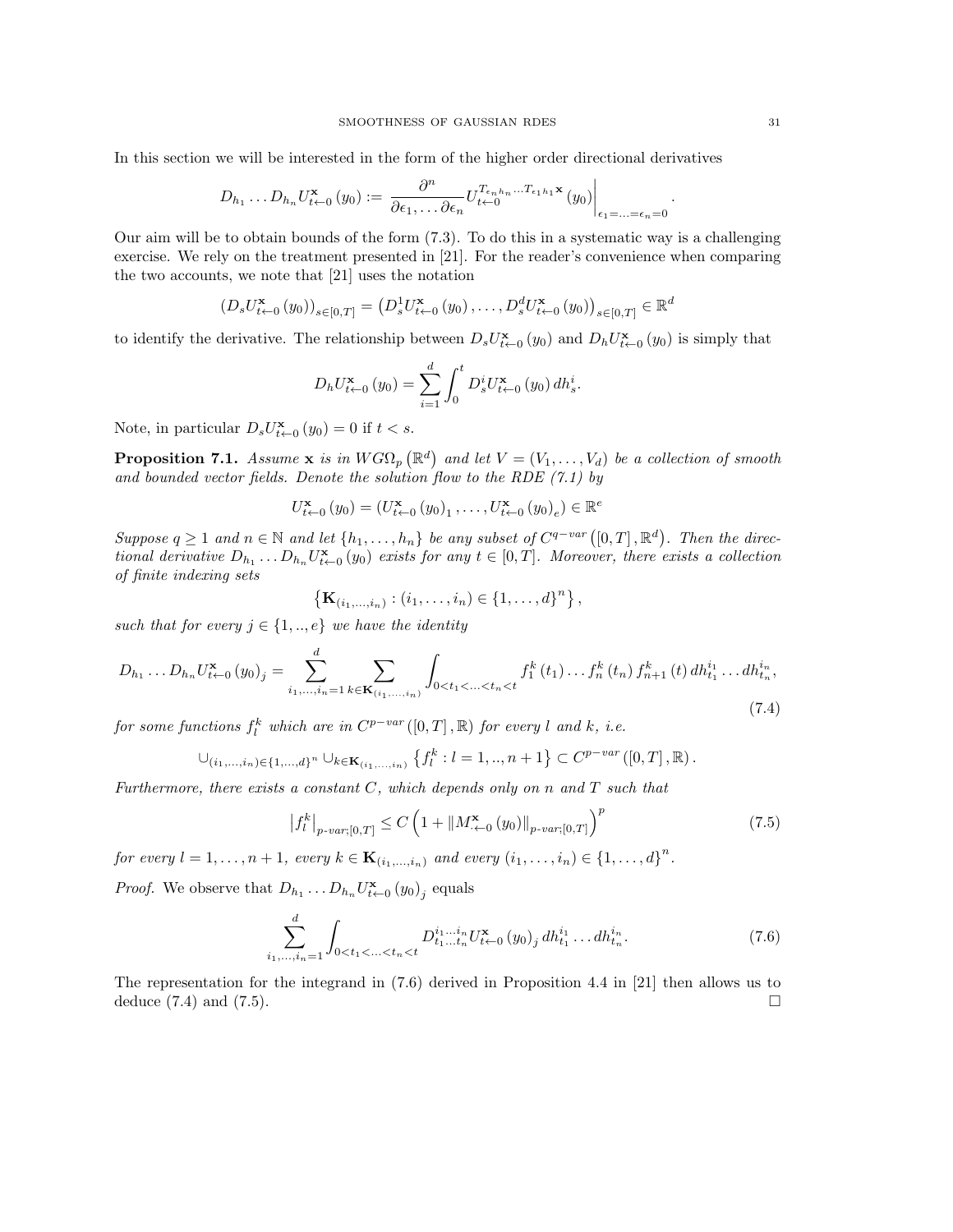7.1.1. Malliavin differentiability. We now switch back to the context of a continuous Gaussian process  $(X_t)_{t\in[0,T]} = (X_t^1,\ldots,X_t^d)_{t\in[0,T]}$  with i.i.d. components associated to the abstract Wiener space  $(\mathcal{W}, \mathcal{H}, \mu)$ . Under the assumption of finite 2d  $\rho$ -variation we have already remarked that, for any  $p > 2\rho$ , X has a unique natural lift to a geometric p-rough path **X**. But the assumption of finite  $\rho$ -variation on the covariance also gives rise to the embedding

$$
\mathcal{H} \hookrightarrow C^{q - \text{var}}\left( \left[ 0, T \right], \mathbb{R}^d \right) \tag{7.7}
$$

for the Cameron-Martin space, for any  $1/p + 1/q > 1$  [7, Prop. 2]. The significance of this result it twofold. First, it is proved in [7, Prop. 3] that it implies the existence of a (measurable) subset  $V \subset W$  with  $\mu(V) = 1$  on which

$$
T_h\mathbf{X}(\omega) \equiv \mathbf{X}(\omega + h)\,,
$$

for all  $h \in \mathcal{H}$  simultaneously. It follows that the Malliavin derivative  $\mathcal{DU}_{t\leftarrow 0}^{\mathbf{X}(\omega)}(y_0): \mathcal{H} \to \mathbb{R}^e$ 

$$
\mathcal{D}U_{t\leftarrow 0}^{\mathbf{X}(\omega)}(y_0): h\mapsto \mathcal{D}_h U_{t\leftarrow 0}^{\mathbf{X}(\omega)}(y_0):=\left.\frac{d}{d\epsilon}U_{t\leftarrow 0}^{\mathbf{X}(\omega+\epsilon h)}(y_0)\right|_{\epsilon=0},\tag{7.8}
$$

coincides with the directional derivative of the previous section, i.e.

$$
\left. \frac{d}{d\epsilon} U_{t \leftarrow 0}^{\mathbf{X}(\omega + \epsilon h)}(y_0) \right|_{\epsilon = 0} = \left. \frac{d}{d\epsilon} U_{t \leftarrow 0}^{T_{\epsilon h} \mathbf{x}}(y_0) \right|_{\epsilon = 0} . \tag{7.9}
$$

The second important consequence results from combining (7.7), (7.9) and (7.3), namely that

$$
\left\| DU_{t \leftarrow 0}^{\mathbf{X}(\omega)}(y_0) \right\|_{op} \le C \left\| M_{\cdot \leftarrow 0}^{\mathbf{X}(\omega)}(y_0) \right\|_{p\text{-}\mathrm{var};[0,t]}.
$$
\n(7.10)

If we can show that the right hand side of (7.10) has finite positive moments of all order, then these observations lead to the conclusion that

$$
Y_t = U_{t \leftarrow 0}^{\mathbf{X}}(y_0) \in \bigcap_{p > 1} \mathbb{D}^{1, p} \left( \mathbb{R}^e \right),
$$

where  $\mathbb{D}^{k,p}$  is the Shigekawa-Sobolev space (see Nualart). The purpose of Proposition 7.1 is to extend this argument to the higher order derivatives. We will make this more precisely shortly, but first we remark that the outline just given is what motivates the assumption

$$
\mathcal{H} \hookrightarrow C^{q - \text{var}}\left( \left[ 0, T \right], \mathbb{R}^d \right)
$$

detailed in Condition  $1^2$ .

The following theorem follows from the recent paper [5]. It asserts the sufficiency of Condition 1 to show the existence of finite moments for the p-variation of the Jacobian of the flow (and its inverse).

**Theorem 7.2** (Cass-Litterer-Lyons (CLL)). Let  $(X_t)_{t\in[0,T]}$  be a continuous, centred Gaussian process in  $\mathbb{R}^d$  with i.i.d. components. Let X satisfy Condition 1, so that for some  $p \geq 1$ , X admits a natural lift to a geometric p-rough path **X**. Assume  $V = (V_0, V_1, \ldots, V_d)$  is any collection of smooth bounded vector fields on  $\mathbb{R}^e$  and let  $U_{t-0}^{\mathbf{X}}(\cdot)$  denote the solution flow to the RDE

$$
dU_{t \leftarrow 0}^{\mathbf{X}} (y_0) = V (U_{t \leftarrow 0}^{\mathbf{X}} (y_0)) d\mathbf{X}_t + V_0 (U_{t \leftarrow 0}^{\mathbf{X}} (y_0)) dt,
$$
  

$$
U_{0 \leftarrow 0}^{\mathbf{X}} (y_0) = y_0.
$$

<sup>&</sup>lt;sup>2</sup>The requirement of complementary regularity in the Condition 1 then amounts to  $\rho \in [1, 3/2)$ . This covers BM, the OU process and the Brownian bridge (all with  $\rho = 1$ ) and fBm for  $H > 1/3$  (taking  $\rho = 1/2H$ ). For the special case of fBm one can actually improve on this general embedding statement via Remark 2.6 . The requirement of complementary then leads to the looser restriction  $H > 1/4$ .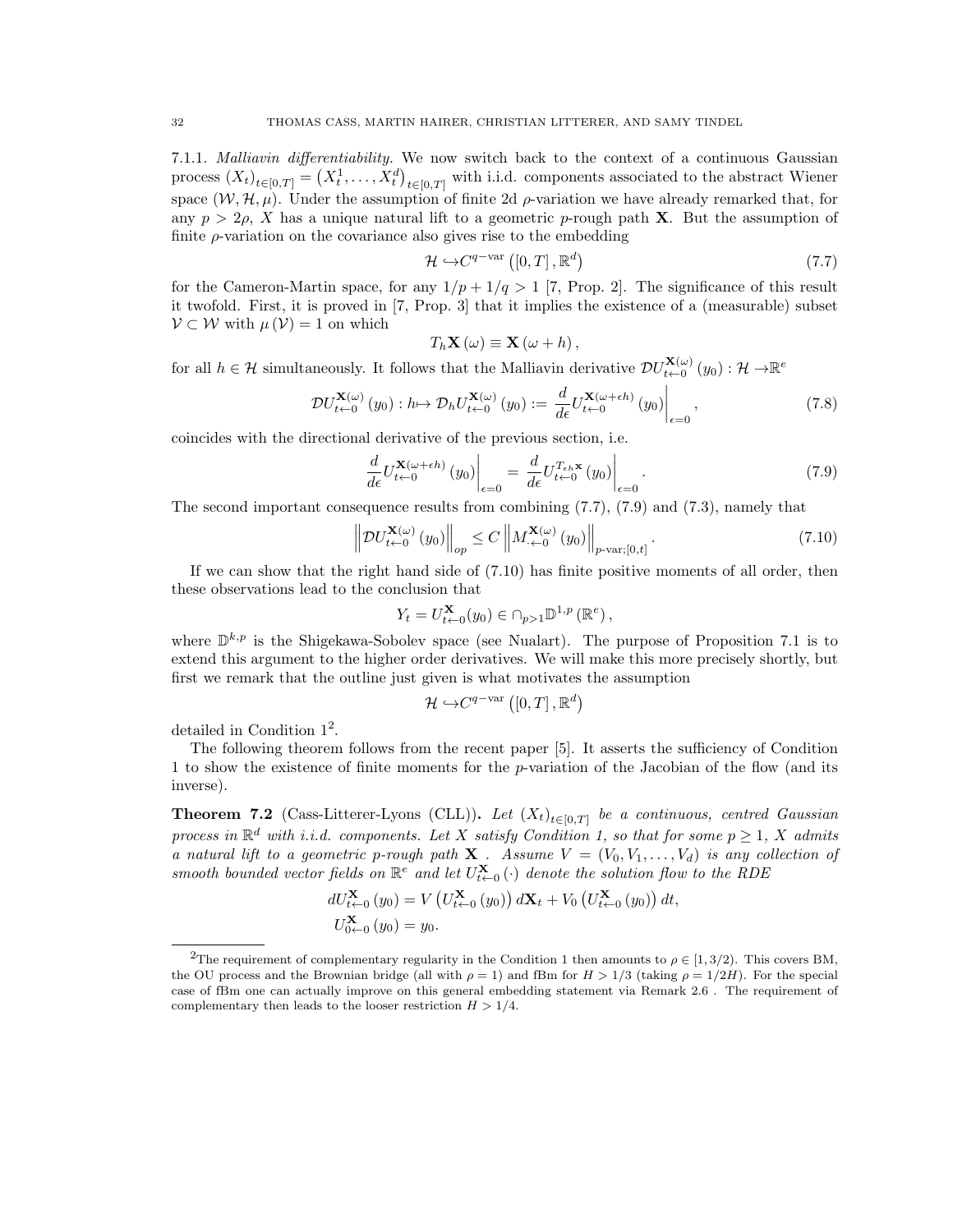Then the map  $U_{t\leftarrow 0}^{\mathbf{X}}(\cdot)$  is differentiable with derivative  $J_{t\leftarrow 0}^{\mathbf{X}}(y_0) \in \mathbb{R}^{e \times e}$ ;  $J_{t\leftarrow 0}^{\mathbf{X}}(y_0)$  is invertible as a linear map with inverse denoted by  $J_{0\leftarrow t}^{\mathbf{X}}(y_0)$ . Furthermore, if we define

$$
M_{\leftarrow 0}^{\mathbf{X}}\left(y_{0}\right) \equiv \left(U_{t \leftarrow 0}^{\mathbf{X}}\left(y_{0}\right), J_{t \leftarrow 0}^{\mathbf{X}}\left(y_{0}\right), J_{0 \leftarrow t}^{\mathbf{X}}\left(y_{0}\right)\right) \in \mathbb{R}^{e} \oplus \mathbb{R}^{e \times e} \oplus \mathbb{R}^{e \times e}
$$

and assume X satisfies Condition 1, we have that

$$
\left\|M^{\mathbf{X}}_{\leftarrow 0}(y_0)\right\|_{p-var;[0,T]} \in \bigcap_{q\geq 1} L^q\left(\mu\right).
$$

*Proof.* This follows from by repeating the steps of [5] generalized to incorporate a drift term.  $\Box$ 

**Remark 7.3.** Under the additional assumption that the covariance R has finite Hölder-controlled ρ-variation, it is possible to prove a version of this theorem showing that:

$$
\left\|M^{\mathbf{X}}_{\cdot\leftarrow 0}(y_0)\right\|_{1/p}\in\bigcap_{q\geq 1}L^q\left(\mu\right).
$$

7.2. **Proof that**  $U_{t\leftarrow 0}^{\mathbf{X}(\cdot)}(y_0) \in \mathbb{D}^{\infty}(\mathbb{R}^e)$ . We have already seen that appropriate assumptions on the covariance lead to the observation that for all  $h \in \mathcal{H}$ ,

$$
D_h U_{t \leftarrow 0}^{\mathbf{X}(\omega)}(y_0) \equiv \left. \frac{d}{d\epsilon} U_{t \leftarrow 0}^{T_h \mathbf{X}(\omega)}(y_0) \right|_{\epsilon=0}
$$

for all  $\omega$  in a set of  $\mu$ -full measure. We will show that the Wiener functional  $\omega \mapsto U_{t\leftarrow 0}^{\mathbf{X}(\omega)}(y_0)$  belongs to the Sobolev space  $\mathbb{D}^{\infty}(\mathbb{R}^e)$ . Recall that

$$
\mathbb{D}^{\infty}\left(\mathbb{R}^{e}\right):=\cap_{p>1}\cap_{k=1}^{\infty}\mathbb{D}^{k,p}\left(\mathbb{R}^{e}\right),
$$

where  $\mathbb{D}^{k,p}$  is the usual Shigekawa-Sobolev space, which is defined as the completion of the smooth random variables with respect to a Sobolev-type norm (see Nualart [30]). There is an equivalent characterisation of the spaces  $\mathbb{D}^{k,p}$  (originally due to Kusuoka and Stroock), which is easier to use in the present context. We briefly recall the main features of this characterisation starting with the following definitions. Suppose E is a given Banach space and  $F : \mathcal{W} \to E$  is a measurable function. Recall (see Sugita [31]) that F is called ray absolutely continuous (RAC) if for every  $h \in \mathcal{H}$ , there exists a measurable map  $\tilde{F}_h : \mathcal{W} \to E$  satisfying:

$$
F(\cdot) = \tilde{F}_h(\cdot), \mu - \text{a.e.},
$$

and for every  $\omega \in \mathcal{W}$ 

$$
t \mapsto \tilde{F}_h(\omega + th)
$$
 is absolutely continuous in  $t \in \mathbb{R}$ .

And furthermore, F is called stochastically Gateaux differentiable (SGD) if there exists a measurable  $G: \mathcal{W} \to L(\mathcal{H}, E)$ , such that for any  $h \in \mathcal{H}$ 

$$
\frac{1}{t}\left[F\left(\cdot+th\right)-F\left(\cdot\right)\right]\stackrel{\mu}{\to}G\left(\omega\right)\left(h\right)\text{ as }t\to 0,
$$

where  $\stackrel{\mu}{\rightarrow}$  indicates convergence in  $\mu$ -measure.

If F is SGD, then its derivative G is unique  $\mu$ -a.s. and we denote it by  $\mathcal{D}F$ . Higher order derivatives are defined inductively in the obvious way. Hence  $\mathcal{D}^n F(\omega)$  (if it exists) is a multilinear map (in *n* variables) from  $H$  to  $E$ .

We now define the spaces  $\tilde{\mathbb{D}}^{k,p}(\mathbb{R}^e)$  for  $1 < p < \infty$  by

$$
\tilde{\mathbb{D}}^{1,p}(\mathbb{R}^e) := \{ F \in L^p(\mathbb{R}^e) : F \text{ is RAC and SGD, } DF \in L^p(L(\mathcal{H}, \mathbb{R}^e)) \},
$$

,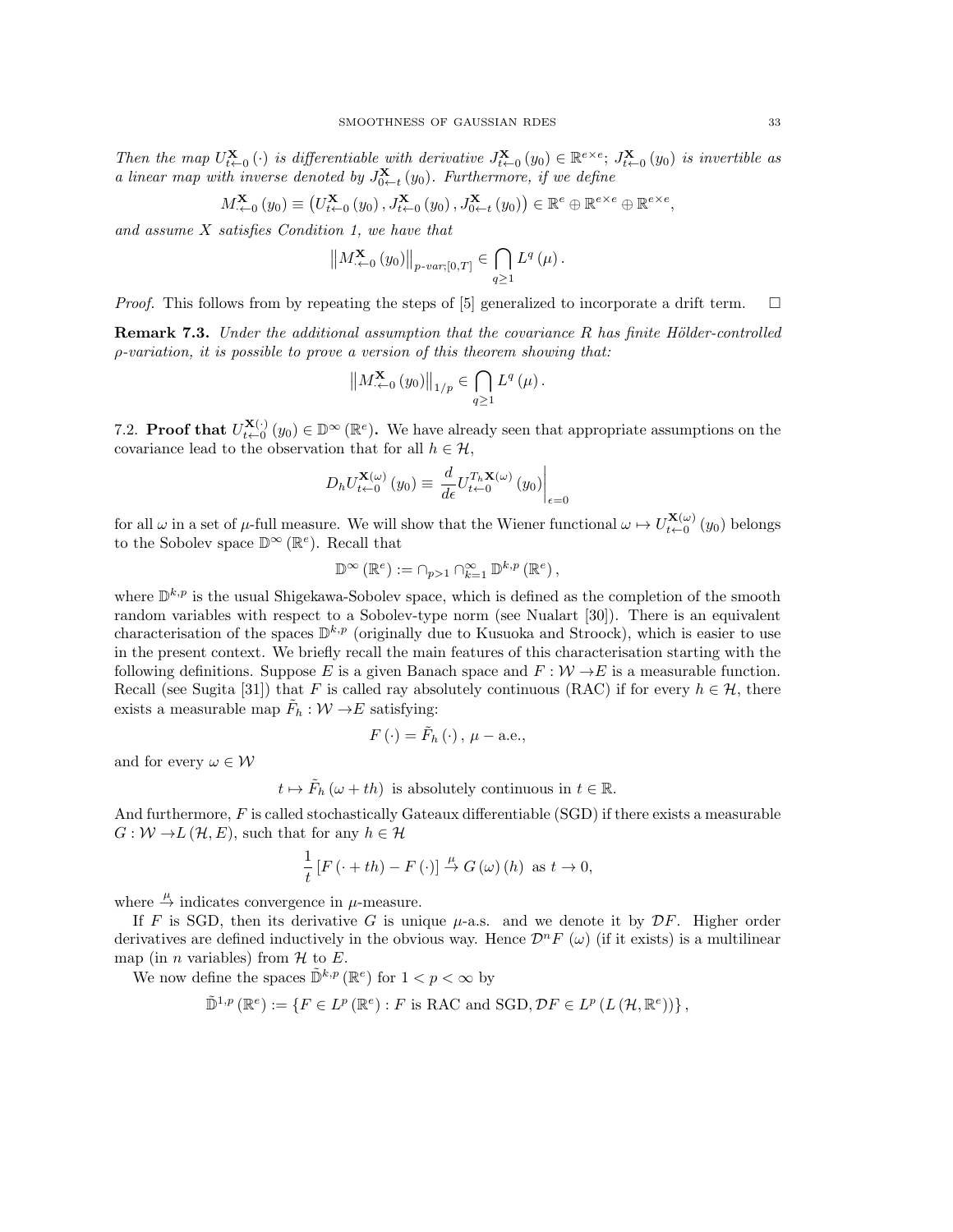and for  $k = 2, 3, \ldots$ .

$$
\tilde{\mathbb{D}}^{k,p}(\mathbb{R}^e) := \left\{ F \in \tilde{\mathbb{D}}^{k-1,p}(\mathbb{R}^e) : \mathcal{D}F \in \tilde{\mathbb{D}}^{k-1,p}\left(L\left(\mathcal{H}, \mathbb{R}^e\right)\right) \right\}.
$$

**Theorem 7.4** (Sugita [31]). For  $1 < p < \infty$  and  $k \in \mathbb{N}$  we have  $\tilde{\mathbb{D}}^{k,p}(\mathbb{R}^e) = \mathbb{D}^{k,p}(\mathbb{R}^e)$ .

It follows immediately from this result that we have

 $\mathbb{D}^{\infty}(\mathbb{R}^e) = \cap_{p>1} \cap_{k=1}^{\infty} \tilde{\mathbb{D}}^{k,p}(\mathbb{R}^e).$ 

With these preliminaries out the way, we can prove the following.

**Proposition 7.5.** Suppose  $(X_t)_{t \in [0,T]}$  is an  $\mathbb{R}^d$ -valued, zero-mean Gaussian process with i.i.d components associated with the abstract Wiener space  $(W, \mathcal{H}, \mu)$ . Assume that for some  $p \geq 1$ , X lifts to a geometric p-rough path **X**. Let  $V = (V_0, V_1, \ldots, V_d)$  be a collection of  $C^{\infty}$ -bounded vector fields on  $\mathbb{R}^e$ , and let  $U_{t-0}^{\mathbf{X}(\omega)}(y_0)$  denote the solution flow of the RDE

$$
dY_t = V(Y_t) d\mathbf{X}_t (\omega) + V_0 (Y_t) dt, Y(0) = y_0.
$$

Then, under the assumption that  $X$  satisfies Condition 1, we have that the Wiener functional

$$
U_{t \leftarrow 0}^{\mathbf{X}(\cdot)}(y_0) : \omega \mapsto U_{t \leftarrow 0}^{\mathbf{X}(\omega)}(y_0)
$$

is in  $\mathbb{D}^{\infty}(\mathbb{R}^e)$  for every  $t \in [0, T]$ .

*Proof.* We have already remarked that Condition 1 implies that on a set of  $\mu$ -full measure

$$
T_h \mathbf{X} \left( \omega \right) \equiv \mathbf{X} \left( \omega + h \right) \tag{7.11}
$$

for all  $h \in \mathcal{H}$ . It easily follows that  $U_{t \leftarrow 0}^{\mathbf{X}(\cdot)}(y_0)$  is RAC. Furthermore, its stochastic Gateaux derivative is precisely the map  $\mathcal{D}U_{t\leftarrow 0}^{\mathbf{X}(\omega)}(y_0)$  defined in (7.8). The relation (7.11) implies that the directional and Malliavin derivatives coincide (on a set of  $\mu$ -full measure) hence  $\mathcal{D}U_{t\leftarrow 0}^{\mathbf{X}(\omega)}(y_0) \in L(\mathcal{H}, \mathbb{R}^e)$  is the map

$$
\mathcal{D}U_{t\leftarrow 0}^{\mathbf{X}(\omega)}(y_0):h\mapsto D_hU_{t\leftarrow 0}^{\mathbf{X}(\omega)}(y_0).
$$

We have shown in (7.10) that

$$
\left\| DU_{t \leftarrow 0}^{\mathbf{X}(\omega)}(y_0) \right\|_{op} \le C \left\| M_{\cdot \leftarrow 0}^{\mathbf{X}}(y_0) \right\|_{p\text{-var};[0,T]} ,\right. \tag{7.12}
$$

where

$$
M_{\leftarrow 0}^{\mathbf{X}}(y_0) \equiv \left( U_{t \leftarrow 0}^{\mathbf{X}}(y_0), J_{t \leftarrow 0}^{\mathbf{X}}(y_0), J_{0 \leftarrow t}^{\mathbf{X}}(y_0) \right) . \tag{7.13}
$$

It follows from Theorem 7.2 that

$$
\left\|M^{\mathbf{X}}_{\cdot\leftarrow 0}(y_0)\right\|_{p\text{-}\mathrm{var};[0,T]}\in\cap_{p\geq 1}L^p\left(\mu\right).
$$

Using this together with (7.12) proves that  $U_{t\leftarrow 0}^{\mathbf{X}(\cdot)}(y_0)$  is in  $\cap_{p>1} \tilde{\mathbb{D}}^{1,p}(\mathbb{R}^e)$  which equals  $\cap_{p>1} \mathbb{D}^{1,p}(\mathbb{R}^e)$ by Theorem 7.4

We prove that  $U_{t-0}^{\mathbf{X}(\cdot)}(y_0)$  is in  $\cap_{p>1} \tilde{\mathbb{D}}^{k,p}(\mathbb{R}^e)$  for all  $k \in \mathbb{N}$  by induction. If  $U_{t-0}^{\mathbf{X}(\cdot)}(y_0) \in$  $\tilde{\mathbb{D}}^{k-1,p}(\mathbb{R}^e)$  then, by the uniqueness of the stochastic Gateaux derivative, we must have

$$
\mathcal{D}^{k-1}U_{t-0}^{\mathbf{X}(\omega)}(y_0)(h_1,\ldots,h_{k-1})=D_{h_1}\ldots D_{h_k}U_{t-0}^{\mathbf{X}(\omega)}(y_0).
$$

It is then easy to see that  $\mathcal{D}^{k-1}U_{t\leftarrow 0}^{(\mathbf{X}(\omega))}(y_0)$  is RAC and SGD. Moreover, the stochastic Gateaux derivative is

$$
\mathcal{D}^{k}U_{t+0}^{\mathbf{X}(\omega)}(y_0) : (h_1,\ldots,h_k) = D_{h_1}\ldots D_{h_k}U_{t+0}^{\mathbf{X}(\omega)}(y_0).
$$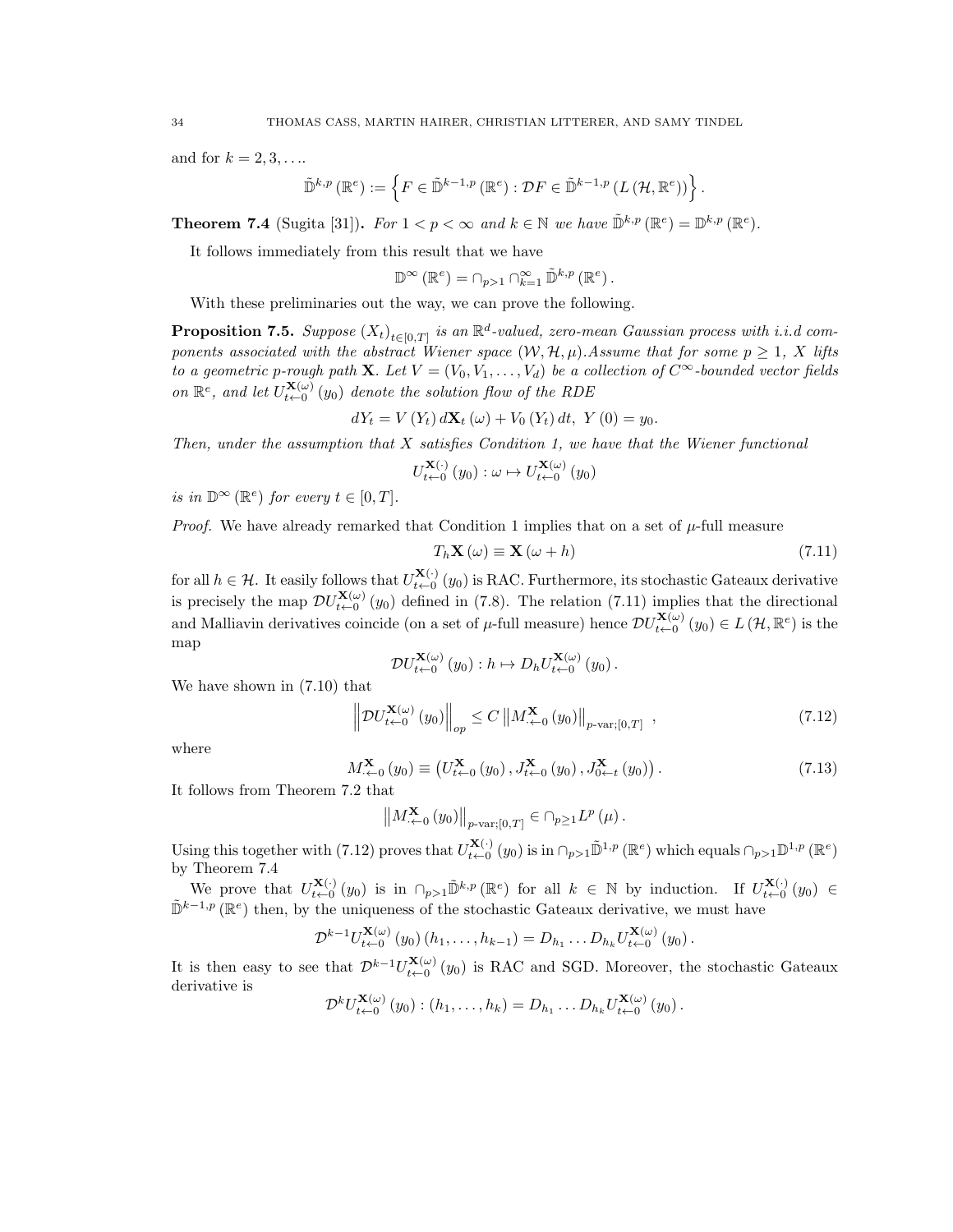It follows from Proposition 7.1 together with Condition 1 that we can bound the operator norm of  $\mathcal{D}^k U_{t\leftarrow 0}^{\mathbf{X}(\omega)}(y_0)$  in the following way:

$$
\|\mathcal{D}^{k}U_{t\leftarrow 0}^{\mathbf{X}(\omega)}(y_0)\|_{op} \leq C\left(1 + \left\|M_{\cdot\leftarrow 0}^{\mathbf{X}(\omega)}(y_0)\right\|_{p\text{-}\mathrm{var};[0,T]}\right)^{(k+1)p}
$$

for some non-random constants  $C > 0$ . The conclusion that  $U_{t \leftarrow 0}^{\mathbf{X}(\cdot)}(y_0) \in \cap_{p>1} \mathbb{D}^{k,p}(\mathbb{R}^e)$  follows at once from Theorems 7.2 and 7.4.  $\Box$ 

### 8. Smoothness of the density: the proof of the main theorem

This section is devoted to the proof of our Hörmander type theorem 3.5. As mentioned in the introduction, apart from rather standard considerations concerning probabilistic proofs of Hörmander's theorem (see e.g.  $[21]$ ), this boils down to the following steps:

(1) Let W be a smooth and bounded vector field in  $\mathbb{R}^e$ . Following [21], denote by  $(Z_t^W)_{t \in [0,T]}$ the process

$$
Z_t^W = J_{0 \leftarrow t}^{\mathbf{X}} W \left( U_{t \leftarrow 0}^{\mathbf{X}} \left( y_0 \right) \right). \tag{8.1}
$$

Then assuming Conditions 2 and 3 we get a bound on  $|Z^W|_{\infty}$  in terms of the Malliavin matrix  $C_T$  defined at (6.1). This will be the content of Proposition 8.4.

(2) We invoke iteratively our Norris lemma (Theorem 5.6) to processes like  $Z^W$  in order to generate enough upper bounds on Lie brackets of our driving vector fields at the origin.

In order to perform this second step, we first have to verify the assumptions of Theorem 5.6 for the process  $M^{\mathbf{x}}_{\cdot\leftarrow 0}(y_0)$  defined by (7.13). Namely, we shall see that  $M^{\mathbf{x}}_{\cdot\leftarrow 0}(y_0)$  is a process controlled by  $X$  in the sense of Definition 5.1 and relation (5.6).

**Proposition 8.1.** Suppose  $(X_t)_{t \in [0,T]}$  satisfies the condition of Theorem 7.2. In particular, X has a lift to **X**, a geometric-p rough path for some  $p > 1$  which is in  $C^{0,\gamma}([0,T];G^{\lfloor p \rfloor}(\mathbb{R}^d))$  for  $\gamma = 1/p$ . Then  $M^{\mathbf{x}}_{\cdot \leftarrow 0}(y_0)$  is a process controlled by **X** in the sense of Definition 5.1 and

$$
\left\|M^{\mathbf{X}}_{\cdot\leftarrow0}\left(y_0\right)\right\|_{\mathcal{Q}^{\gamma}_{\mathbf{X}}}\in\bigcap_{p\geq1}L^p\left(\Omega\right).
$$

*Proof.* For notational sake, the process  $M_{\leftarrow 0}^{\mathbf{X}}(y_0)$  will be denoted by M only. It is readily checked that M is solution to a rough differential equation driven by  $X$ , associated to the vector fields given by

$$
F_i(y, J, K) = (V_i(y), \nabla V_i(y) \cdot J, -K \cdot \nabla V_i(y)), \quad i = 1, ..., d.
$$
 (8.2)

This equation can be solved either by genuine rough paths methods or within the landmark of algebraic integration. As mentioned in Proposition 5.5, both notions of solution coincide thanks to approximation procedures. This finishes the proof of our claim  $M \in \mathcal{Q}_{\mathbf{X}}^{\gamma}$ .

In order to prove integrability of M as an element of  $\mathcal{Q}_{\mathbf{X}}^{\gamma}$ , let us write the equation governing the dynamics of M under the form

$$
dM_t = \sum_{i=1}^d F_i(M_t) d\mathbf{X}_t^i,
$$

where **X** is our Gaussian rough path of order at most  $N = 3$ . The expansion of M as a controlled process is simply given by the Euler scheme introduced in [12, Proposition 10.3]. More specifically, M admits a decomposition 5.4 of the form:

$$
M_{s,t}^j = M_s^{j,i_1} \mathbf{X}_{s,t}^{1,i_1} + M_s^{j,i_1,i_2} \mathbf{X}_{s,t}^{2,i_1,i_2} + R_{s,t}^{j,M},
$$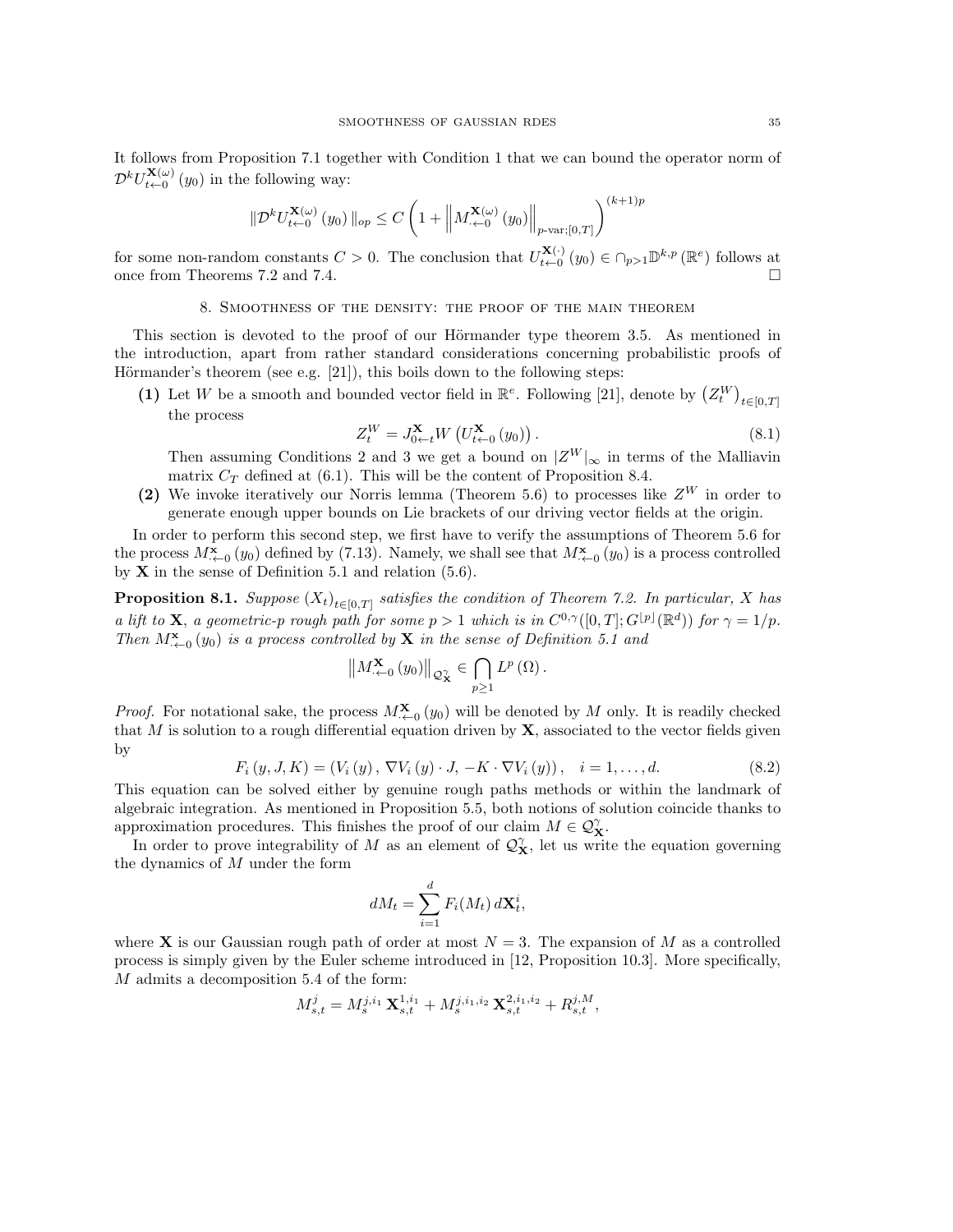with

$$
M_s^{j,i_1} = F_{i_1}^j(Z_s), \quad M_s^{j,i_1,i_2} = F_{i_2} F_{i_1}^j(Z_s), \quad |R_{s,t}^{j,M}| \le c_M |t-s|^{3\gamma}
$$

.

With the particular form  $(8.2)$  of the coefficient F and our assumptions on the vector fields V, it is thus readily checked that

$$
||M||_{\mathcal{Q}_{\mathbf{X}}^{\gamma}} \leq c_V \left(1 + ||J||_{\infty}^2 + ||J^{-1}||_{\infty}^2 + ||J||_{\gamma} + ||U||_{\gamma}\right),
$$

and the right hand side of the latter relation admits moments of all order thanks to Theorem 7.2 and the remark which follows it.  $\Box$ 

Define  $\mathcal{L}_{\mathbf{x}}(y_0, \theta, T)$  to be the quantity

$$
\mathcal{L}_{\mathbf{x}}(y_0, \theta, T) := 1 + L_{\theta}(x)^{-1} + |y_0| + ||M^{\mathbf{x}}_{\cdot \leftarrow 0}(y_0)||_{\mathcal{Q}^{\gamma}_{\mathbf{x}}} + \mathcal{N}_{\mathbf{x}, \gamma}
$$

Corollary 8.2. Under the assumptions of Proposition 8.1 we have

$$
\mathcal{L}_{\mathbf{x}}(y_0,\theta,T) \in \bigcap_{p\geq 1} L^p(\Omega).
$$

*Proof.* We recall that the standing assumptions imply that  $\|\mathbf{X}\|_{\gamma,[0,T]}$  has a Gaussian tail (see (2.8) from Section 2). It is easily deduce from this that

$$
\mathcal{N}_{\mathbf{X},\gamma}\in\bigcap_{p\geq1}L^{p}\left( \Omega\right) .
$$

Similarly we see from Corollary 5.8 and Proposition 8.1 that  $L_{\theta}(x)^{-1}$  and  $||M^{\mathbf{x}}_{\cdot\leftarrow 0}(y_0)||_{\mathcal{Q}_{\mathbf{x}}^{\gamma}}$  have moments of all orders and the claim follows.

**Definition 8.3.** We define the sets of vector fields  $V_k$  for  $k \in \mathbb{N}$  inductively by

$$
\mathcal{V}_1 = \{V_i : i = 1, \ldots, d\},\,
$$

and then

$$
\mathcal{V}_{n+1} = \{ [V_i, W] : i = 0, 1, \dots, d, W \in \mathcal{V}_n \}.
$$

**Proposition 8.4.** Let  $(X_t)_{t \in [0,T]} = (X_t^1, \ldots, X_t^d)_{t \in [0,T]}$  be a continuous Gaussian process, with i.i.d. components associated to the abstract Wiener space  $(W, \mathcal{H}, \mu)$ . Assume that X satisfies the assumptions of Theorem 3.5. Then there exist real numbers p and  $\theta$  satisfying  $2/p > \theta > \alpha/2$ such that: (i) X is  $\theta$ -Hölder rough and (ii) X has a natural lift to a geometric p rough path X in  $C^{0,1/p}([0,T];G^{\lfloor p\rfloor}(\mathbb{R}^d)).$  For  $t \in (0,T]$  let

$$
C_t = \sum_{i=1}^d \int_{[0,t]^2} J_{t \leftarrow s}^{\mathbf{X}} (y_0) V_i (Y_s) \otimes J_{t \leftarrow s'}^{\mathbf{X}} (y_0) V_i (Y_{s'}) dR (s, s'),
$$

and suppose  $k \in \mathbb{N} \cup \{0\}$ . Then there exist constants  $\mu = \mu(k) > 0$  and  $C = C(t, k) > 0$  such that for all  $W \in \mathcal{V}_k$  and all  $v \in \mathbb{R}^e$  with  $|v|=1$ , we have

$$
\left| \left\langle v, Z^{W} \right\rangle \right|_{\infty; [0, t]} \leq C \mathcal{L}_{\mathbf{X}} \left( y_0, \theta, t \right)^{\mu} \left( v^{T} C_t v \right)^{\mu} . \tag{8.3}
$$

*Proof.* Let us prove the first assertion. To do this, we note that the constraint on  $\rho$  implies that X lifts to a geometric p-rough path for any  $p > 2\rho$ . Because the p-variation is assumed to be Hölder-controlled, it follows that **X** is in  $C^{0,1/p}([0,T];G^{\lfloor p \rfloor}(\mathbb{R}^d))$  by using (??). By assumption  $\alpha < 2/\rho$ , therefore we may always choose p close enough to  $2\rho$  in order that

$$
\frac{2}{p} > \frac{\alpha}{2}.
$$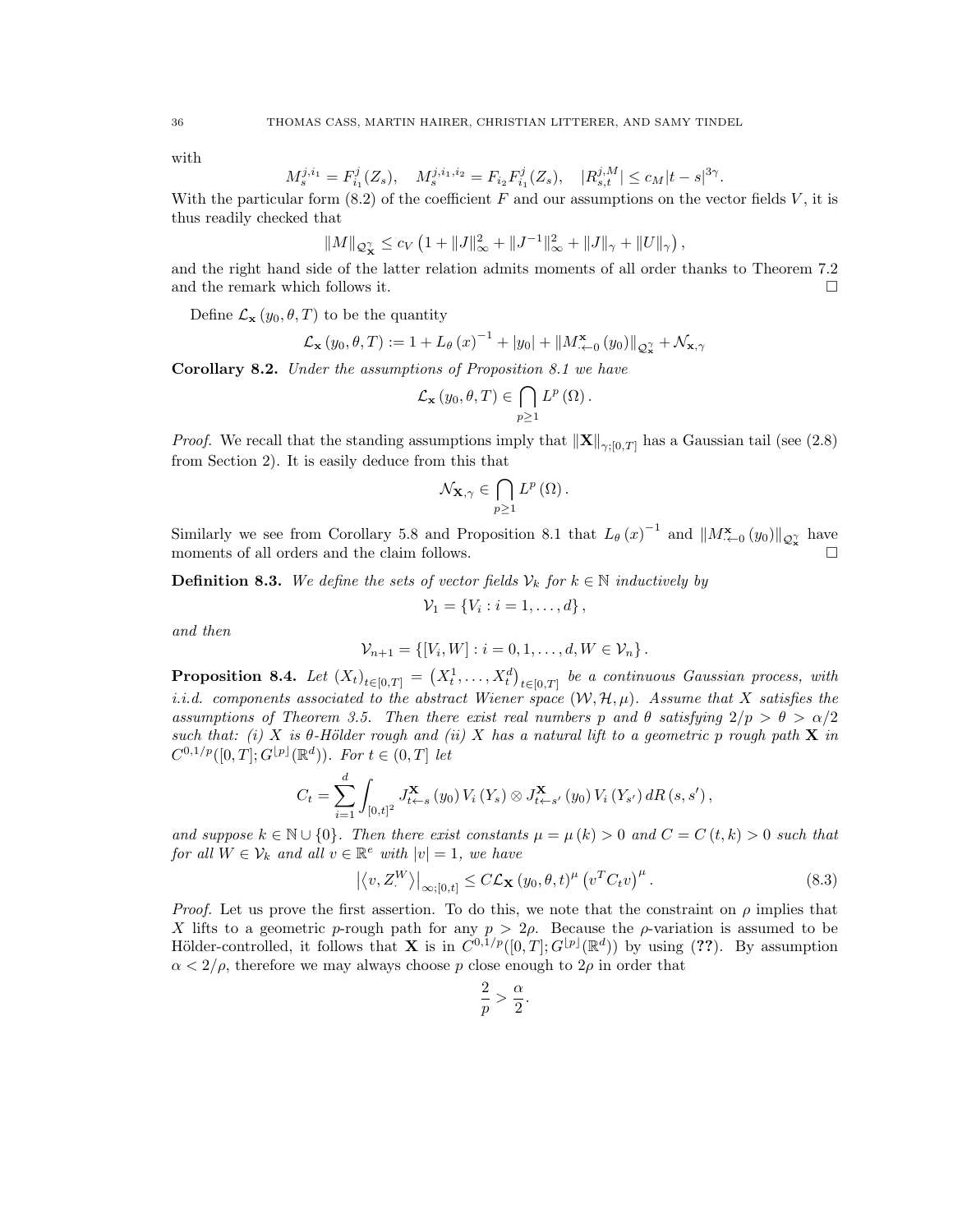On the other hand X is  $\theta$ -Hölder rough for any  $\theta > \alpha/2$  by Corollary 5.8. Hence there always exist  $p$  and  $\theta$  with the stated properties.

We have that

$$
v^{T}C_{t}v = \sum_{i=1}^{d} \Lambda_{t}^{i}, \text{ with } \Lambda_{t}^{i} \equiv \int_{[0,t]^{2}} f^{i}(s) f^{i}(s') dR(s,s'), \qquad (8.4)
$$

where we have set  $f^i(s) := \langle v, J_{t \leftarrow s}^{\mathbf{X}}(y_0) V_i(y_s) \rangle = \langle v, Z_s^{\overline{V_i}} \rangle$ . Furthermore, because the hypotheses of Theorem 6.9 and Corollary 6.10 are satisfied, we can deduce that

$$
\left| f^{i} \right|_{\infty;[0,t]} \leq 2 \max \left[ \frac{\left| \Lambda_{t}^{i} \right|^{1/2}}{E \left[ X_{t}^{2} \right]^{1/2}}, \frac{1}{\sqrt{c}} \left| \Lambda_{t}^{i} \right|^{\gamma/(2\gamma+\alpha)} \left| f^{i} \right|_{\gamma;[0,t]}^{\alpha/(2\gamma+\alpha)} \right], \tag{8.5}
$$

for  $i = 1, \ldots, d$ . On the other hand Young's inequality for 2D integrals (see [14]) gives

$$
\left|\Lambda_t^i\right| \lesssim \left[ \left|f^i\right|_{\gamma;[0,t]} + \left|f^i(0)\right|\right]^2 V_\rho \left(R;[0,t]^2\right). \tag{8.6}
$$

From (8.6), (8.5) and the relation  $v^T C_t v = \sum_{i=1}^d \Lambda_t^i$  it follows that there exists some  $C_1 > 0$ , depending on  $t$  and  $c$ , such that we have

$$
|f^{i}|_{\infty;[0,t]} \leq C_1 \left( v^{T} C_t v \right)^{\gamma/(2\gamma+\alpha)} \max_{i=1,\dots,d} \left[ \left| f^{i}(0) \right| + \left| f^{i} \right|_{\gamma;[0,t]} \right]^{\alpha/(2\gamma+\alpha)}.
$$

Using the fact that for some  $\nu > 0$ 

$$
|f^{i}(0)| + |f^{i}|_{\gamma;[0,t]} \leq C_{2} \mathcal{L}_{\mathbf{X}} (y_{0}, \theta, t)^{\nu}
$$
 for  $i = 1, ..., d$ ,

it is easy to deduce that (8.3) holds whenever  $W \in \mathcal{V}_1$ .

The proof of (8.3) for arbitrary  $k \in \mathbb{N}$  now follows by induction. The key relation comes from observing that

$$
\left\langle v, Z_u^W \right\rangle = \left\langle v, W\left(y_0\right) \right\rangle + \sum_{i=1}^d \int_0^u \left\langle v, Z_r^{\left[V_i, W\right]} \right\rangle dX_r^i,
$$

in the sense of Proposition 5.5. Hence, assuming the induction hypothesis, we can use Theorem 5.6 to obtain a bound of the form (8.3) on

$$
\left| \left\langle v, Z_{\cdot}^{[V_i, W]} \right\rangle \right|_{\infty; [0, t]}
$$

for all  $W \in \mathcal{V}_k$ . Since  $\mathcal{V}_{k+1} = \{ [V_i, W] : i = 0, 1, ..., d, W \in \mathcal{V}_n \}$ , the result is then established.  $\Box$ 

We are now in a position to prove our main theorem. Since the structure of the argument is the classical one, we will minimise the amount of detail where possible.

Proof of Theorem 3.5. This involves assembling together the pieces we have developed in the paper. First let  $2/p > \theta > \alpha/2$  be chosen such that X is  $\theta$ -Hölder rough and X has a natural lift to a geometric p rough path **X** in  $C^{0,1/p}([0,1];G^{\lfloor p\rfloor}(\mathbb{R}^d))$ . This is always possible by the first part of Proposition 8.4. Let  $0 < t \leq T$  and note that we have shown in Proposition 7.5 that  $U_{t \leftarrow 0}^{\mathbf{X}(\omega)}(y_0)$  is in  $\mathbb{D}^{\infty}(\mathbb{R}^e)$ . The result will therefore follow by showing that for every  $q > 0$ , there exists  $c_1 = c_1(q)$ such that

$$
P\left(\inf_{|v|=1} \left\langle v, C_t v \right\rangle < \epsilon\right) \leq c_1 \epsilon^q,
$$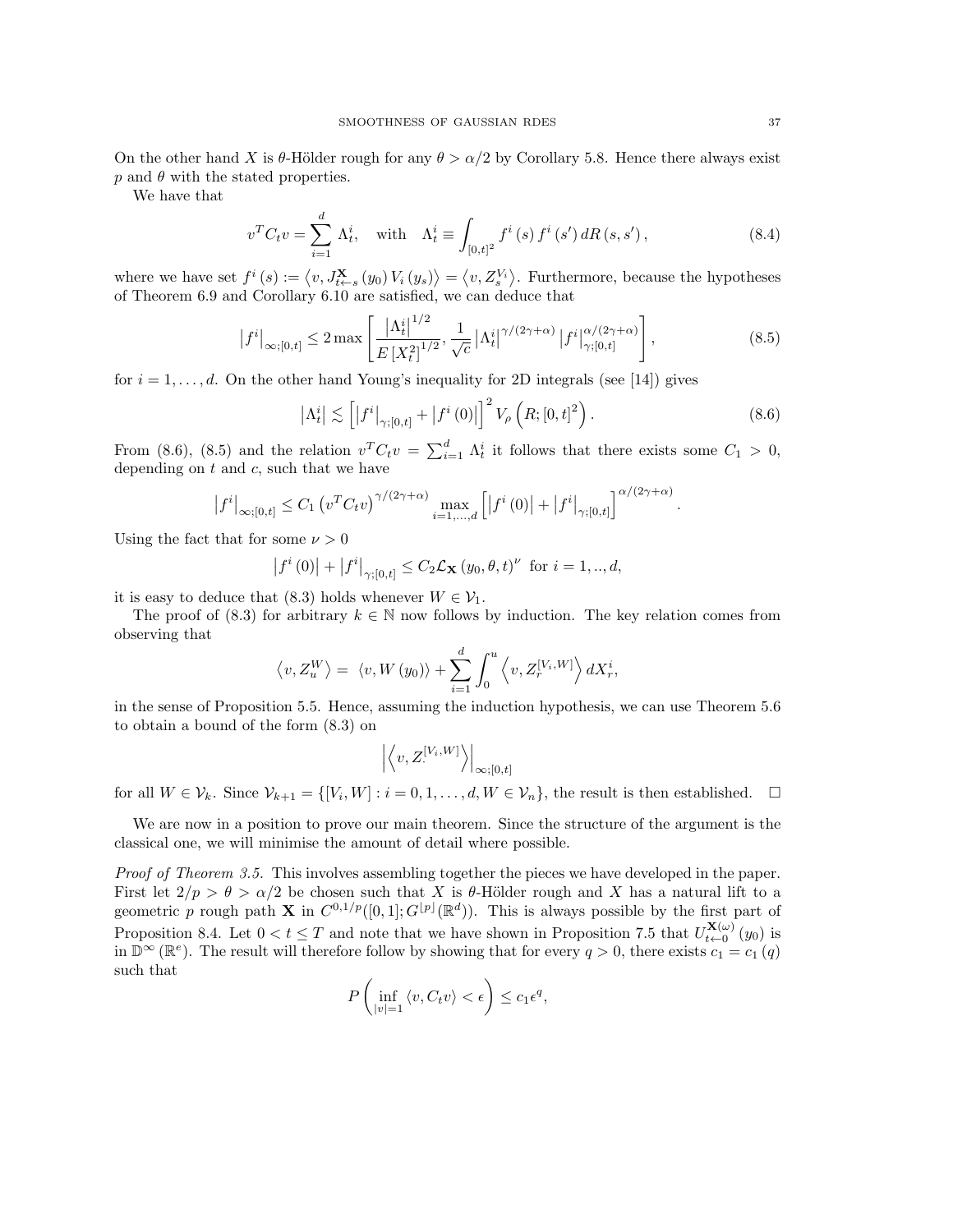for all  $\epsilon \in (0,1)$ . It is classical that proving  $(\det C_t)^{-1}$  has finite moments of all order is sufficient for  $U_{t\leftarrow 0}^{\mathbf{X}(\omega)}(y_0)$  to have a smooth density (see, e.g., [30]).

Step 1: From Hörmander's condition there exists  $N \in \mathbb{N}$  with the property that

$$
span\left\{ W\left(y_{0}\right):W\in\cup_{i=1}^{N}\mathcal{V}_{i}\right\} =\mathbb{R}^{e}.
$$

Consequently, we can deduce that

$$
a := \inf_{|v|=1} \sum_{W \in \cup_{i=1}^{N} \mathcal{V}_i} |\langle v, W(y_0) \rangle| > 0.
$$
 (8.7)

For every  $W \in \bigcup_{i=1}^N \mathcal{V}_i$  we have

$$
\left| \left\langle v, Z^{W} \right\rangle \right|_{\infty; [0, t]} \geq \left| \left\langle v, W\left( y_{0} \right) \right\rangle \right|, \tag{8.8}
$$

and hence using (8.7), (8.8) and Proposition 8.4 we end up with

$$
a \le \inf_{|v|=1} \sup_{W \in \cup_{i=1}^{N} \mathcal{V}_i} |\langle v, Z^W \rangle|_{\infty; [0, t]} \le c_1 \mathcal{L}_{\mathbf{X}} (y_0, \theta, t)^{\mu} \inf_{|v|=1} |v^T C_t v|^{\pi}, \tag{8.9}
$$

for some positive constants  $c_1$ ,  $\mu = \mu_N$  and  $\pi = \pi_N$ .

Step 2: From (8.9) can deduce that for any  $\epsilon \in (0,1)$ 

$$
P\left(\inf_{|v|=1}|v^TC_tv|<\epsilon\right)\leq P\left(\mathcal{L}_{\mathbf{X}}\left(y_0,\theta,t\right)^{\mu}>c_2\epsilon^{-k}\right)
$$

for some constants  $c_2 > 0$  and  $k > 0$  which do not depend on  $\epsilon$ . It follows from Corollary 8.2 that for every  $q > 0$  we have

$$
P\left(\inf_{|v|=1} |v^T C_t v| < \epsilon\right) \le c_3 \epsilon^{kq},
$$

where  $c_3 = c_3(q) > 0$  does not depend on  $\epsilon$ .

# 9. Appendix

*Proof of Lemma 6.5.* We prove the result for  $S = T$ , the modifications for  $S < T$  are straight forward. Consider three nested sequences  $(A_m)_{m=1}^{\infty}$ ,  $(B_m)_{m=1}^{\infty}$  and  $(C_m)_{m=1}^{\infty}$  consisting of partitions of  $[0, s]$ ,  $[s, t]$  and  $[t, T]$  respectively, and suppose that the mesh of each sequence tends to zero as m tends to infinity. For each  $m_1$  and  $m_2$  in N let  $D^{m_1,m_2}$  denote the partition of  $[0,T]$  defined by

$$
D^{m_1,m_2} = A_{m_1} \cup B_{m_2} \cup C_{m_1}.
$$

We now construct an increasing function  $r : \mathbb{N} \to \mathbb{N}$  such that

$$
(D_m)_{m=1}^\infty=\left(D^{r(m),m}\right)_{m=1}^\infty
$$

together form a nested sequence of partitions of  $[0, T]$  having the needed properties.

We do this inductively. First let  $m = 1$ , then for every two consecutive points  $u < v$  in the partition  $B_m$  Lemma 6.4 implies that

$$
Cov\left(Z_{s,t}Z_{u,v}|\mathcal{F}^{A_n}\vee\mathcal{F}^{C_n}\right)\to Cov\left(Z_{s,t}Z_{u,v}|\mathcal{F}_{s,t}\vee\mathcal{F}_{t,T}\right).
$$

as  $n \to \infty$ . Z has positive conditional covariance, therefore the right hand side of the last expression is positive. This means we can choose  $r(1)$  to ensure that

$$
Cov\left(Z_{s,t}Z_{u,v}|\mathcal{F}^{A_{r(1)}}\vee\mathcal{F}^{C_{r(1)}}\right)\geq 0,
$$
\n(9.1)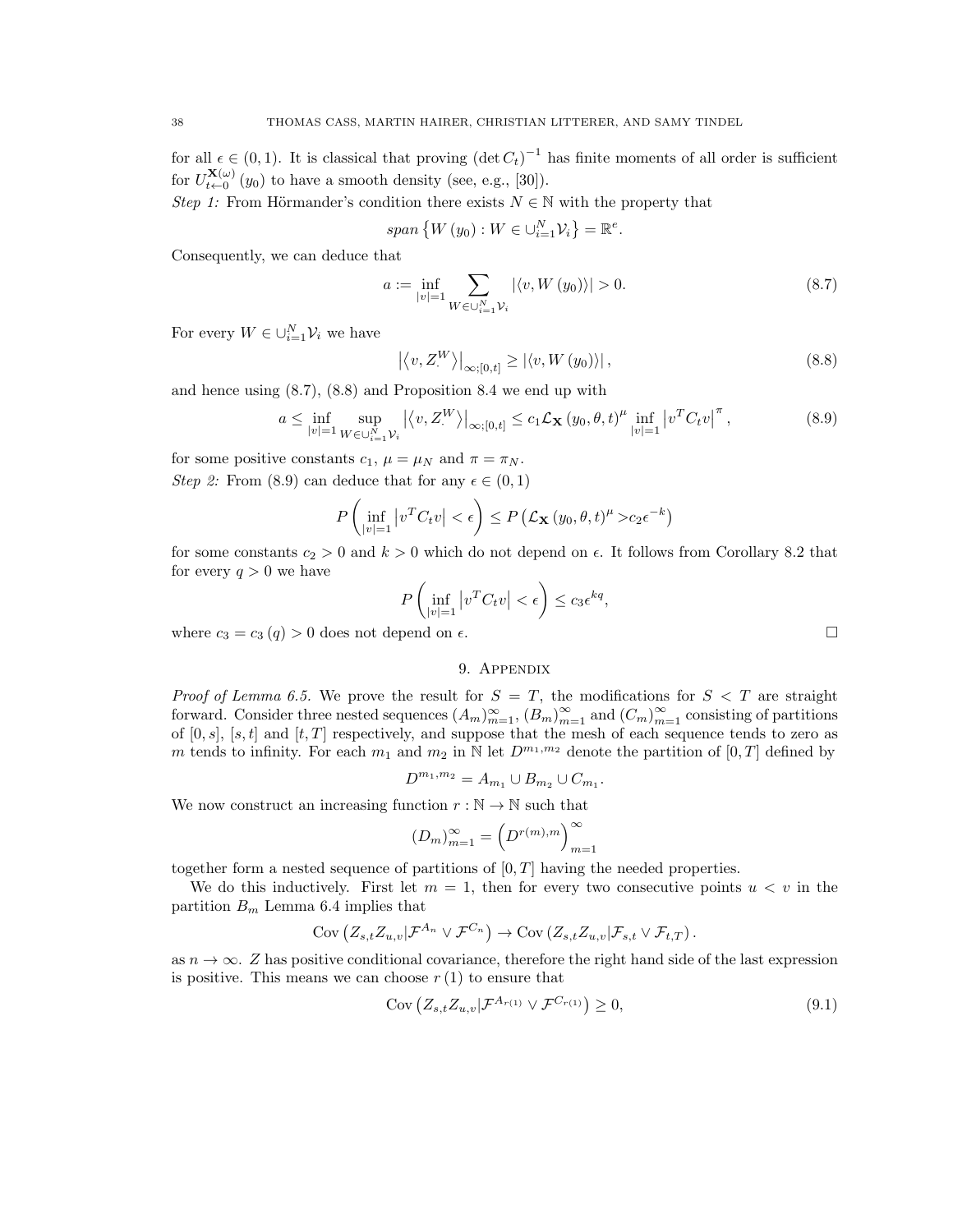for every two consecutive points u and v in  $B<sub>m</sub>$  (the total number of such pairs does not depend on  $r(1)$ ). We then let  $D_1 = D^{r(1),1}$ , both properties 2 and 3 in the statement are easy to check; the latter follows from (9.1), when we interpret the Schur complement as the covariance matrix of  $Z_2^1$ conditional on  $Z_1^1$  (see also the proof of Proposition 6.6). Having specified  $r(1) < \ldots < r(k-1)$  we need only repeat the treatment outlined above by choosing some natural number  $r(k) > r(k-1)$ to ensure that

$$
Cov\left(Z_{s,t}Z_{u,v}|\mathcal{F}^{A_{r(k)}}\vee \mathcal{F}^{C_{r(k)}}\right)\geq 0,
$$

for each pair of consecutive points  $u < v$  in  $B_k$ . It is easy to verify that  $(D_m)_{m=1}^{\infty}$  constructed in this way has the properties we need.

#### **REFERENCES**

- [1] Baudoin, F.; Hairer, M. A version of Hörmander's theorem for the fractional Brownian motion. Probab. Theory Related Fields 139 (2007), no. 3-4, 373–395.
- [2] Baudoin, F., Ouyang C., Tindel ,S.: Upper bounds for the density of solutions of stochastic differential equations driven by fractional Brownian motions, arXiv:1104.3884, to appear in Ann. Inst. Henri Poincaré Probab. Stat.
- [3] Berman, S. M.: Local nondeterminism and local times of Gaussian processes. Indiana Univ. Math. J. 23 (1973/74), 69–94
- [4] Boyd, S.P, Vandenberghe, L. Convex optimization, Cambridge University Press, 2004.
- [5] Cass, T., Litterer, C., Lyons, T.: Integrability Estimates for Gaussian Rough Differential Equations, arXiv:1104.1813
- [6] Cass, T.; Friz, P.: Densities for rough differential equations under Hörmander's condition, Ann. of Math. (2), 171(3):2115–2141,201
- [7] Cass, T.; Friz, P.; Victoir, N.: Non-degeneracy of Wiener functionals arising from rough differential equations. Trans. Amer. Math. Soc., 361(6):3359–3371, 2009
- [8] Coutin, L., Qian, Z. : Stochastic analysis, rough path analysis and fractional Brownian motion Probab. Theory Related Fields 122 (2002), 108–140
- [9] Cuzick, J.: Continuity of Gaussian local times. Ann. Probab. 10 (1982), no. 3, 818–823
- [10] Cuzick, J. and DuPreez, J.P. : Joint Continuity of Gaussian Local Times, Ann. of Probab. , Vol. 10, No. 3 (1982), 810-817
- [11] Friz, P., Oberhauser, H.: A generalized Fernique theorem and applications, Proceedings of the American Mathematical Society. 138, no. 10, 3679-3688, (2010)
- [12] Friz, P., Victoir, N.: Multidimensional stochastic processes as rough paths. Theory and applications. Cambridge Studies in Advanced Mathematics, 120. Cambridge University Press, Cambridge, 2010
- [13] Friz, P., Victoir, N.: A Variation Embedding Theorem and Applications, Journal of Functional Analysis, Vol 239 Nr 2 (2006) 631-637
- [14] Friz, P., Victoir, N.: Differential equations driven by Gaussian signals. Ann. Inst. Henri Poincaré Probab. Stat. 46 (2010), no. 2, 369–41
- [15] Friz, P., Victoir, N.: A note on higher dimensional p-variation arXiv:1102.4587v1
- [16] Gubinelli M.: Controlling Rough Paths, Journal of Functional Analysis, 216 (2004), 86-140
- [17] Gubinelli, M.: Ramification of rough paths, J. Differential Equations 248 (2010), 693-721.
- [18] Hairer, M.: Malliavin's proof of Hörmander's theorem. Bull. Math. Sci. 135 (2011), no 6-7, pp. 650–666
- [19] Hairer, M., Mattingly, J.: A theory of hypoellipticity and unique ergodicity for semilinear stochastic PDEs.
- [20] Hairer, M., Pillai N.S.: Ergodicity of hypoelliptic SDEs driven by fractional Brownian motion, Ann. Inst. H. Poincaré Probab. Statist. Volume 47, Number 2 (2011), 601-628.
- [21] Hairer, M., Pillai, N.: Regularity of Laws and Ergodicity of Hypoelliptic SDEs Driven by Rough Paths. Ann. Probab., to appear
- [22] Hörmander, L.: Hypoelliptic second order differential equations. Acta Math. 119 (1967) 147-171.
- [23] Hu, Y., Nualart, D.: Differential equations driven by Hölder continuous functions of order greater than  $1/2$ . The Abel Symposium on Stochastic Analysis, 399-423. Springer, 2007.
- [24] Hu, Y., Tindel, S.: Smooth density for some nilpotent rough differential equations, ArXiv 1104.1972, to appear in J. Theoretical Probab.
- [25] Lyons, T.: Differential equations driven by rough signals, Rev. Mat. Iberoamericana 14 (1998), no. 2, 215–310.